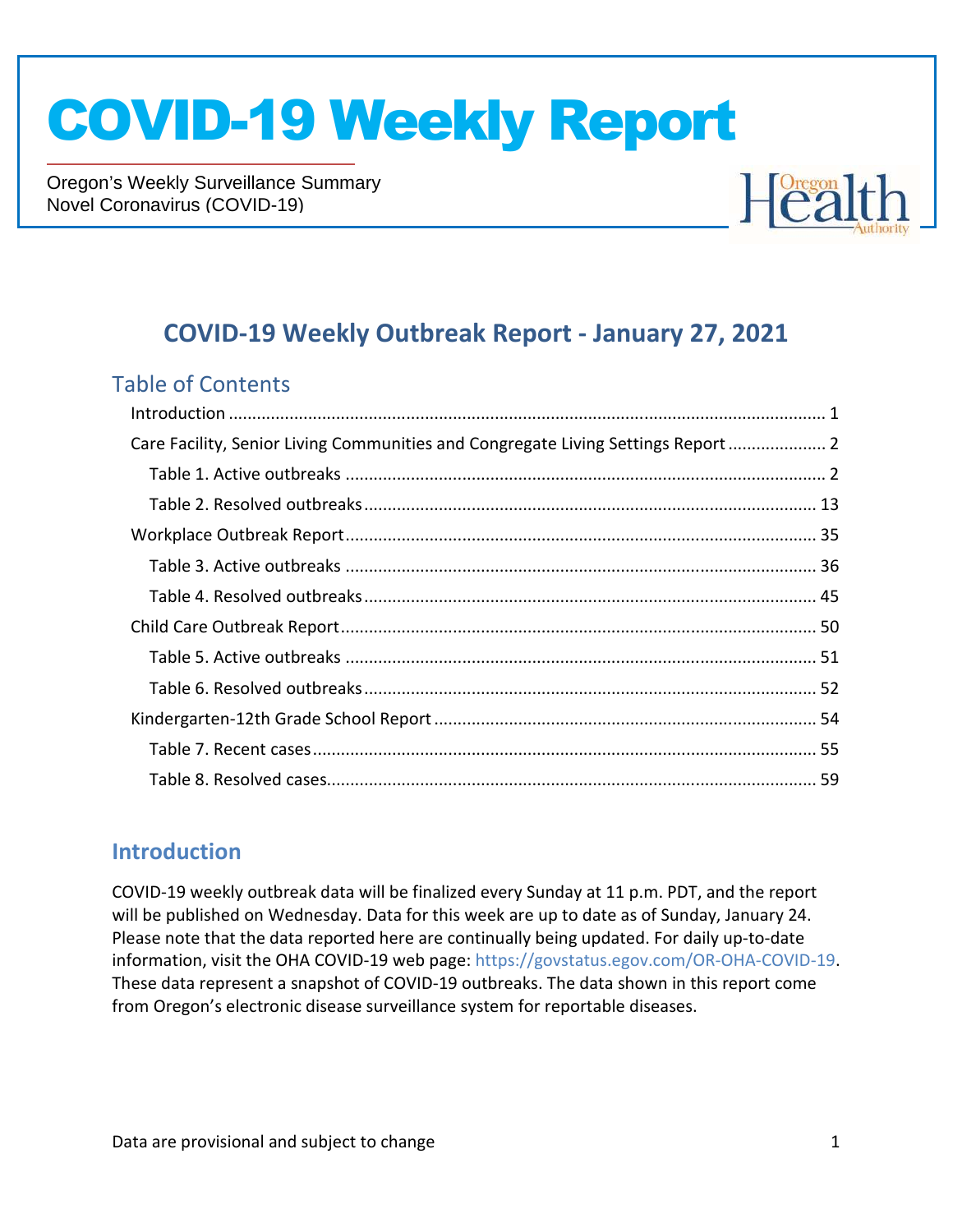Oregon's Weekly Surveillance Summary Novel Coronavirus (COVID-19)



#### **Care Facility, Senior Living Communities and Congregate Living Settings Report**

OHA is publishing data on cases and deaths in care facilities, senior living communities, and congregate living settings that have three or more confirmed COVID-19 cases or one or more deaths (Table 1). Facilities with outbreaks that are considered resolved are moved to the closed outbreak list (Table 2). An outbreak is considered resolved if no new cases are identified for 28 days after the last case onset. This list does not include correctional facilities.

In addition to the facilities listed, OHA is aware of 197 congregate settings of five or fewer beds that have three or more confirmed COVID-19 cases or one or more deaths. Because foster homes typically have relatively few residents, OHA follows the Oregon Department of Human Services practice in not naming these locations to protect patient privacy.

To date, there has been one death of a staff person who worked in a congregate care setting from COVID-19. To protect patient privacy, OHA does not report employee deaths by workplace or other potentially identifying information. Similar information will be released in the future in weekly reports only if OHA determines that such information, in addition to other information it releases, and information released by other agencies, like the Centers for Medicaid and Medicare Services, cannot be used to identify an individual. To date, there have been 12,195 cases and 1,037 deaths associated with congregate care settings.

#### **Table 1. Active outbreaks**

| <b>Facility Name</b>                                          | County     | <b>First reported</b> | Total cases* | Total deaths* |
|---------------------------------------------------------------|------------|-----------------------|--------------|---------------|
| <b>Maryville Memory Care</b>                                  | Washington | 2020-08-09            | 91           |               |
| <b>Marquis Centennial Post</b><br><b>Acute Rehabilitation</b> | Multnomah  | 2020-09-05            | 111          |               |
| Capital Manor                                                 | Polk       | 2020-09-18            | 17           |               |
| Forum at Town Center -<br><b>Happy Valley</b>                 | Clackamas  | 2020-09-29            | 18           |               |

*Active outbreaks in care facilities, senior living communities and congregate living settings with three or more confirmed COVID-19 cases or one or more COVID-19 related deaths (n=178)*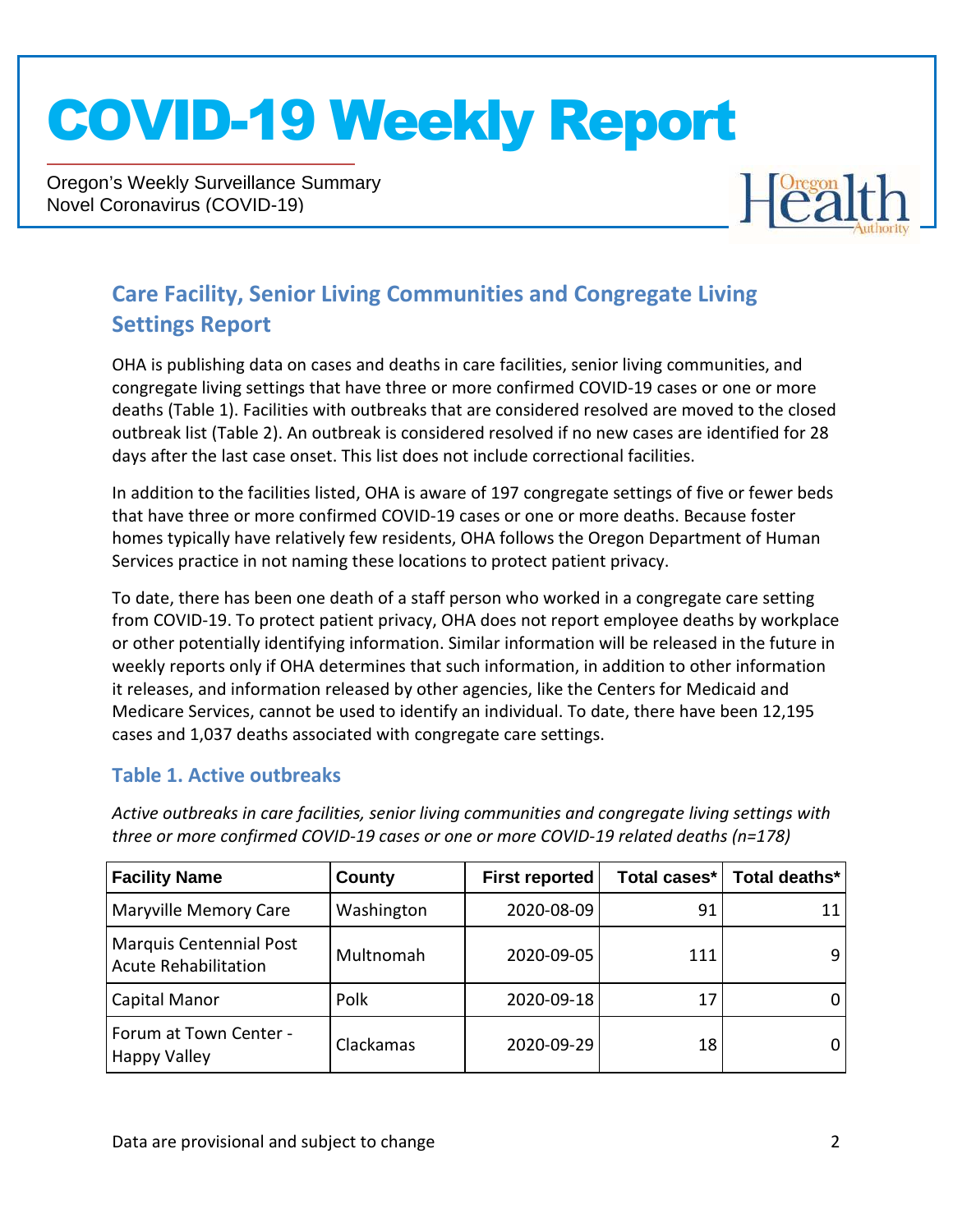

| <b>Facility Name</b>                                                        | <b>County</b> | <b>First reported</b> | Total cases* | Total deaths*  |
|-----------------------------------------------------------------------------|---------------|-----------------------|--------------|----------------|
| Avamere Riverpark of<br>Eugene                                              | Lane          | 2020-10-02            | 137          | 9              |
| Hearthstone at Murrayhill                                                   | Washington    | 2020-10-02            | 48           | $\overline{2}$ |
| <b>Rogue Valley Manor</b>                                                   | Jackson       | 2020-10-06            | 44           | $\mathbf{1}$   |
| Marquis Mill Park Post<br><b>Acute Rehabilitation</b>                       | Multnomah     | 2020-10-07            | 23           | $\overline{2}$ |
| <b>Bonaventure Senior Living</b><br>Gresham                                 | Multnomah     | 2020-10-08            | 28           | $\overline{2}$ |
| <b>Advocate Care</b>                                                        | Multnomah     | 2020-10-14            | 18           | 0              |
| <b>Forest Grove Rehabilitation</b><br>& Care Center                         | Washington    | 2020-10-15            | 79           | 3              |
| Mary's Woods Retirement<br>Community                                        | Clackamas     | 2020-10-15            | 62           | $\overline{2}$ |
| Marquis Tualatin Post<br>Acute Rehabilitation and<br><b>Assisted Living</b> | Washington    | 2020-10-16            | 33           | $\overline{2}$ |
| Oregon City Health Care<br>Center                                           | Clackamas     | 2020-10-18            | 17           | $\mathbf 0$    |
| Hillside Heights<br><b>Rehabilitation Center</b>                            | Lane          | 2020-10-22            | 55           | 5              |
| The Springs Living at Lake<br>Oswego                                        | Clackamas     | 2020-10-23            | 21           | 0              |
| Oregon Veterans' Home                                                       | Wasco         | 2020-10-25            | 48           | 3              |
| Sapphire at Liberty Pointe                                                  | Multnomah     | 2020-10-26            | 41           | $\overline{0}$ |
| Prestige Care and<br><b>Rehabilitation of Menlo</b><br>Park                 | Multnomah     | 2020-10-27            | 91           | 3              |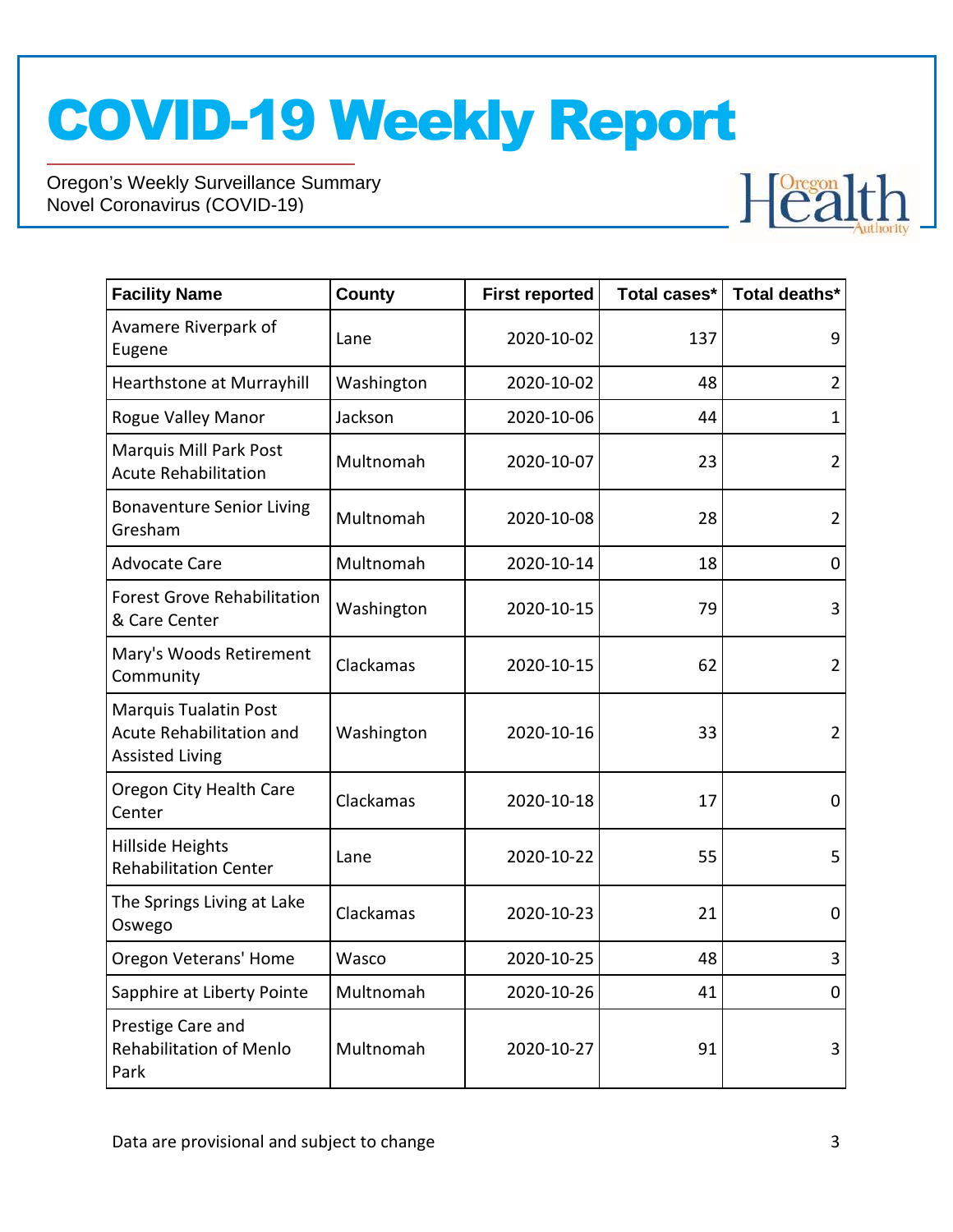

| <b>Facility Name</b>                              | <b>County</b> | <b>First reported</b> | Total cases* | Total deaths*  |
|---------------------------------------------------|---------------|-----------------------|--------------|----------------|
| Lancaster Village                                 | Marion        | 2020-10-29            | 58           | 5              |
| <b>Marquis Care</b>                               | Klamath       | 2020-10-30            | 22           | $\overline{0}$ |
| Creswell Health &<br><b>Rehabilitation Center</b> | Lane          | 2020-10-31            | 55           | 3              |
| Park Forest Care Center                           | Multnomah     | 2020-11-02            | 47           | 6              |
| Boone Ridge Senior Living                         | Marion        | 2020-11-03            | 63           | 5              |
| French Prairie Nursing &<br>Rehabilitation        | Marion        | 2020-11-04            | 16           | 3              |
| Pearl at Kruse Way                                | Clackamas     | 2020-11-05            | 33           | 5              |
| <b>Mount Bachelor Assisted</b><br>Living          | Deschutes     | 2020-11-06            | 30           | 0              |
| <b>Pacific Gardens</b>                            | Multnomah     | 2020-11-06            | 49           | 5              |
| Pacifica St. Andrews<br><b>Memory Care</b>        | Multnomah     | 2020-11-07            | 47           | 9              |
| <b>Glisan Care Center</b>                         | Multnomah     | 2020-11-07            | 9            | 0              |
| Assisted Living at<br>Summerplace                 | Multnomah     | 2020-11-08            | 7            | $\overline{2}$ |
| Providence ElderPlace<br>Glendoveer               | Multnomah     | 2020-11-09            | 6            | 0              |
| <b>Pacifica Senior Living</b>                     | Multnomah     | 2020-11-09            | 40           | $\overline{2}$ |
| Columbia Care Center                              | Columbia      | 2020-11-10            | 31           | $\overline{2}$ |
| Cascade Manor                                     | Lane          | 2020-11-10            | 5            | $\mathbf{1}$   |
| <b>Prestige Senior Living</b><br>Southern Hills   | Marion        | 2020-11-12            | 9            | 0              |
| <b>Brookdale Assisted Living</b>                  | Washington    | 2020-11-12            | 24           | $\overline{2}$ |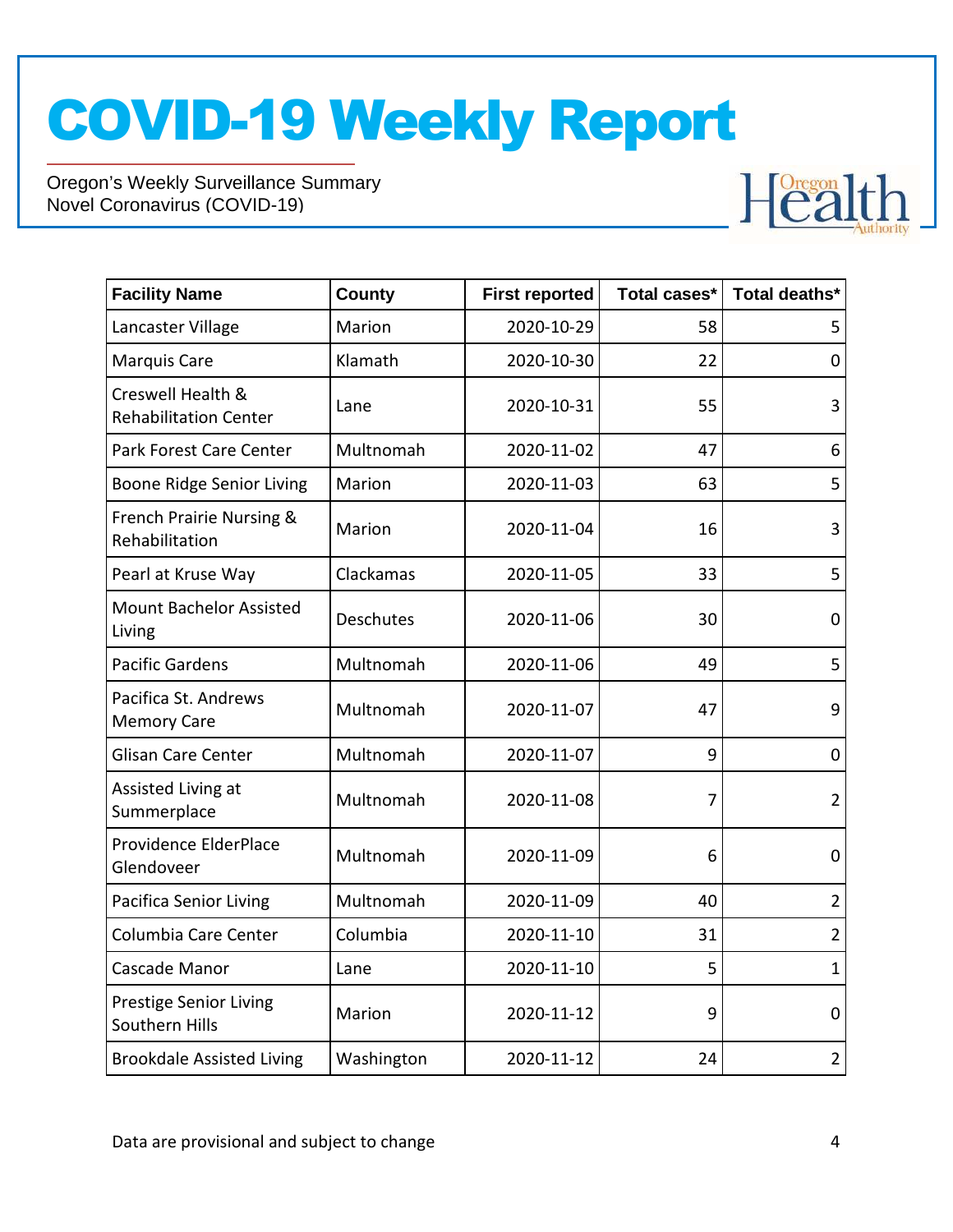

| <b>Facility Name</b>                                        | <b>County</b> | <b>First reported</b> | Total cases* | Total deaths* |
|-------------------------------------------------------------|---------------|-----------------------|--------------|---------------|
| <b>Gresham Post-Acute Care</b><br>and Rehabilitation Center | Multnomah     | 2020-11-12            | 66           | 4             |
| The Springs at Wilsonville                                  | Clackamas     | 2020-11-12            | 9            | 0             |
| Friendship Health Center                                    | Multnomah     | 2020-11-13            | 29           | $\mathbf 1$   |
| Marquis Hope Village,<br>Canby                              | Clackamas     | 2020-11-14            | 40           | 6             |
| <b>Rosewood Park Retirement</b><br>and Assisted Living      | Washington    | 2020-11-15            | 28           | 0             |
| Russellville Park West,<br><b>Assisted Living Facility</b>  | Multnomah     | 2020-11-16            | 6            | 0             |
| Portland Health and<br><b>Rehabilitation Center</b>         | Multnomah     | 2020-11-16            | 41           | 3             |
| Redwood Heights Senior<br>Living                            | Marion        | 2020-11-17            | 32           | 4             |
| West Hills Health &<br>Rehabilitation                       | Multnomah     | 2020-11-17            | 23           | $\mathbf 1$   |
| Parkland Village                                            | Yamhill       | 2020-11-17            | 24           | $\mathbf{1}$  |
| Avamere Laurelhurst<br>Village, Immediate Care<br>Facility  | Multnomah     | 2020-11-17            | 13           | 0             |
| <b>Oatfield Estates</b>                                     | Clackamas     | 2020-11-18            | 5            | 0             |
| The Springs at Greer<br>Gardens                             | Lane          | 2020-11-19            | 7            | 1             |
| <b>Battle Creek Memory Care</b>                             | Marion        | 2020-11-19            | 43           | $\mathbf{1}$  |
| <b>Cedar Village Memory Care</b>                            | Marion        | 2020-11-19            | 29           | 0             |
| <b>Bonaventure Senior Living</b><br><b>Tigard</b>           | Washington    | 2020-11-20            | 33           | 6             |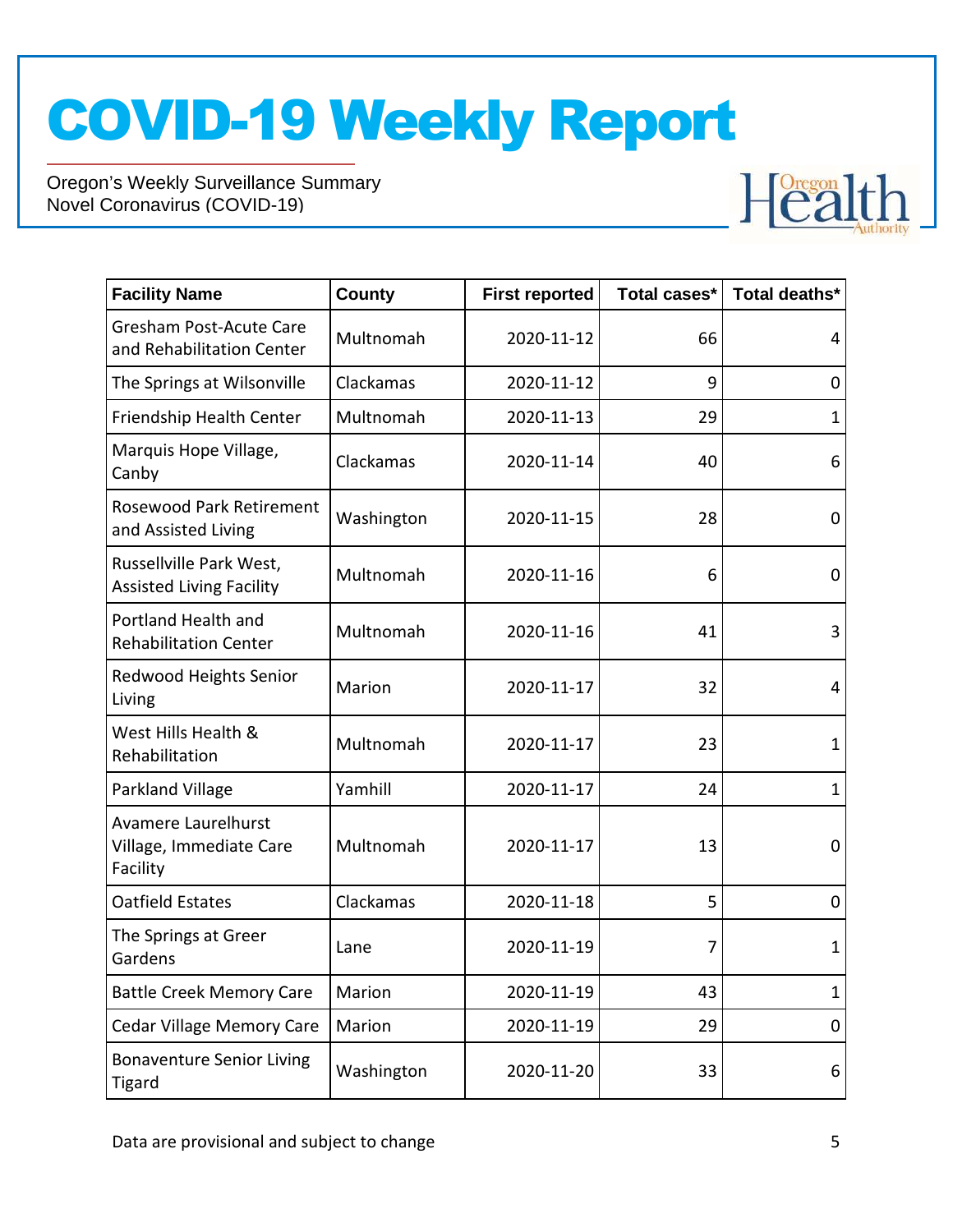

| <b>Facility Name</b>                                         | <b>County</b> | <b>First reported</b> | Total cases* | Total deaths*  |
|--------------------------------------------------------------|---------------|-----------------------|--------------|----------------|
| <b>EmpRes The Dalles Health</b><br>and Rehabilitation Center | Wasco         | 2020-11-20            | 34           | $\overline{2}$ |
| <b>Brookdale River Valley</b>                                | Clackamas     | 2020-11-22            | 20           | $\mathbf{1}$   |
| Sweet Bye N Bye<br><b>Reflections Memory Care</b>            | Marion        | 2020-11-23            | 25           | 5              |
| <b>Sheldon Park Assisted</b><br>Living                       | Lane          | 2020-11-24            | 23           | 3              |
| <b>Fieldstone Cornell Landing</b>                            | Washington    | 2020-11-25            | 15           | $\mathbf{1}$   |
| Marquis Forest Grove Post<br><b>Acute Rehabilitation</b>     | Washington    | 2020-11-25            | 5            | 0              |
| <b>Gateway Living</b>                                        | Lane          | 2020-11-26            | 5            | 0              |
| Secora Rehabilitation of<br>Cascadia                         | Multnomah     | 2020-11-27            | 6            | $\mathbf 0$    |
| Farmington Square -<br>Beaverton                             | Washington    | 2020-11-27            | 30           | 6              |
| <b>Forest Grove Beehive</b>                                  | Washington    | 2020-11-27            | 52           | $\overline{2}$ |
| Friendsview                                                  | Yamhill       | 2020-11-27            | 14           | 0              |
| <b>Assumption Village Assisted</b><br>Living                 | Multnomah     | 2020-11-28            | 18           | $\overline{2}$ |
| Avamere Rehabilitation of<br>Oregon City                     | Clackamas     | 2020-11-29            | 26           | 3              |
| <b>Harvest Homes</b>                                         | Multnomah     | 2020-11-30            | 7            | $\mathbf 0$    |
| Cascade Valley Assisted<br>Living                            | Umatilla      | 2020-11-30            | 36           | $\overline{2}$ |
| <b>Corvallis Manor</b>                                       | Benton        | 2020-11-30            | 120          | 6              |
| SpringRidge Court                                            | Clackamas     | 2020-11-30            | 23           | 0              |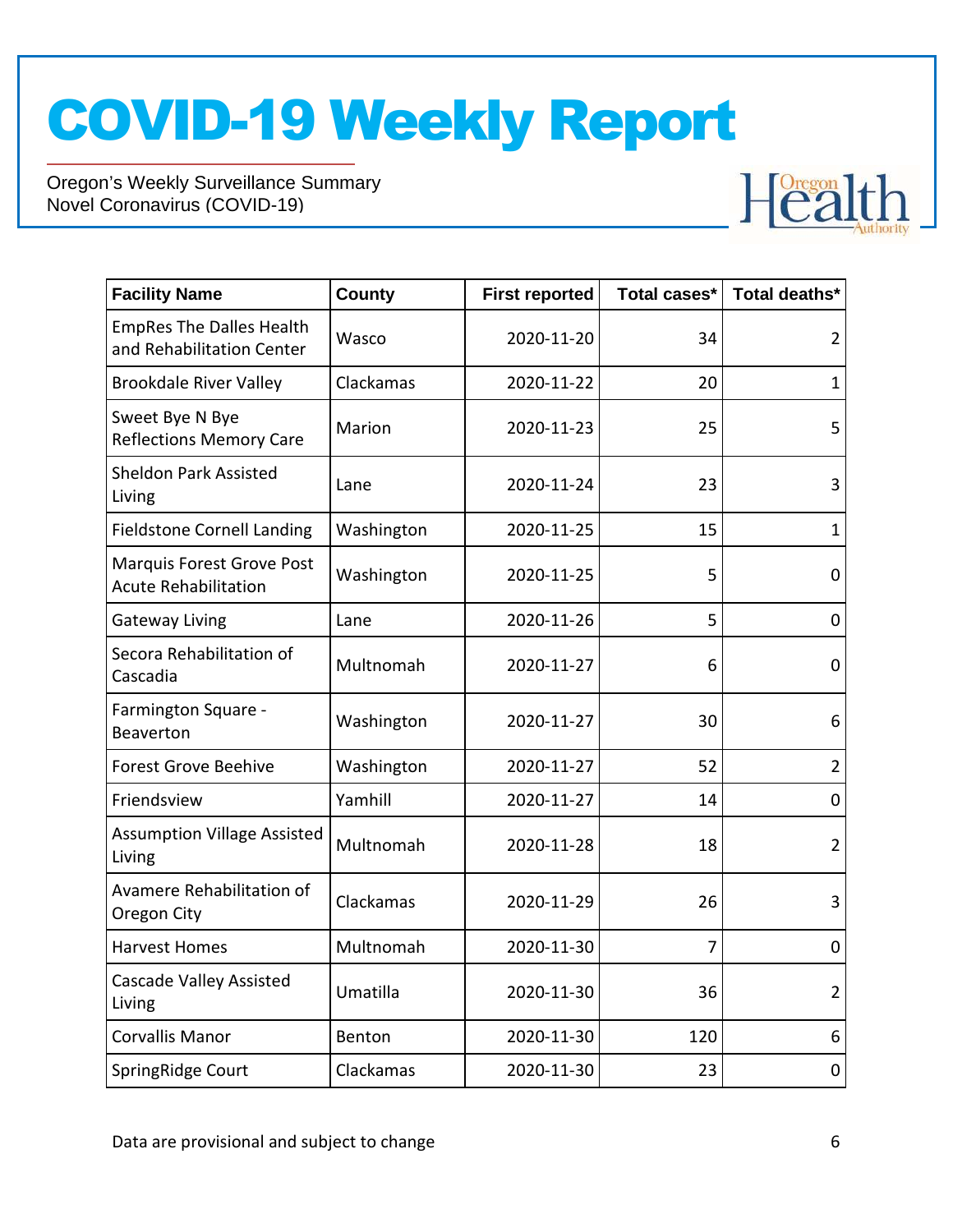

| <b>Facility Name</b>                                          | County            | <b>First reported</b> | Total cases* | Total deaths* |
|---------------------------------------------------------------|-------------------|-----------------------|--------------|---------------|
| Meadow Park Health and<br><b>Specialty Care</b>               | Columbia          | 2020-12-01            | 61           | 2             |
| Quail Run Assisted Living                                     | Linn              | 2020-12-01            | 4            | 0             |
| <b>Pioneer Place</b>                                          | Malheur           | 2020-12-01            | 9            | 0             |
| <b>Hood River Care Center</b>                                 | <b>Hood River</b> | 2020-12-02            | 71           | 16            |
| Willamette Lutheran<br><b>Residential Care Facility</b>       | Marion            | 2020-12-03            | 8            | 0             |
| <b>Pelican Pointe</b>                                         | Klamath           | 2020-12-03            | 60           | 14            |
| The Ackerly at Sherwood<br><b>Assisted Living</b>             | Washington        | 2020-12-04            | 7            | $\mathbf 0$   |
| <b>Cornell Estates</b>                                        | Washington        | 2020-12-04            | 48           | 4             |
| The Springs at Tanasbourne                                    | Washington        | 2020-12-04            | 14           | 0             |
| Linda Vista Nursing &<br><b>Rehabilitation Center</b>         | Jackson           | 2020-12-04            | 54           | 6             |
| Hearthstone Nursing &<br><b>Rehabilitation Center</b>         | Jackson           | 2020-12-04            | 95           | 7             |
| <b>Mountain Park Memory</b><br>Care                           | Clackamas         | 2020-12-05            | 22           | 0             |
| <b>Pacifica Senior Living</b><br><b>Klamath Falls</b>         | Klamath           | 2020-12-05            | 29           | 4             |
| Crystal Terrace of Klamath<br>Falls                           | Klamath           | 2020-12-05            | 10           | 0             |
| Dallas Retirement Village,<br><b>Skilled Nursing Facility</b> | Polk              | 2020-12-05            | 92           | 6             |
| Oak Lane Retirement                                           | Josephine         | 2020-12-06            | 70           | 11            |
| Life Care Center of Coos<br>Bay                               | Coos              | 2020-12-06            | 81           | 7             |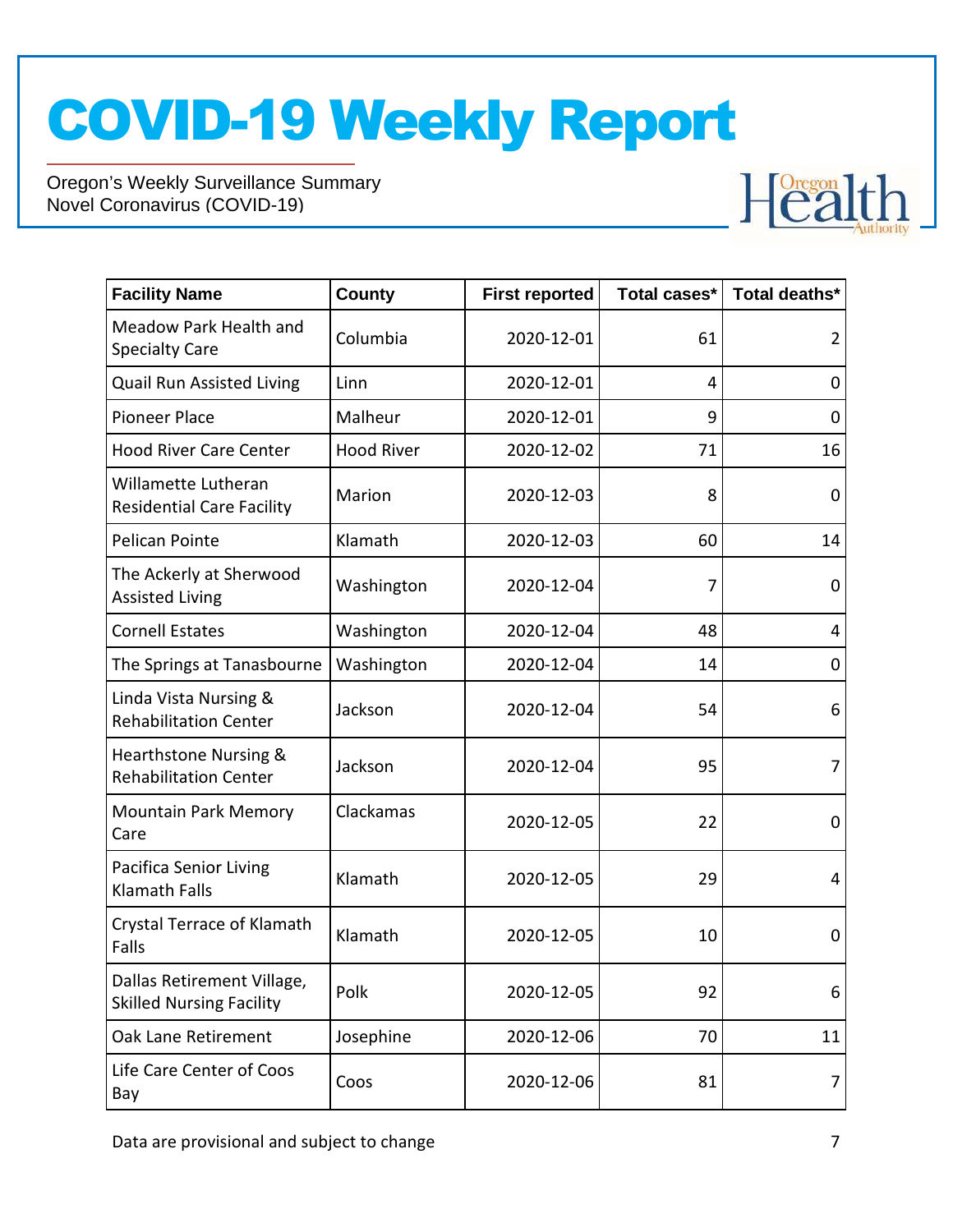

| <b>Facility Name</b>                                      | County     | <b>First reported</b> | Total cases* | Total deaths*  |
|-----------------------------------------------------------|------------|-----------------------|--------------|----------------|
| Avamere at Cascadia Village                               | Clackamas  | 2020-12-07            | 9            | 0              |
| The Springs at Mill Creek                                 | Wasco      | 2020-12-07            | 8            | $\pmb{0}$      |
| Oswego Place                                              | Clackamas  | 2020-12-08            | 9            | 0              |
| Providence Benedictine<br><b>Nursing Center</b>           | Marion     | 2020-12-08            | 62           | 6              |
| Columbia Basin Care Facility                              | Wasco      | 2020-12-09            | 8            | 0              |
| Willamette View<br>Independent Living                     | Clackamas  | 2020-12-09            | 20           | 0              |
| Cascade Senior Living, The<br>Village                     | Josephine  | 2020-12-10            | 18           | 3              |
| Springs at Anna Maria                                     | Jackson    | 2020-12-10            | 8            | $\overline{0}$ |
| The Rawlin at Riverbend<br><b>Memory Care</b>             | Lane       | 2020-12-10            | 47           | 6              |
| Marquis Springfield Post<br><b>Acute Rehabilitation</b>   | Lane       | 2020-12-10            | 71           | $\overline{2}$ |
| The Springs at Sherwood                                   | Washington | 2020-12-11            | 10           | 0              |
| Royale Gardens Health and<br><b>Rehabilitation Center</b> | Josephine  | 2020-12-12            | 35           | 3              |
| <b>Salem Transitional Care</b>                            | Marion     | 2020-12-12            | 31           | $\overline{2}$ |
| Adara Oaks Manor<br><b>Residential Care Facility</b>      | Multnomah  | 2020-12-14            | 31           | $\mathbf{1}$   |
| <b>Monterey Court Memory</b><br>Care                      | Clackamas  | 2020-12-14            | 8            | 0              |
| <b>Brookdale Ontario</b>                                  | Malheur    | 2020-12-14            | 3            | $\mathbf 0$    |
| Avamere at Chestnut Lane                                  | Multnomah  | 2020-12-14            | 6            | 0              |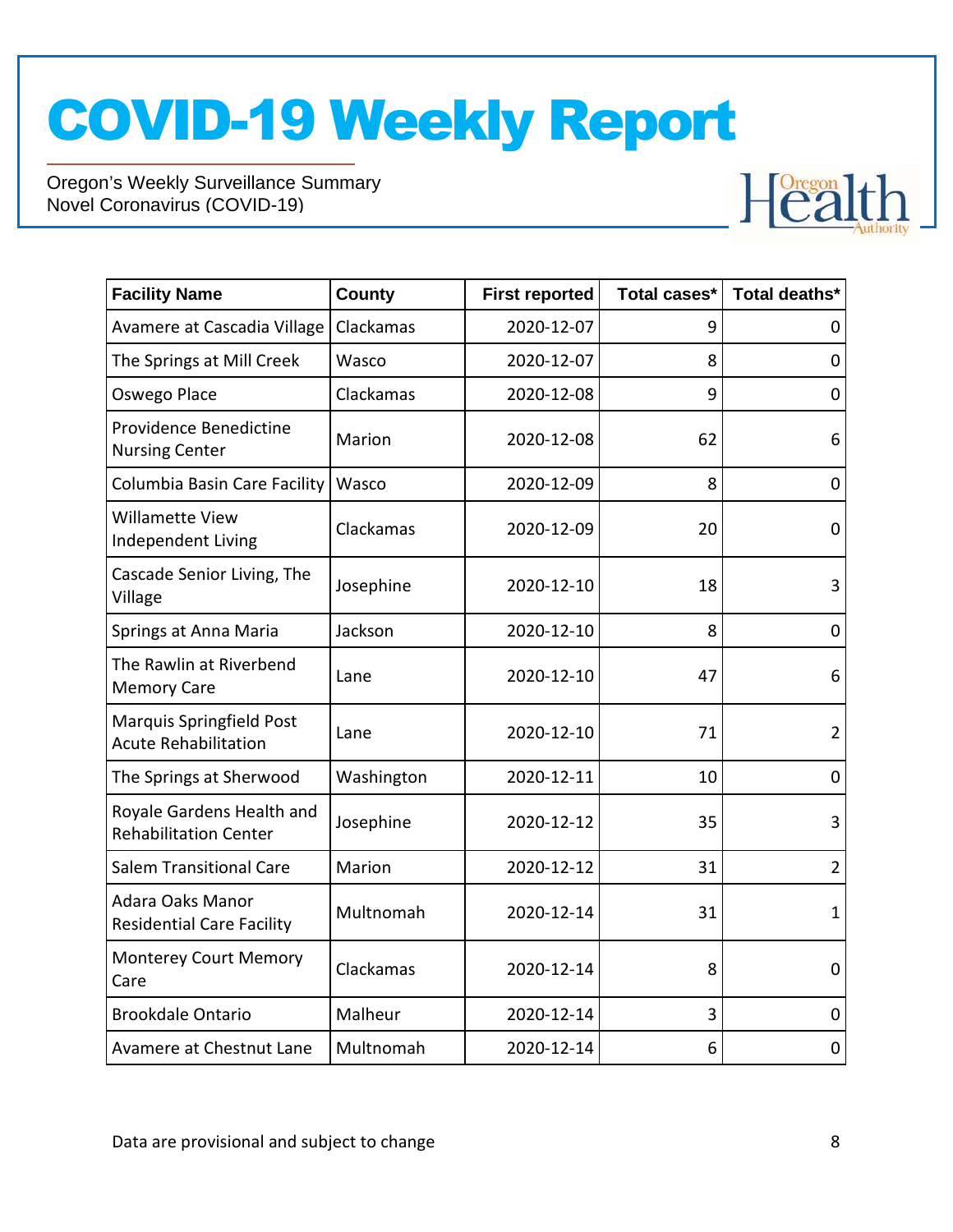

| <b>Facility Name</b>                                        | <b>County</b> | <b>First reported</b> | Total cases*   | Total deaths*  |
|-------------------------------------------------------------|---------------|-----------------------|----------------|----------------|
| Princeton Village Assisted<br>Living                        | Clackamas     | 2020-12-15            | 18             | 0              |
| The Landing a Senior Living<br>Community                    | Douglas       | 2020-12-15            | 6              | $\overline{0}$ |
| Brookdale Hillside Skilled<br><b>Nursing Unit</b>           | Yamhill       | 2020-12-15            | 6              | 0              |
| <b>Gilman Park Assisted Living</b>                          | Clackamas     | 2020-12-16            | 16             | $\overline{2}$ |
| Avamere Court at Keizer,<br><b>Skilled Nursing Facility</b> | Marion        | 2020-12-16            | 3              | 0              |
| <b>Alderwood Assisted Living</b>                            | Jackson       | 2020-12-17            | $\overline{7}$ | $\mathbf 0$    |
| Regency Woodland<br><b>Assisted Care Community</b>          | Marion        | 2020-12-18            | 10             | $\mathbf{1}$   |
| <b>Regency Redmond</b><br>Rehabilitation                    | Deschutes     | 2020-12-18            | 26             | $\mathbf{1}$   |
| <b>Regency Prineville</b>                                   | Crook         | 2020-12-18            | 54             | 4              |
| <b>Compassion Adult Elderly</b><br>Care                     | Klamath       | 2020-12-20            | 14             | $\overline{0}$ |
| <b>Churchill Estates</b><br><b>Retirement Community</b>     | Lane          | 2020-12-20            | 6              | 0              |
| <b>Brookdale Grand Prairie</b>                              | Linn          | 2020-12-21            | 19             | $\mathbf{1}$   |
| Maple Valley Memory Care                                    | Yamhill       | 2020-12-23            | 28             | $\mathbf{1}$   |
| Jennings McCall Center                                      | Washington    | 2020-12-26            | 9              | 0              |
| The Ackerly at Timberland<br>Independent Living             | Washington    | 2020-12-27            | 6              | $\overline{0}$ |
| <b>Bayside Terrace Assisted</b><br>Living                   | Coos          | 2020-12-28            | 4              | 0              |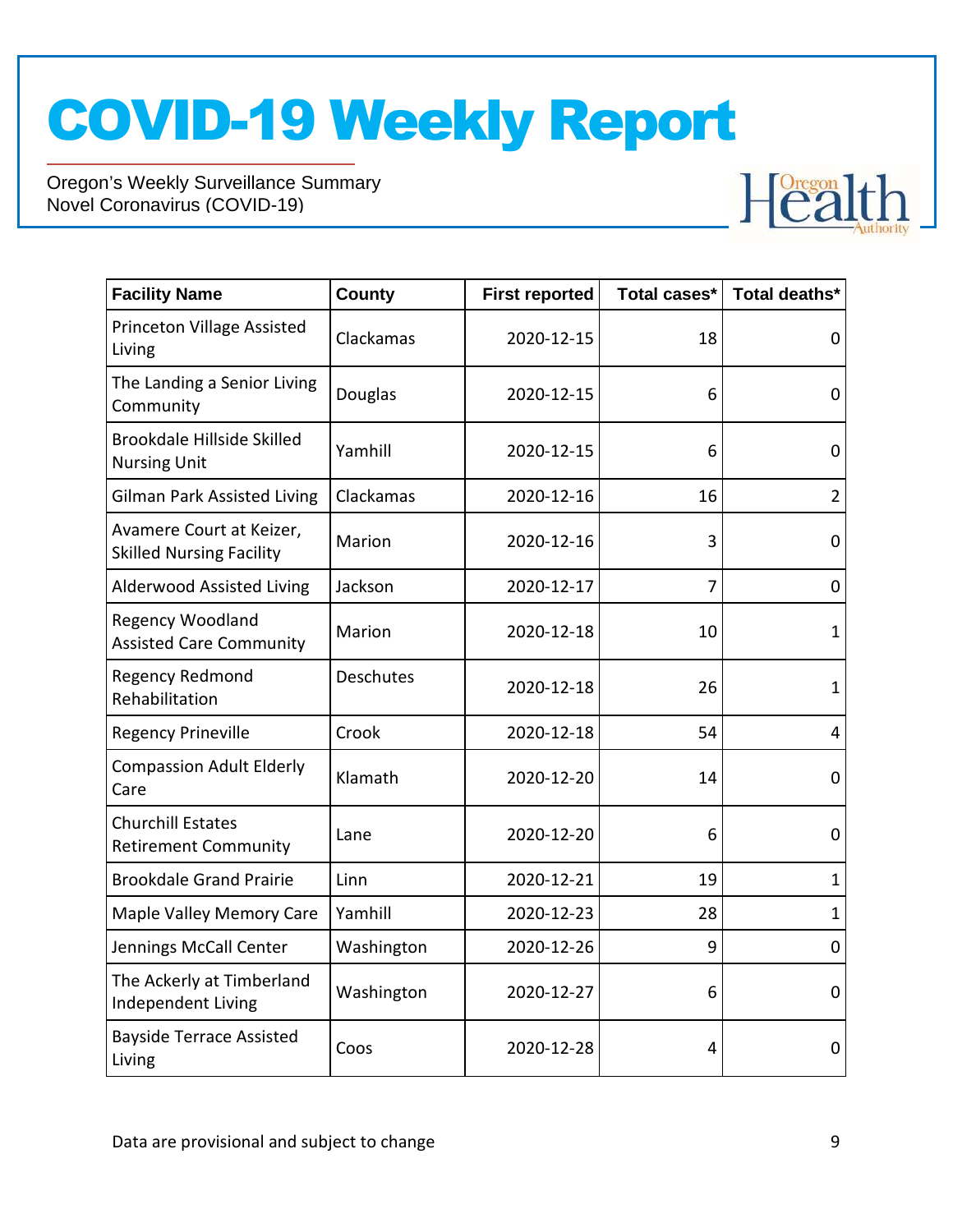

| <b>Facility Name</b>                                        | <b>County</b> | <b>First reported</b> | Total cases* | Total deaths*  |
|-------------------------------------------------------------|---------------|-----------------------|--------------|----------------|
| The Grove Assisted Living &<br><b>Gardens Enhanced Care</b> | Washington    | 2020-12-28            | 17           | 0              |
| Sheridan Care Center                                        | Yamhill       | 2020-12-28            | 27           | $\overline{2}$ |
| Morning Star Senior Living                                  | Washington    | 2020-12-29            | 3            | 0              |
| Farmington Square -<br>Gresham                              | Multnomah     | 2020-12-29            | 6            | $\mathbf 0$    |
| <b>Brookside Memory Care</b>                                | Washington    | 2020-12-29            | 14           | $\mathbf{1}$   |
| <b>Golden Times Senior Care</b>                             | Washington    | 2020-12-29            | 6            | $\mathbf{1}$   |
| <b>Better Living RCF</b>                                    | Multnomah     | 2020-12-29            | 23           | $\mathbf{1}$   |
| Mennonite Home Skilled<br>Nursing and Rehabilitation        | Linn          | 2020-12-29            | 8            | 0              |
| <b>Bonaventure of Salem</b>                                 | Marion        | 2020-12-30            | 4            | 0              |
| Springs at Clackamas<br>Woods                               | Clackamas     | 2020-12-30            | 8            | 0              |
| The Suites Assisted Living                                  | Josephine     | 2020-12-30            | 30           | 3              |
| Aspen Ridge Assisted Living                                 | Deschutes     | 2020-12-30            | 3            | 0              |
| Marquis Mt. Tabor Post<br><b>Acute Rehabilitation</b>       | Multnomah     | 2020-12-30            | 3            | 0              |
| Homewoods on the<br>Willamette                              | Clackamas     | 2020-12-31            | 5            | 0              |
| <b>Green Valley Rehabilitation</b><br><b>Health Center</b>  | Lane          | 2020-12-31            | 10           | $\overline{0}$ |
| <b>Regency Care of Central</b><br>Oregon                    | Deschutes     | 2020-12-31            | 32           | 4              |
| <b>Marquis Marion Estates</b>                               | Marion        | 2021-01-01            | 7            | $\mathbf{1}$   |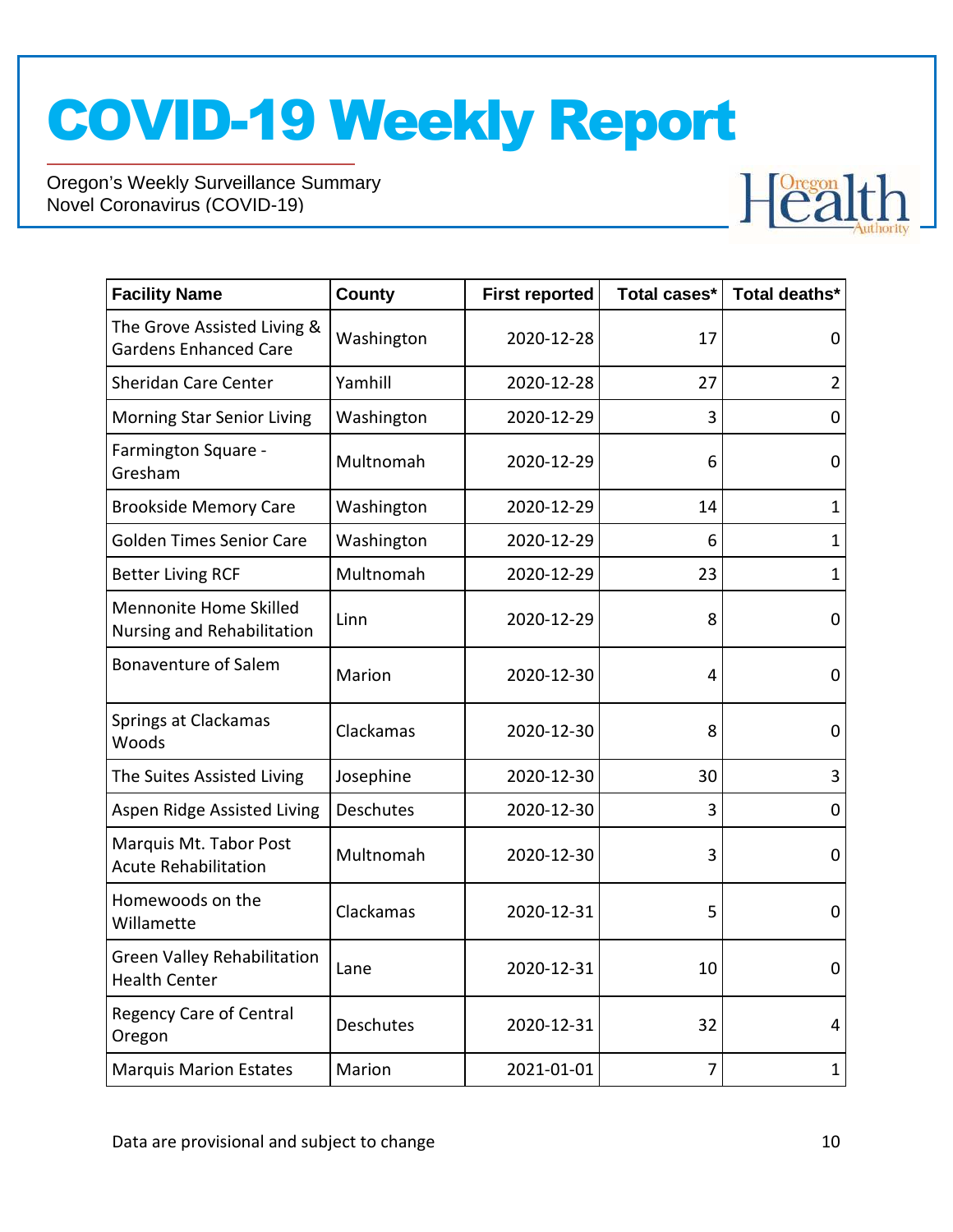

| <b>Facility Name</b>                                        | <b>County</b>     | <b>First reported</b> | Total cases* | Total deaths* |
|-------------------------------------------------------------|-------------------|-----------------------|--------------|---------------|
| <b>Pacifica Senior Living</b>                               | Yamhill           | 2021-01-02            | 23           | 3             |
| <b>Pilot Butte Rehabilitation</b><br>Center                 | Deschutes         | 2021-01-03            | 3            | 0             |
| <b>Waterford Grand Assisted</b><br>Living                   | Lane              | 2021-01-04            | 3            | 0             |
| Mt. Bachelor Memory Care                                    | Deschutes         | 2021-01-04            | 24           | 5             |
| Weatherly Inn                                               | Jackson           | 2021-01-05            | 3            | 0             |
| <b>Clatsop Retirement Village</b>                           | Clatsop           | 2021-01-05            | 7            | 0             |
| <b>Fountain Plaza</b>                                       | Jackson           | 2021-01-05            | 3            | $\mathbf{1}$  |
| <b>Silver Creek Senior Living</b>                           | Marion            | 2021-01-05            | 6            | 0             |
| Rose Linn Care Center                                       | Clackamas         | 2021-01-06            | 5            | 0             |
| <b>Bend Transitional Care</b>                               | <b>Deschutes</b>  | 2021-01-06            | 14           | 0             |
| Odd Fellows Home of<br>Oregon                               | Multnomah         | 2021-01-07            | 3            | 0             |
| <b>Ashley Manor Pacific</b><br>Heights                      | <b>Hood River</b> | 2021-01-07            | 4            | 0             |
| Riverside Living, Inc                                       | Multnomah         | 2021-01-07            | 3            | 0             |
| <b>Regency Gresham Nursing</b><br>and Rehabilitation Center | Multnomah         | 2021-01-07            | 9            | 0             |
| Hearthstone of Beaverton                                    | Washington        | 2021-01-07            | 11           | 0             |
| Avamere at Bethany                                          | Washington        | 2021-01-08            | 4            | 0             |
| Providence Brookside<br>Manor                               | <b>Hood River</b> | 2021-01-08            | 9            | 0             |
| Holladay Park Plaza                                         | Multnomah         | 2021-01-08            | 7            | $\mathbf{1}$  |
| Windsor Health and<br><b>Rehabilitation Center</b>          | Marion            | 2021-01-08            | 10           | 0             |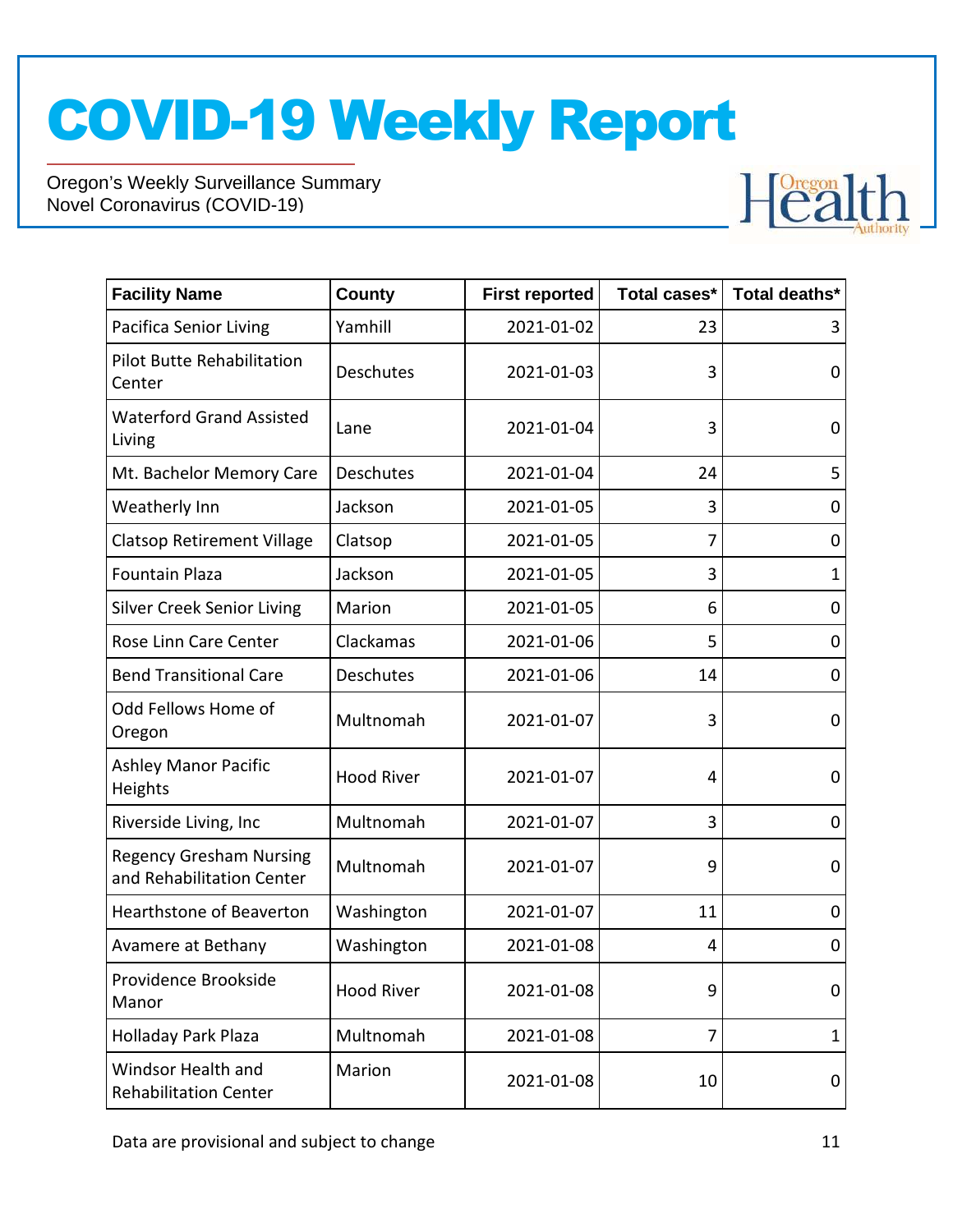

| <b>Facility Name</b>                                   | <b>County</b>    | <b>First reported</b> | Total cases*   | Total deaths* |
|--------------------------------------------------------|------------------|-----------------------|----------------|---------------|
| <b>Ashley Manor Senior Living</b><br><b>Brookhurst</b> | Jackson          | 2021-01-08            | 16             | 1             |
| <b>East Cascade Assisted Living</b>                    | Jefferson        | 2021-01-09            | 3              | 0             |
| Prestige Senior Living West<br>Hills                   | Benton           | 2021-01-10            | 3              | 0             |
| Avamere Rehabilitation of<br>Hillsboro                 | Washington       | 2021-01-11            | 4              |               |
| Assisted Living at<br>Summerplace                      | Multnomah        | 2021-01-11            | 7              | $\mathbf 0$   |
| The Village at Keizer Ridge                            | Marion           | 2021-01-11            | 11             | 0             |
| Brookdale Oswego Springs<br>Portland                   | Multnomah        | 2021-01-12            | 11             | 0             |
| Pear Valley Senior Living                              | Jackson          | 2021-01-12            | 6              | 0             |
| <b>Elmcroft of Sellwood</b>                            | Multnomah        | 2021-01-13            | 10             | 0             |
| Life Care Center of<br>McMinnville                     | Yamhill          | 2021-01-14            | 14             | 0             |
| Providence Elderplace in<br>Cully                      | Multnomah        | 2021-01-16            | 3              | 0             |
| Mapleview Manor, LLC                                   | Clackamas        | 2021-01-16            | $\overline{7}$ | 0             |
| <b>Intuitive Residential Care</b>                      | Polk<br>Marion   | 2021-01-17            | 3              | 0             |
| The Springs at Carman Oaks                             | Clackamas        | 2021-01-17            | 3              | 0             |
| <b>Redwood Terrace Assisted</b><br>Living              | Josephine        | 2021-01-17            | 7              | 0             |
| <b>Brookdale Redmond</b>                               | <b>Deschutes</b> | 2021-01-17            | 5              | 0             |
| Markham House<br><b>Retirement Community</b>           | Multnomah        | 2021-01-18            | 7              | 0             |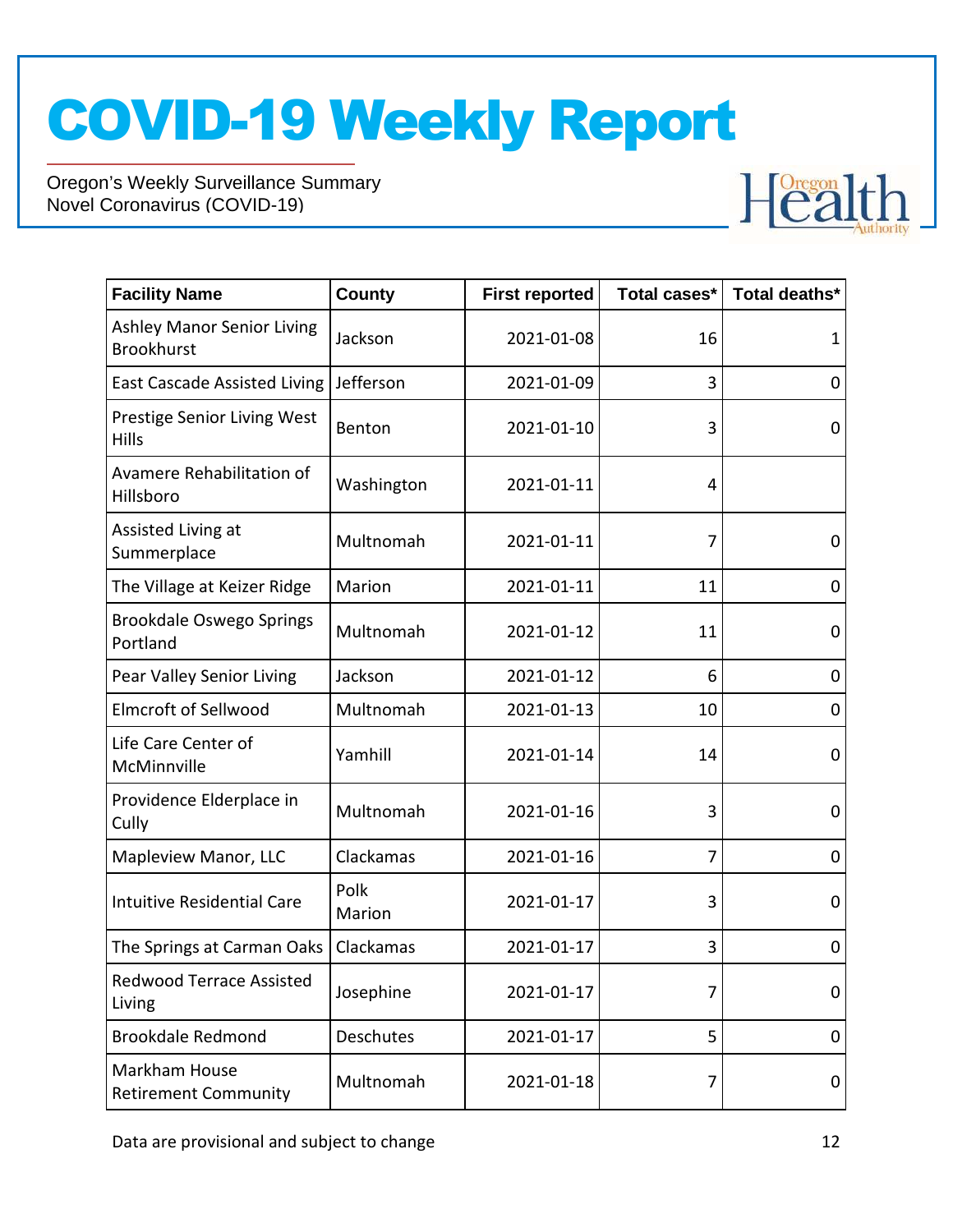Oregon's Weekly Surveillance Summary Novel Coronavirus (COVID-19)



| <b>Facility Name</b>                     | County    | <b>First reported</b> | Total cases* | Total deaths* |
|------------------------------------------|-----------|-----------------------|--------------|---------------|
| Creekside Rehabilitation<br>and Nursing  | Multnomah | 2021-01-18            | 6            |               |
| Suttle Care & Retirement,<br>Inc         | Umatilla  | 2021-01-21            |              |               |
| Blue Haven Memory Care -<br>Independence | Polk      | 2021-01-21            | 11           |               |
| Farmington Square - Salem                | Marion    | 2021-01-22            |              |               |
| Total                                    |           |                       | 4,276        | 299           |

\*Case and death counts include all cases and deaths associated with the outbreak (e.g., staff, residents, close contacts)

#### **Table 2. Resolved outbreaks**

*Resolved outbreaks in care facilities, senior living communities and congregate living settings with three or more confirmed COVID-19 cases or one or more COVID-19 related deaths (n=373)*

| <b>Facility Name</b>                  | County     | <b>First reported</b> | Total cases* | Total deaths* |
|---------------------------------------|------------|-----------------------|--------------|---------------|
| Vineyard Heights Assisted<br>Living   | Yamhill    | 2020-03-16            | 8            |               |
| Jason Lee Manor<br>Apartments         | Marion     | 2020-04-10            |              |               |
| Oregon Veterans' Home -<br>The Dalles | Wasco      | 2020-03-26            | 3            |               |
| <b>Regency Park Senior Living</b>     | Washington | 2020-03-21            | 16           |               |
| The Oaks at Sherwood Park             | Marion     | 2020-03-20            | 14           |               |
| <b>Four Seasons Memory Care</b>       | Marion     | 2020-04-02            | 4            |               |
| <b>Marion Estates</b>                 | Marion     | 2020-03-30            | 16           |               |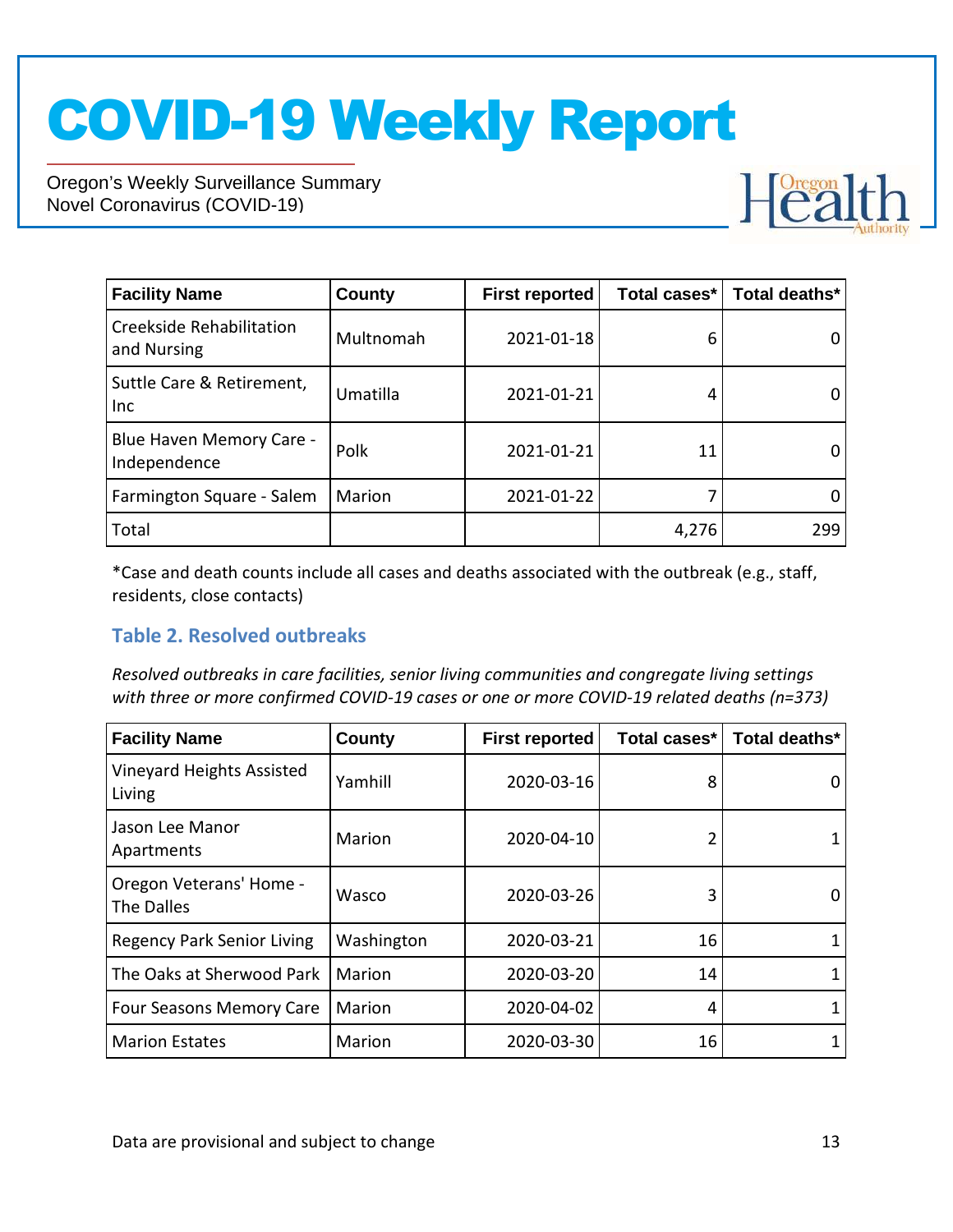

| <b>Facility Name</b>                                                 | <b>County</b> | <b>First reported</b> | Total cases*   | Total deaths*  |
|----------------------------------------------------------------------|---------------|-----------------------|----------------|----------------|
| Avamere Laurelhurst<br><b>Village Rehabilitation</b><br>Center       | Multnomah     | 2020-03-30            | 51             | 6              |
| <b>Grove and Garden</b>                                              | Washington    | 2020-04-17            | 3              | $\mathbf{1}$   |
| Oregon Veterans' Home -<br>Lebanon                                   | Linn          | 2020-03-11            | 38             | 9              |
| <b>Cornerstone Care Options</b>                                      | Multnomah     | 2020-04-16            | 16             | 0              |
| <b>St Andrews Memory Care</b>                                        | Multnomah     | 2020-04-21            | 3              | $\overline{0}$ |
| <b>Turner Residential Care</b>                                       | Marion        | 2020-04-23            | 3              | $\mathbf{1}$   |
| <b>Astor House Senior Living</b>                                     | Yamhill       | 2020-03-22            | 15             | $\overline{7}$ |
| Powell Valley Memory Care                                            | Multnomah     | 2020-04-13            | 10             | $\overline{2}$ |
| Village Health Care                                                  | Multnomah     | 2020-04-01            | 41             | $\overline{7}$ |
| <b>Fernhill Estates</b>                                              | Multnomah     | 2020-08-10            | 3              | 0              |
| <b>Salem Transitional Care</b>                                       | Marion        | 2020-03-27            | 26             | 3              |
| <b>Healthcare at Foster Creek</b>                                    | Multnomah     | 2020-03-24            | 116            | 39             |
| Cherrywood Village                                                   | Multnomah     | 2020-04-23            | 6              | $\mathbf{1}$   |
| <b>Corvallis Manor Nursing &amp;</b><br><b>Rehabilitation Center</b> | Benton        | 2020-03-27            | 21             | $\overline{4}$ |
| Avamere Court at Keizer                                              | Marion        | 2020-04-11            | 7              | $\overline{2}$ |
| <b>Country Meadows Village</b>                                       | Marion        | 2020-04-13            | 8              | 3              |
| Providence Benedictine<br><b>Nursing Center</b>                      | Marion        | 2020-04-27            | 6              | $\mathbf{1}$   |
| Countryside Living of Canby                                          | Clackamas     | 2020-04-19            | 13             | $\overline{2}$ |
| <b>Heartwood Place Memory</b><br>Care                                | Marion        | 2020-05-11            | $\overline{2}$ | 1              |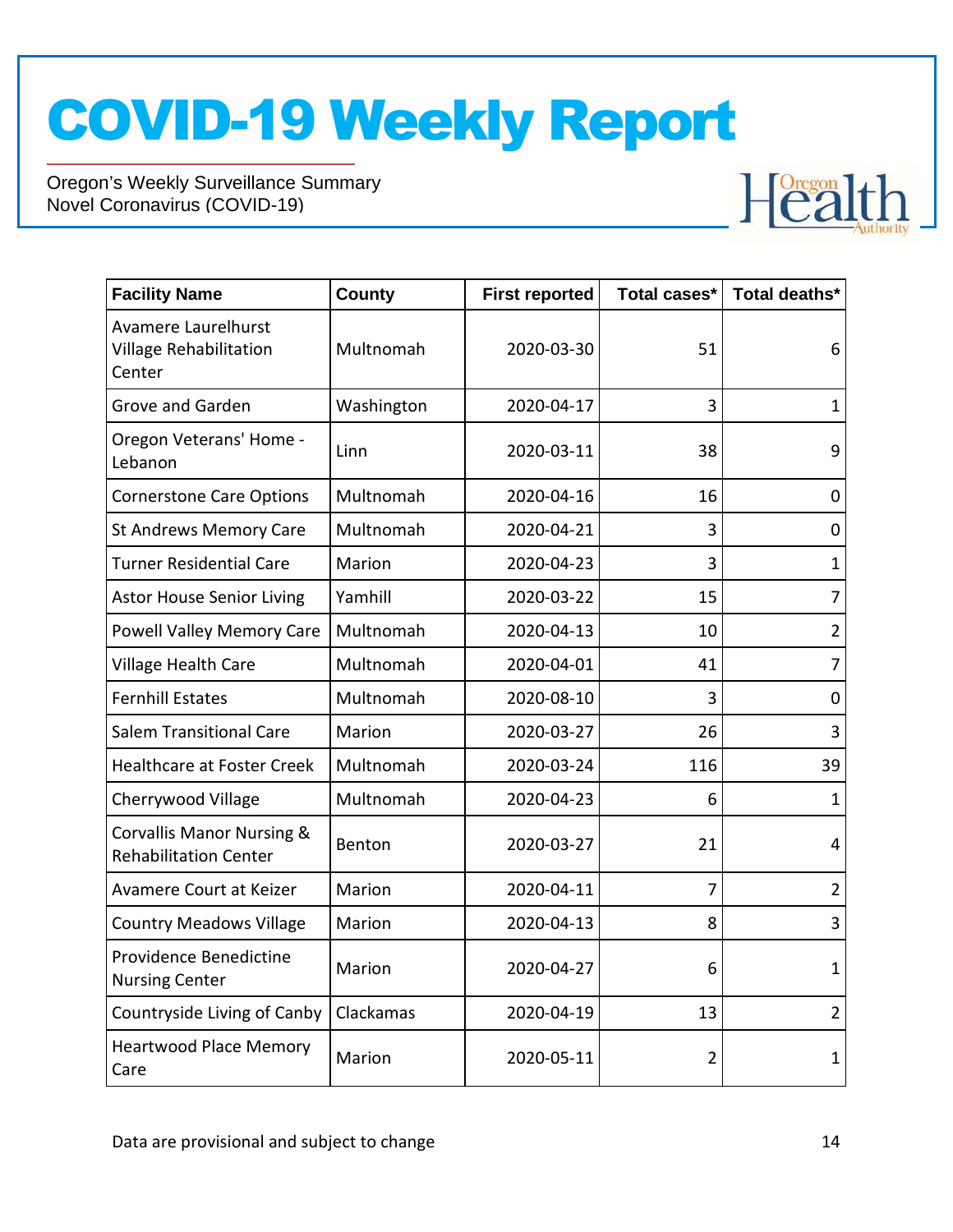

| <b>Facility Name</b>                                       | <b>County</b> | <b>First reported</b> | Total cases* | Total deaths*  |
|------------------------------------------------------------|---------------|-----------------------|--------------|----------------|
| Parkview Christian Assisted<br>Living                      | Multnomah     | 2020-05-04            | 9            | 1              |
| Odd Fellows Home                                           | Multnomah     | 2020-05-04            | 9            | $\mathbf 1$    |
| Jennings McCall Assisted<br>Living                         | Washington    | 2020-05-04            | 9            | $\overline{2}$ |
| <b>Prestige Senior Living</b><br><b>Orchard Heights</b>    | Polk          | 2020-04-30            | 55           | 10             |
| <b>Prestige Senior Living</b><br>Riverwood                 | Washington    | 2020-05-02            | 11           | 1              |
| Prestige Post-Acute and<br><b>Rehabilitation Milwaukie</b> | Clackamas     | 2020-05-09            | 11           | 3              |
| Avamere at Bethany                                         | Washington    | 2020-04-01            | 10           | $\mathbf 1$    |
| <b>Avamere Park Place</b>                                  | Washington    | 2020-05-26            | 6            | 0              |
| Bethesda Lutheran<br>Communities                           | Washington    | 2020-05-28            | 3            | 0              |
| High Lookee                                                | Jefferson     | 2020-05-26            | 15           | 0              |
| Redwood Heights Assisted<br>Living                         | Marion        | 2020-06-21            | 2            | $\mathbf 1$    |
| <b>Grande Ronde Retirement</b><br>Residence                | Union         | 2020-06-21            | 3            | 0              |
| Marquis Hope Village                                       | Clackamas     | 2020-06-04            | 113          | 18             |
| Boone Ridge Senior Living                                  | Marion        | 2020-05-31            | 6            | 1              |
| <b>Regent Court Memory Care</b>                            | Benton        | 2020-06-02            | 8            | $\mathbf{1}$   |
| <b>Marquis Oregon City</b>                                 | Clackamas     | 2020-06-14            | 23           | 4              |
| The Springs at Willow Creek                                | Marion        | 2020-06-02            | 23           | 4              |
| Springs at Carmen Oaks                                     | Clackamas     | 2020-06-08            | 28           | 0              |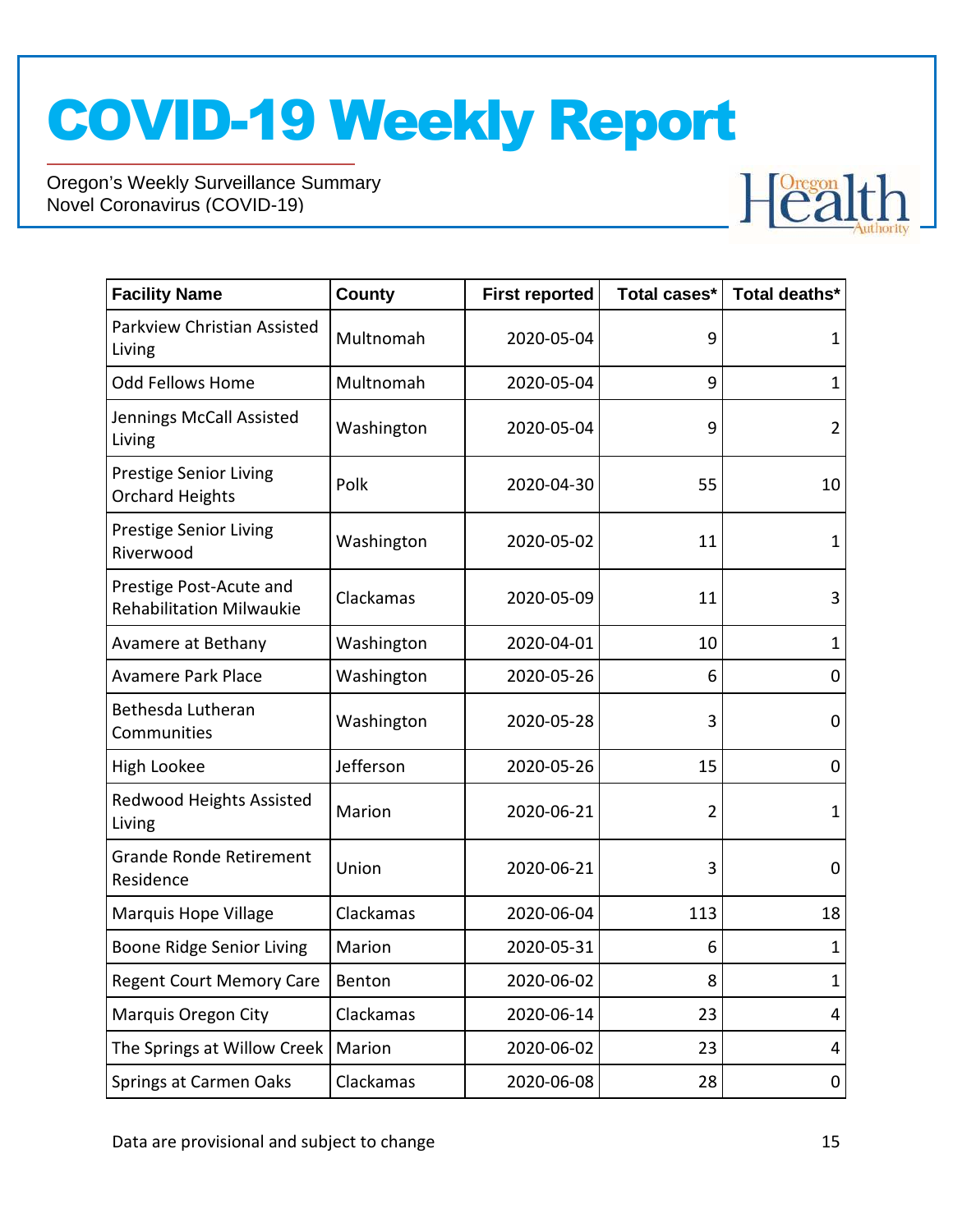

| <b>Facility Name</b>                                        | <b>County</b> | <b>First reported</b> | Total cases*   | Total deaths*  |
|-------------------------------------------------------------|---------------|-----------------------|----------------|----------------|
| Pacific Garden Alzheimer's<br>Unit                          | Multnomah     | 2020-06-15            | 3              | $\mathbf 1$    |
| Lakeview Senior Living                                      | Lincoln       | 2020-06-21            | 3              | 0              |
| Providence ElderPlace<br>Glendoveer                         | Multnomah     | 2020-06-30            | 3              | 0              |
| Somerset Lodge                                              | Clackamas     | 2020-07-03            | 5              | $\mathbf 0$    |
| Oswego Place by<br>Bonaventure                              | Clackamas     | 2020-06-22            | 21             | 1              |
| Avamere Court at Keizer                                     | Marion        | 2020-07-05            | $\overline{2}$ | $\mathbf{1}$   |
| <b>Pacifica Senior Living</b>                               | Multnomah     | 2020-06-18            | 18             | $\overline{2}$ |
| <b>Brookstone Alzheimer's</b><br><b>Special Care Center</b> | Marion        | 2020-06-08            | 67             | 14             |
| <b>Beaverton Lodge</b>                                      | Washington    | 2020-07-10            | 5              | $\mathbf 0$    |
| <b>Bonaventure of Salem</b><br><b>Assisted Living</b>       | Marion        | 2020-07-16            | 1              | $\mathbf 1$    |
| Cascade Terrace                                             | Multnomah     | 2020-07-21            | 8              | 0              |
| The Grove and The Gardens                                   | Washington    | 2020-07-15            | 3              | 0              |
| Avamere Rehabilitation of<br>Newport                        | Lincoln       | 2020-06-15            | 51             | $\overline{7}$ |
| Pearl at Kruse Way                                          | Clackamas     | 2020-06-23            | 10             | $\mathbf 0$    |
| McLoughlin Place Senior<br>Living                           | Clackamas     | 2020-06-12            | 29             | 3              |
| <b>EmPres Hillsboro Health</b><br>and Rehabilitation Center | Washington    | 2020-07-01            | 25             | 0              |
| The Suites Long Term Care<br>Facility                       | Josephine     | 2020-07-19            | 3              | 0              |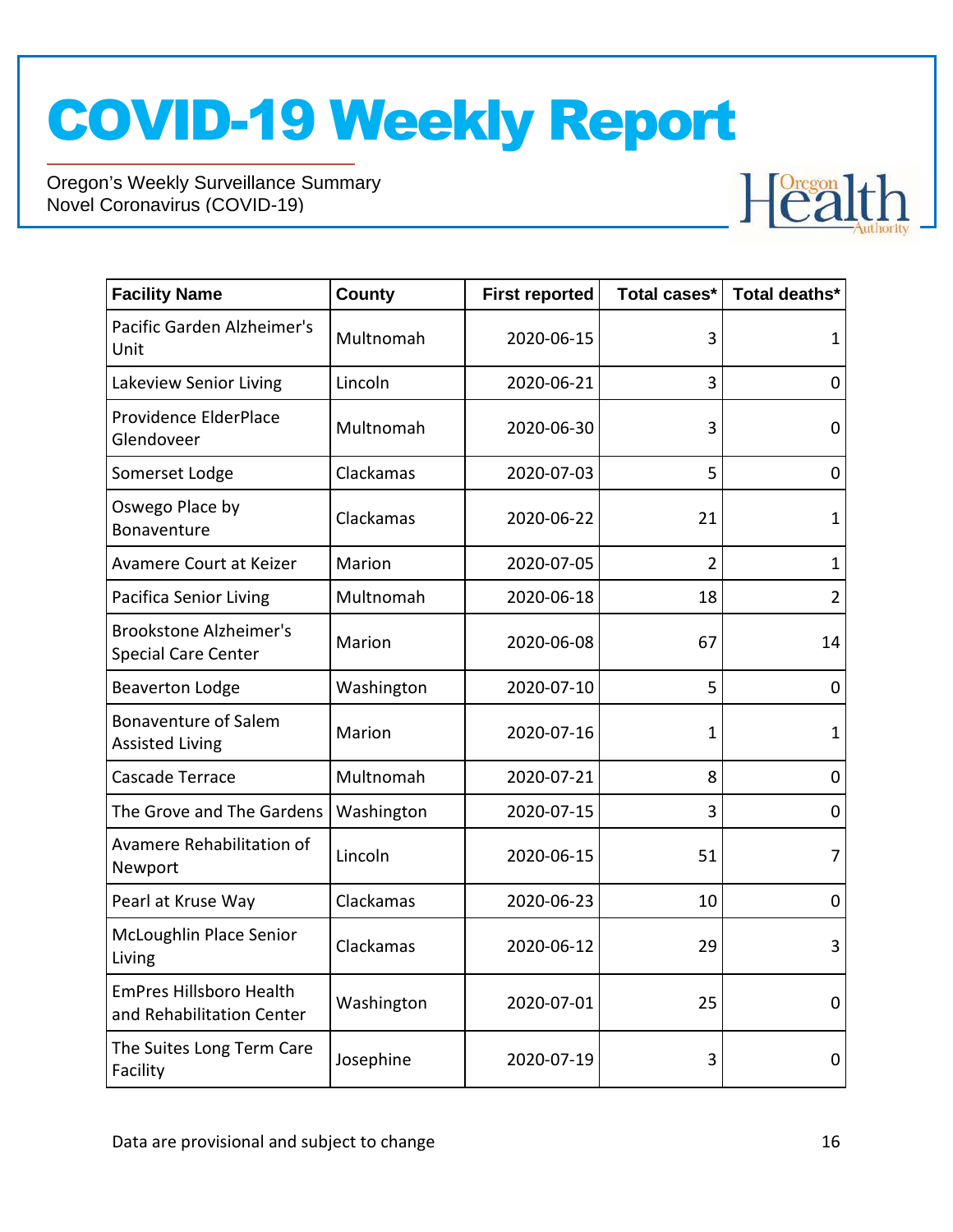

| <b>Facility Name</b>                                  | <b>County</b> | <b>First reported</b> | Total cases*   | Total deaths* |
|-------------------------------------------------------|---------------|-----------------------|----------------|---------------|
| <b>Brookdale Wilsonville</b>                          | Clackamas     | 2020-07-18            |                | 1             |
| Avamere Rehabilitation of<br><b>Beaverton</b>         | Washington    | 2020-06-28            | 8              | 0             |
| <b>Waterford Grand</b>                                | Lane          | 2020-07-30            | 3              | 0             |
| Hidden Lakes Independent<br>Living                    | Marion        | 2020-06-18            | 7              | $\mathbf{1}$  |
| <b>Hawthorne Gardens Senior</b><br>Living Community   | Multnomah     | 2020-06-24            | 26             | 5             |
| Avamere Rehabilitation of<br>Oregon City              | Clackamas     | 2020-07-30            | 3              | 0             |
| Gresham Post-Acute Care &<br>Rehabilitation           | Multnomah     | 2020-07-06            | 3              | 0             |
| West Hills Health &<br>Rehabilitation                 | Multnomah     | 2020-07-13            | 3              | 0             |
| <b>Bend Transitional Care</b>                         | Deschutes     | 2020-07-19            | 3              | 0             |
| Fircrest                                              | Yamhill       | 2020-07-31            | $\overline{2}$ | 1             |
| Hillside Brookdale<br>Independent Living              | Yamhill       | 2020-06-30            | 12             | 0             |
| Rose Schnitzer Center for<br>Living                   | Multnomah     | 2020-07-24            | 4              | 0             |
| <b>Cedar Village Assisted</b><br>Living & Memory Care | Marion        | 2020-07-09            | 4              | 0             |
| <b>Arcadia Senior Living</b>                          | Multnomah     | 2020-06-16            | 10             | 1             |
| <b>Brookdale Assisted Living</b><br>Ontario           | Malheur       | 2020-06-25            | 37             | 5             |
| Marquis Mt. Tabor Post<br><b>Acute Rehabilitation</b> | Multnomah     | 2020-07-09            | 7              | 0             |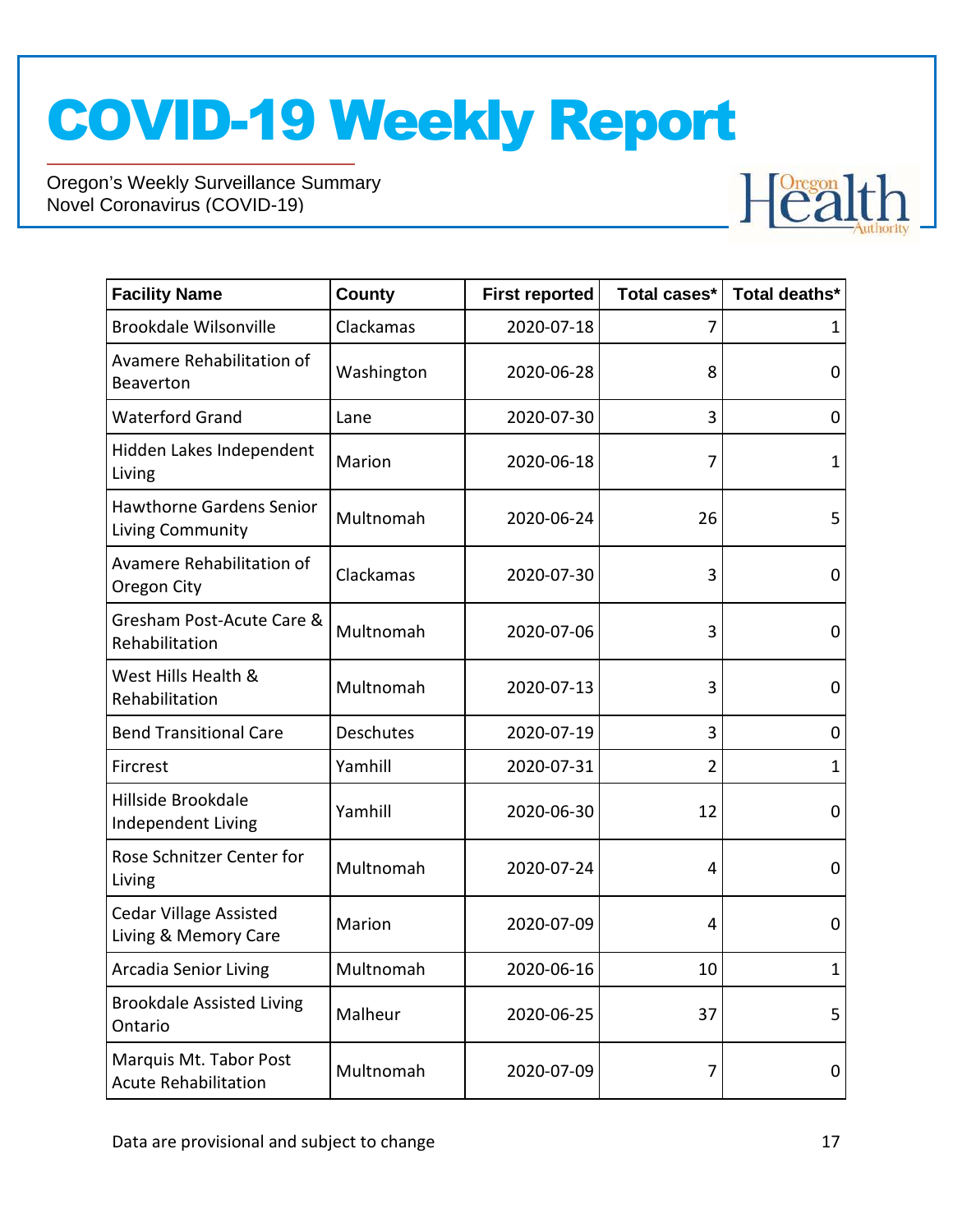

| <b>Facility Name</b>                                           | County            | <b>First reported</b> | Total cases*   | Total deaths*  |
|----------------------------------------------------------------|-------------------|-----------------------|----------------|----------------|
| Mt. Bachelor Memory Care                                       | <b>Deschutes</b>  | 2020-07-11            | 66             | 8              |
| <b>Brookdale River Valley</b><br>Tualatin                      | Clackamas         | 2020-06-03            | 13             | 0              |
| <b>Hood River Care Center</b>                                  | <b>Hood River</b> | 2020-07-13            | 4              | 0              |
| Dorian Place Assisted Living                                   | Malheur           | 2020-07-15            | 23             | 3              |
| <b>Marquis Forest Grove</b><br><b>Assisted Living</b>          | Washington        | 2020-07-28            | 8              | 0              |
| Laurel Parc Bethany Village                                    | Washington        | 2020-07-29            | 6              | 0              |
| Avamere Rehabilitation of<br>Coos Bay                          | Coos              | 2020-07-10            | 5              | 0              |
| Avamere Laurelhurst<br><b>Village Rehabilitation</b><br>Center | Multnomah         | 2020-06-18            | 4              | $\mathbf{1}$   |
| <b>Tabor Crest</b>                                             | Multnomah         | 2020-07-20            | 24             | 3              |
| Farmington Square Salem<br><b>Assisted Living</b>              | Marion            | 2020-06-23            | 34             | 8              |
| Pear Valley Senior Living                                      | Jackson           | 2020-07-30            | 4              | 0              |
| Riverside Manor                                                | Malheur           | 2020-08-21            | 3              | 1              |
| <b>Silvercreek Senior Living</b>                               | Marion            | 2020-08-05            | $\overline{4}$ | $\overline{0}$ |
| <b>Regency Village Prineville</b>                              | Crook             | 2020-08-08            | 7              | 0              |
| <b>Mountain Park Memory</b><br>Care                            | Clackamas         | 2020-07-14            | 34             | 4              |
| <b>Forest Grove Rehabilitation</b><br>& Care Center            | Washington        | 2020-07-19            | 4              | 0              |
| Friendship Health Center                                       | Multnomah         | 2020-07-21            | 4              | 0              |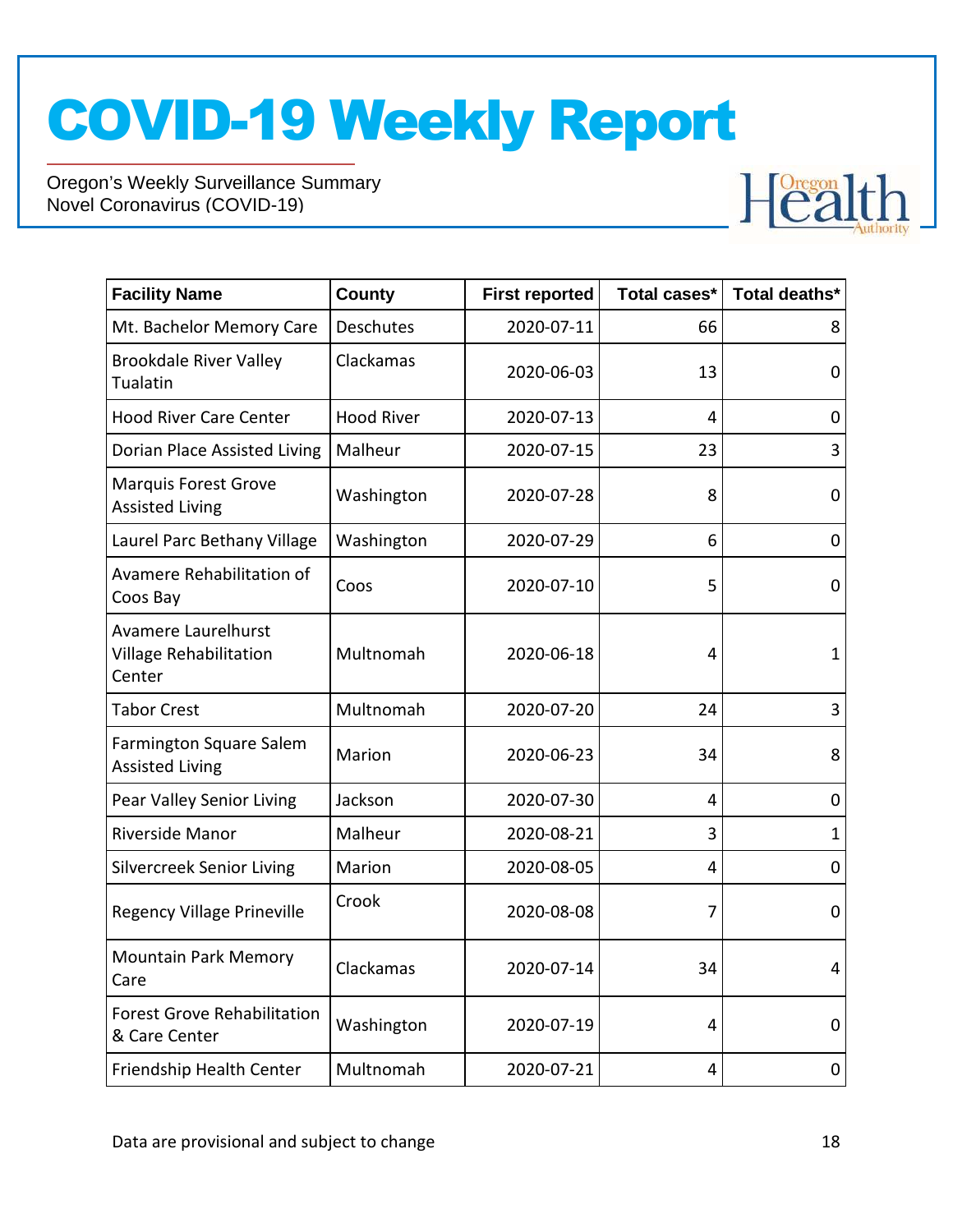

| <b>Facility Name</b>                                          | County     | <b>First reported</b> | Total cases* | Total deaths*  |
|---------------------------------------------------------------|------------|-----------------------|--------------|----------------|
| O'Hara's Manor                                                | Multnomah  | 2020-07-31            | 31           | 2              |
| Capitol Manor                                                 | Polk       | 2020-07-06            | 9            | $\overline{0}$ |
| Rock of Ages                                                  | Yamhill    | 2020-07-30            | 38           | $\overline{2}$ |
| <b>Prestige Senior Living</b><br><b>Orchard Heights</b>       | Polk       | 2020-08-03            | 3            | 0              |
| Parkland Village                                              | Yamhill    | 2020-07-30            | 4            | $\mathbf{1}$   |
| The Springs at Tanasbourne                                    | Washington | 2020-07-26            | 6            | $\mathbf{1}$   |
| <b>Monterey Court Memory</b><br>Care                          | Clackamas  | 2020-07-07            | 22           | 5              |
| <b>Regency Hermiston Nursing</b><br>and Rehabilitation Center | Umatilla   | 2020-07-13            | 97           | 15             |
| The Springs at Wilsonville                                    | Clackamas  | 2020-06-18            | 19           | 0              |
| <b>Farmington Square</b><br>Beaverton                         | Washington | 2020-07-23            | 14           | 3              |
| Mary's Woods Retirement<br>Community                          | Clackamas  | 2020-08-15            | 5            | $\mathbf 0$    |
| <b>Terwilliger Plaza</b>                                      | Multnomah  | 2020-07-21            | 12           | $\mathbf 1$    |
| <b>Hillside Place</b>                                         | Lincoln    | 2020-07-30            | 28           | 4              |
| Springs Clackamas Woods                                       | Clackamas  | 2020-08-20            | 3            | 0              |
| <b>Regency Park</b>                                           | Washington | 2020-07-23            | 22           | $\mathbf{1}$   |
| <b>Ashley Manor Senior Living</b><br>- Hermiston              | Umatilla   | 2020-08-13            | 13           | $\mathbf 0$    |
| Life Care Rehabilitation                                      | Yamhill    | 2020-08-07            | 21           | $\mathbf{1}$   |
| Lancaster Village                                             | Marion     | 2020-08-13            | 7            | $\mathbf{1}$   |
| St. Andrew's Memory Care                                      | Multnomah  | 2020-07-23            | 22           | $\mathbf{1}$   |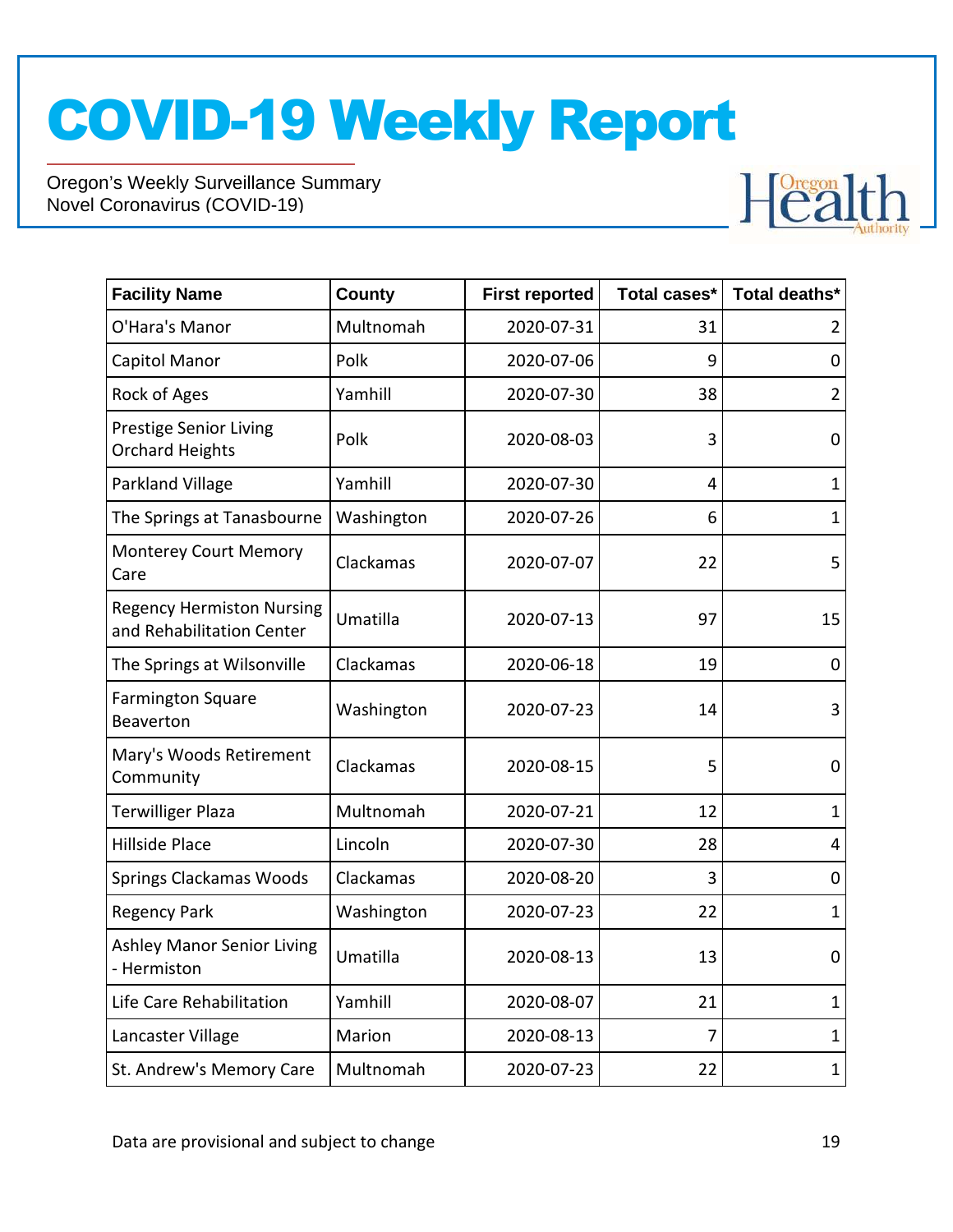

| <b>Facility Name</b>                                   | County       | <b>First reported</b> | Total cases*   | Total deaths*  |
|--------------------------------------------------------|--------------|-----------------------|----------------|----------------|
| <b>Emerson House</b>                                   | Multnomah    | 2020-07-29            | 47             | 7              |
| Marquis Mill Park Post<br><b>Acute Rehabilitation</b>  | Multnomah    | 2020-08-14            | 3              | 0              |
| Providence Benedictine<br><b>Nursing Center</b>        | Marion       | 2020-08-17            | 7              | 0              |
| Sun Terrace                                            | Umatilla     | 2020-07-15            | 10             | $\overline{2}$ |
| Avamere Crestview of<br>Portland                       | Multnomah    | 2020-08-01            | 29             | $\overline{2}$ |
| <b>Country Meadows Village</b>                         | Marion       | 2020-08-10            | 8              | 0              |
| Robinson Health and<br><b>Rehabilitation Center</b>    | Multnomah    | 2020-08-25            | $\overline{2}$ | $\mathbf{1}$   |
| <b>Murray Highland Memory</b><br>Care                  | Washington   | 2020-08-01            | 35             | 7              |
| <b>Dallas Retirement Village</b>                       | Polk         | 2020-07-31            | 6              | $\overline{2}$ |
| <b>Gracelen Terrace</b>                                | Multnomah    | 2020-08-10            | 13             | $\mathbf 0$    |
| <b>Morning Star Assisted</b><br>Living and Memory Care | Washington   | 2020-08-04            | 21             | 9              |
| <b>Wellsprings Assisted Living</b>                     | Malheur      | 2020-07-20            | 6              | $\mathbf{1}$   |
| Marquis Hope Village -<br><b>Vintage Suites</b>        | Clackamas    | 2020-08-13            | 3              | 0              |
| Meadowbrook Place Baker<br>City                        | <b>Baker</b> | 2020-08-09            | 27             | $\overline{2}$ |
| Redwood Heights Assisted<br>Living                     | Marion       | 2020-08-22            | 7              | $\overline{0}$ |
| Pacific Health and<br>Rehabilitation (EHCC)            | Washington   | 2020-09-05            | 4              | 0              |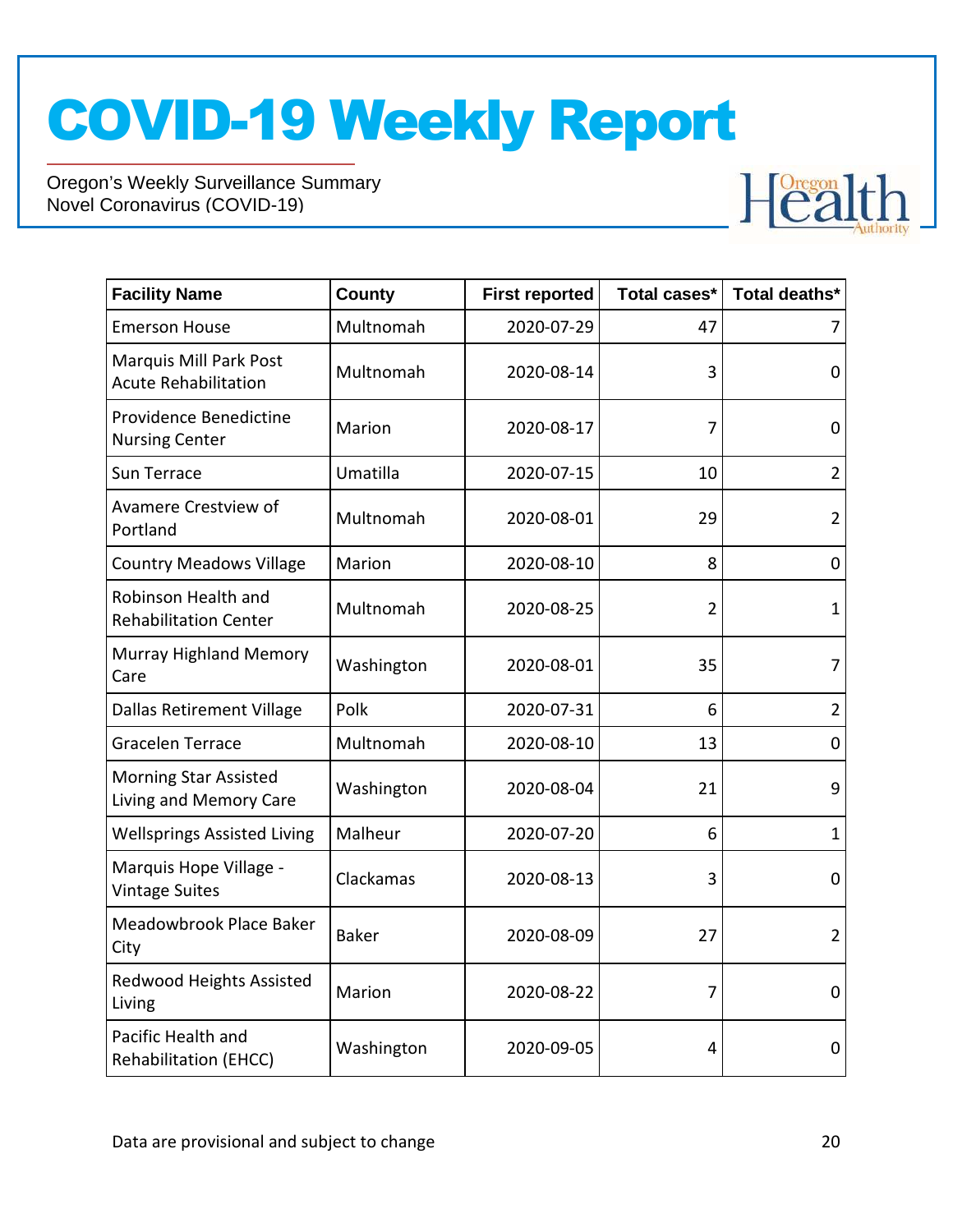

| <b>Facility Name</b>                                 | <b>County</b>    | <b>First reported</b> | Total cases* | Total deaths*  |
|------------------------------------------------------|------------------|-----------------------|--------------|----------------|
| <b>Creekside Rehabilitation</b><br>and Nursing       | Multnomah        | 2020-08-01            | 50           | 6              |
| Nyssa Gardens                                        | Malheur          | 2020-08-28            | 9            | $\overline{0}$ |
| Windsor Health and<br><b>Rehabilitation Center</b>   | Marion           | 2020-08-24            | 7            | 0              |
| <b>Melody Court Memory Care</b>                      | Multnomah        | 2020-09-05            | 11           | 0              |
| Avamere at Three<br><b>Fountains</b>                 | Jackson          | 2020-09-18            | 4            | $\mathbf 0$    |
| French Prairie Nursing and<br>Rehabilitation         | Marion           | 2020-08-05            | 92           | 13             |
| Avamere at Sandy                                     | Clackamas        | 2020-08-31            | 9            | $\mathbf 0$    |
| <b>Pioneer Place Assisted</b><br>Living              | Malheur          | 2020-08-31            | 39           | $\overline{2}$ |
| Springs at Veranda Park                              | Jackson          | 2020-09-22            | 5            | $\mathbf 0$    |
| <b>Evergreen Memory Care</b><br>Facility             | Lane             | 2020-08-25            | 40           | 13             |
| Regency Redmond                                      | <b>Deschutes</b> | 2020-08-28            | 6            | 0              |
| <b>Heartwood Place Memory</b><br>Care                | Marion           | 2020-09-10            | 23           | $\overline{2}$ |
| <b>Horton Plaza</b>                                  | Jackson          | 2020-09-23            | 3            | 0              |
| Rose Villa - Milwaukie                               | Clackamas        | 2020-09-28            | 4            | 0              |
| Arbor at Avamere Court                               | Marion           | 2020-09-26            | 6            | 0              |
| <b>Ashley Manor Senior Living</b><br>- Klamath Falls | Klamath          | 2020-10-05            | 5            | 0              |
| Miramont Pointe Assisted<br>Living                   | Clackamas        | 2020-07-19            | 15           | 1              |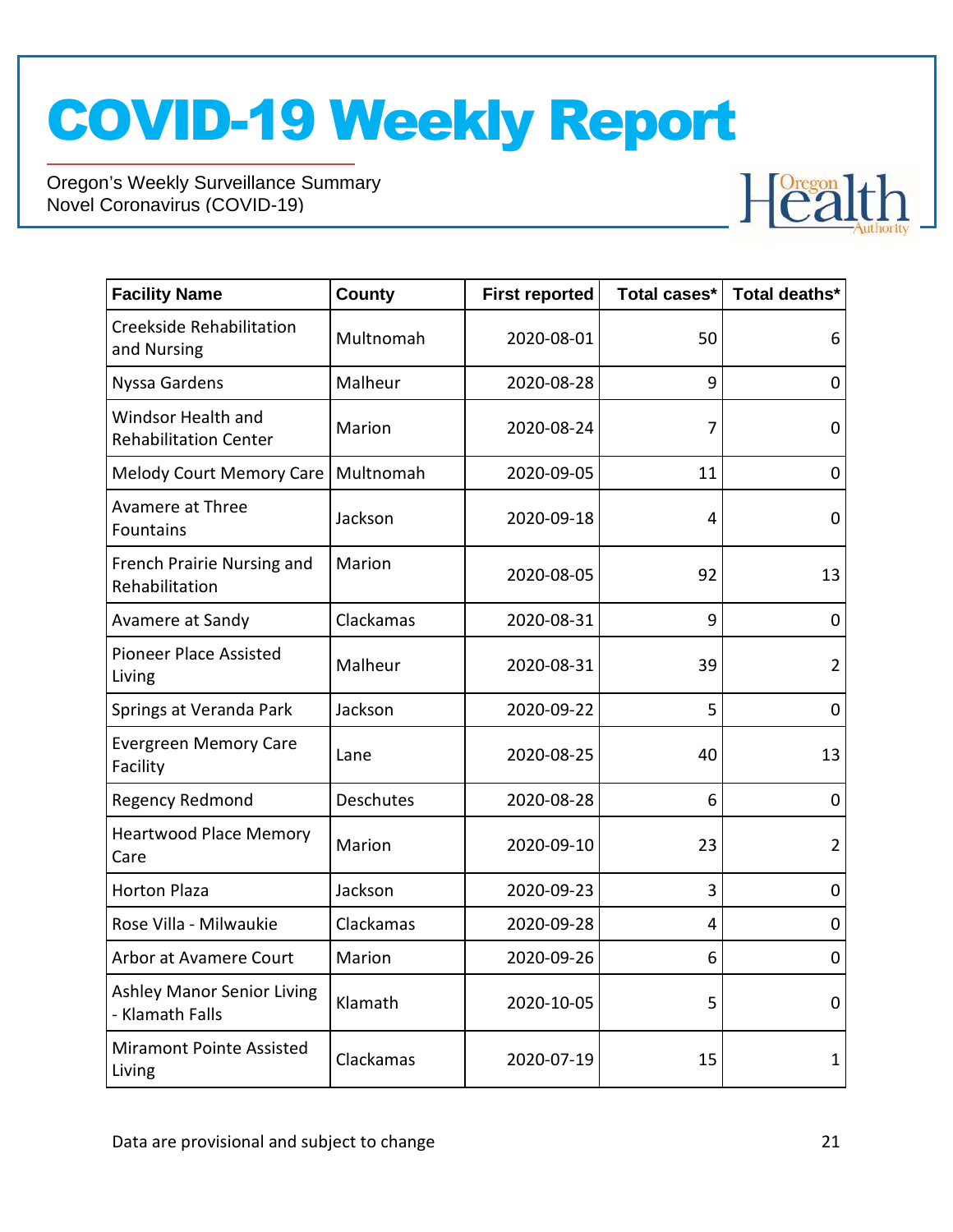

| <b>Facility Name</b>                                    | County     | <b>First reported</b> | Total cases*   | Total deaths*  |
|---------------------------------------------------------|------------|-----------------------|----------------|----------------|
| <b>Elder Health and Living</b>                          | Lane       | 2020-09-24            | 5              | 0              |
| <b>Battle Creek Memory Care</b>                         | Marion     | 2020-09-18            | 16             | 1              |
| <b>Timber Pointe Senior Living</b>                      | Lane       | 2020-10-02            | 4              | 0              |
| West Hills Health &<br>Rehabilitation                   | Multnomah  | 2020-09-15            | 3              | 0              |
| The Oaks at Sherwood Park                               | Marion     | 2020-09-22            | 6              | 0              |
| St. Mary's Home for Boys                                | Washington | 2020-09-27            | 24             | 0              |
| Touchmark in the West Hills                             | Washington | 2020-07-22            | 18             | 3              |
| <b>Flagstone Senior Living</b>                          | Wasco      | 2020-09-13            | 51             | 14             |
| Northwest Memory Care -<br>Florence                     | Lane       | 2020-10-18            | 3              | 0              |
| Avamere at Bethany                                      | Washington | 2020-10-09            | $\overline{2}$ | $\mathbf{1}$   |
| <b>Seaview Senior Living</b><br><b>Memory Care Unit</b> | Curry      | 2020-10-02            | 23             | $\overline{2}$ |
| <b>Bend Transitional Care</b>                           | Deschutes  | 2020-10-07            | 3              | 0              |
| <b>Ochoco Manor Apartments</b>                          | Crook      | 2020-10-13            | 7              | 1              |
| Rosewood Memory Care                                    | Washington | 2020-09-20            | 13             | $\overline{2}$ |
| <b>Gateway Living</b>                                   | Lane       | 2020-09-23            | 13             | 0              |
| <b>Royalton Place</b>                                   | Clackamas  | 2020-10-01            | 15             | $\overline{2}$ |
| <b>Salem Transitional Care</b>                          | Marion     | 2020-10-08            | 8              | $\overline{0}$ |
| Hearthstone Nursing &<br><b>Rehabilitation Center</b>   | Jackson    | 2020-10-10            | 4              | 0              |
| Skylark Assisted Living &<br><b>Memory Care</b>         | Jackson    | 2020-10-23            | 3              | 0              |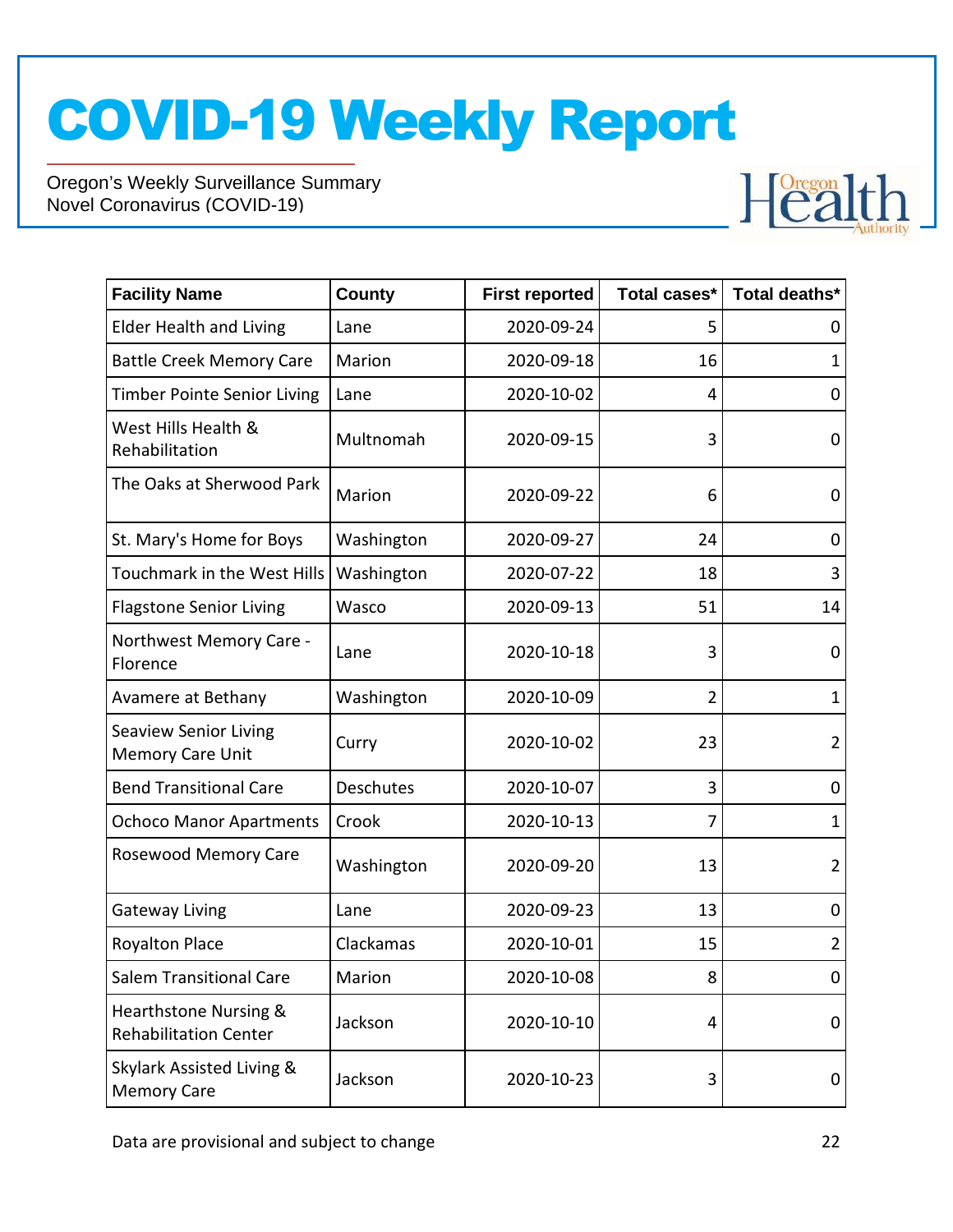

| <b>Facility Name</b>                                           | <b>County</b>     | <b>First reported</b> | Total cases*   | Total deaths*  |
|----------------------------------------------------------------|-------------------|-----------------------|----------------|----------------|
| Robison Health &<br>Rehabilitation Center,<br>Cedar Sinai Park | Multnomah         | 2020-10-07            | 10             | $\overline{2}$ |
| Farmington Square Adult<br>Living                              | Lane              | 2020-09-22            | 24             | 8              |
| <b>Tanner Springs Memory</b><br>Care                           | Clackamas         | 2020-10-08            | 6              | 0              |
| Parkhurst Place                                                | <b>Hood River</b> | 2020-10-11            | $\overline{7}$ | $\overline{2}$ |
| Avamere Court at Keizer                                        | Marion            | 2020-10-24            | 4              | 0              |
| Tierra Rose Care Center                                        | Marion            | 2020-07-28            | 20             | 0              |
| Linda Vista Nursing &<br><b>Rehabilitation Center</b>          | Jackson           | 2020-10-16            | 10             | 0              |
| Friendship Health Center                                       | Multnomah         | 2020-09-24            | 3              | 0              |
| Regency Albany                                                 | Linn              | 2020-10-13            | 6              | 0              |
| <b>Arcadia Senior Living</b>                                   | Multnomah         | 2020-10-19            | 8              | 1              |
| Eagle Springs                                                  |                   | 2020-10-30            | 3              | 0              |
| Springs at Clackamas<br>Woods                                  | Clackamas         | 2020-10-22            | 5              | 0              |
| <b>Regency Gresham Nursing</b><br>and Rehabilitation Center    | Multnomah         | 2020-10-23            | 7              | 0              |
| Regency Woodland                                               | Marion            | 2020-11-10            | $\overline{4}$ | 0              |
| <b>Avamere Transitional Care</b><br>at Sunnyside               | Marion            | 2020-10-14            | 5              | $\mathbf 0$    |
| Mirabella Portland                                             | Multnomah         | 2020-10-26            | 3              | 0              |
| Avamere Rehabilitation of<br>Clackamas                         | Clackamas         | 2020-10-14            | 7              | 1              |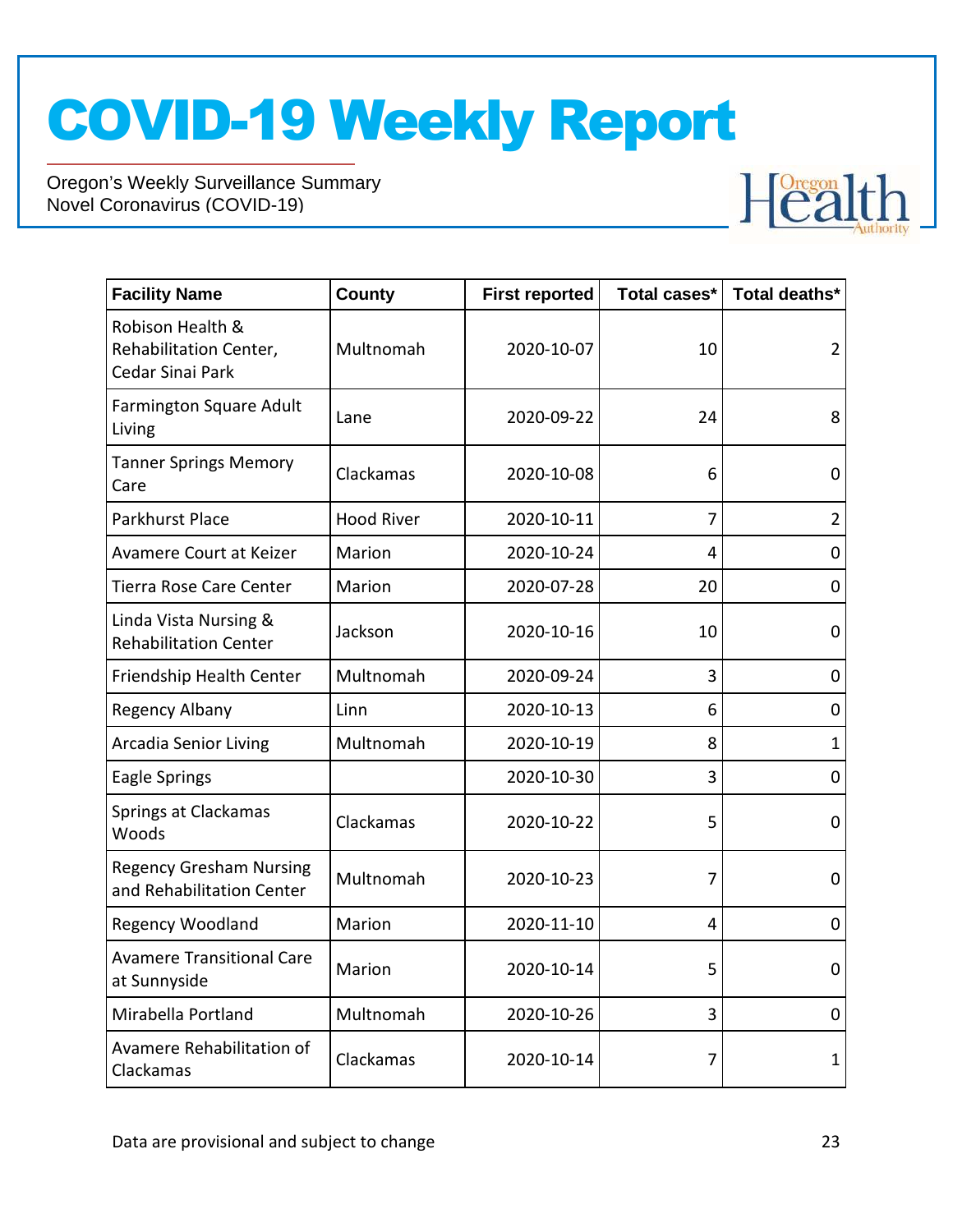

| <b>Facility Name</b>                                                      | <b>County</b> | <b>First reported</b> | Total cases* | Total deaths*  |
|---------------------------------------------------------------------------|---------------|-----------------------|--------------|----------------|
| Courtyard at Mt. Tabor                                                    | Multnomah     | 2020-10-21            | 8            | 1              |
| Vineyard Heights Assisted<br>Living                                       | Yamhill       | 2020-11-11            | 3            | 0              |
| <b>Fernhill Estates</b>                                                   | Multnomah     | 2020-10-09            | 5            | 0              |
| <b>Timber Town Living</b>                                                 | Douglas       | 2020-10-19            | 8            | $\overline{2}$ |
| <b>Willson House</b>                                                      | Marion        | 2020-10-22            | 5            | 0              |
| <b>Bonaventure of Salem</b>                                               | Marion        | 2020-10-23            | 33           | 7              |
| <b>Country Meadows Village</b>                                            | Marion        | 2020-11-02            | 12           | 0              |
| <b>RN Villa</b>                                                           | Multnomah     | 2020-10-27            | 61           | 7              |
| <b>Orchards Assisted Living</b>                                           | Jackson       | 2020-10-05            | 10           | 0              |
| <b>Wellsprings Assisted Living</b>                                        | Malheur       | 2020-11-07            | 6            | 0              |
| <b>Brookstone Alzheimer's</b><br><b>Special Care Center</b>               | Marion        | 2020-11-13            | 4            | 0              |
| Sweet Bye N Bye West                                                      | Marion        | 2020-11-09            | 18           | 0              |
| Parkview Christian<br><b>Retirement Community -</b><br>Independent Living | Multnomah     | 2020-11-11            | 2            | 1              |
| <b>Brookdale Senior Living</b><br><b>Memory Care</b>                      | Marion        | 2020-10-21            | 4            | 0              |
| <b>Bridgecreek Memory Care</b><br>Community                               | Linn          | 2020-10-29            | 37           | 3              |
| <b>Harmony Guest Home</b>                                                 | Washington    | 2020-11-03            | 58           | 5              |
| Heron Pointe Senior Living                                                | Polk          | 2020-11-13            | 15           | 0              |
| Valley West Health Care<br>Center                                         | Lane          | 2020-09-21            | 8            | 0              |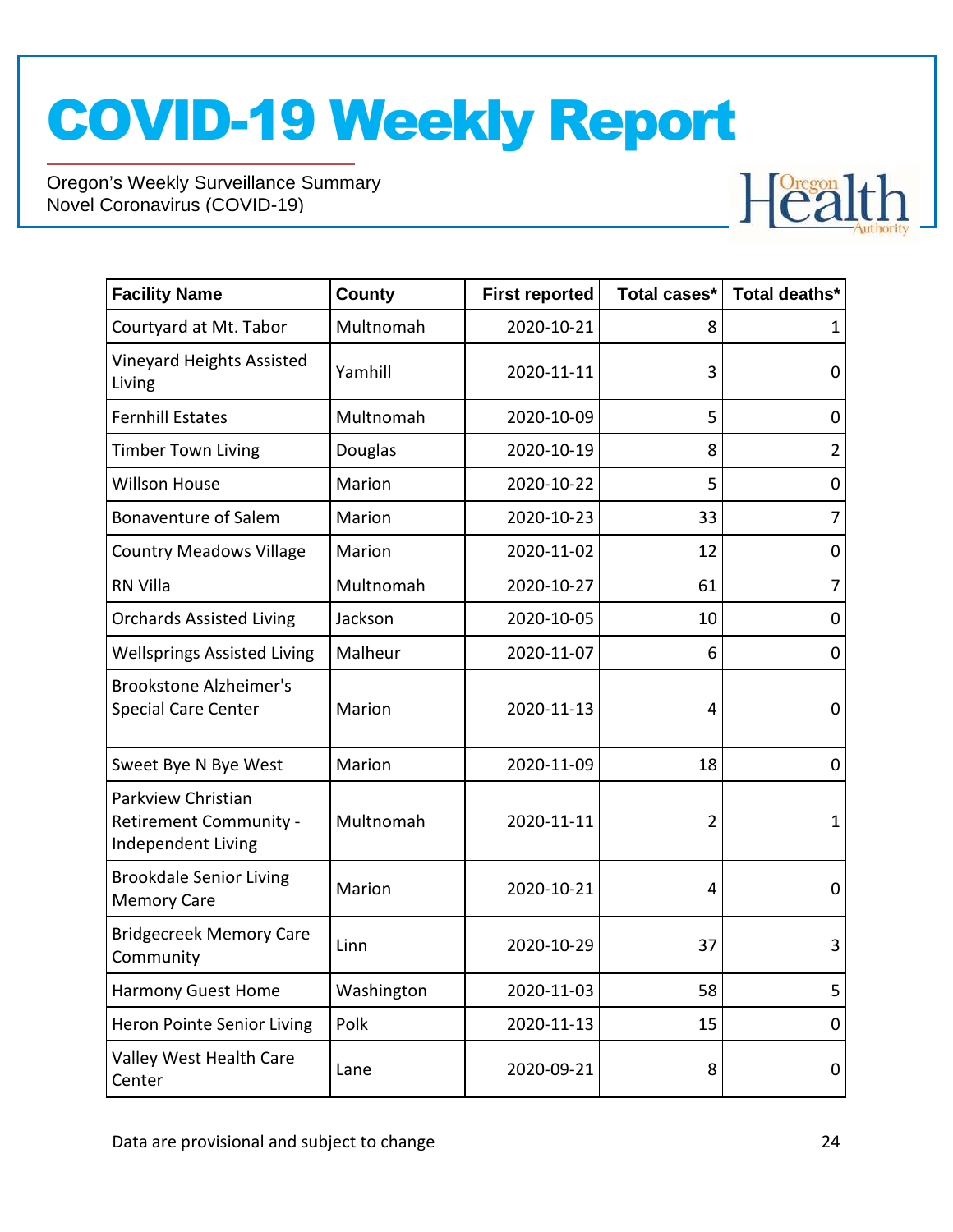

| <b>Facility Name</b>                                       | County           | <b>First reported</b> | Total cases* | Total deaths*       |
|------------------------------------------------------------|------------------|-----------------------|--------------|---------------------|
| <b>Tabor Crest</b>                                         | Multnomah        | 2020-11-09            | 33           | 5                   |
| <b>Green Valley Rehabilitation</b><br><b>Health Center</b> | Lane             | 2020-11-03            | 9            | 0                   |
| Aspen Ridge Assisted Living<br>Facility                    | <b>Deschutes</b> | 2020-11-25            | 3            | 0                   |
| <b>Laurel Pines Retirement</b><br>Lodge                    | Jackson          | 2020-11-18            | 10           | 0                   |
| <b>Meadow Creek Village</b>                                | Marion           | 2020-11-20            | 2            | $\mathbf{1}$        |
| Holladay Park Plaza Skilled<br><b>Nursing</b>              | Multnomah        | 2020-10-09            | 9            | $\mathbf{1}$        |
| Marquis Mt. Tabor Post<br><b>Acute Rehabilitation</b>      | Multnomah        | 2020-10-14            | 6            | 0                   |
| Marquis Piedmont                                           | Multnomah        | 2020-11-12            | 3            | 0                   |
| <b>Horton Plaza</b>                                        | Jackson          | 2020-11-23            | 3            | 0                   |
| <b>Sunset Estates</b>                                      | Malheur          | 2020-11-13            | 24           | 3                   |
| <b>River Terrace Memory Care</b>                           | Clackamas        | 2020-11-17            | 7            | 0                   |
| Providence ElderPlace Cully                                | Multnomah        | 2020-11-19            | 4            | $\mathsf{O}\xspace$ |
| <b>Mennonite Home</b>                                      | Linn             | 2020-10-14            | 11           | $\mathbf{1}$        |
| Village Healthcare                                         | Multnomah        | 2020-11-09            | 3            | 0                   |
| <b>Avamere Park Place</b>                                  | Washington       | 2020-11-19            | 6            | 0                   |
| Fox Hollow Residential Care<br>Community                   | Lane             | 2020-12-01            | 1            | $\mathbf{1}$        |
| J Bar J Boys Ranch                                         | <b>Deschutes</b> | 2020-10-30            | 30           | $\mathbf 0$         |
| Sunnyside Meadows<br><b>Memory Care</b>                    | Clackamas        | 2020-10-31            | 53           | 8                   |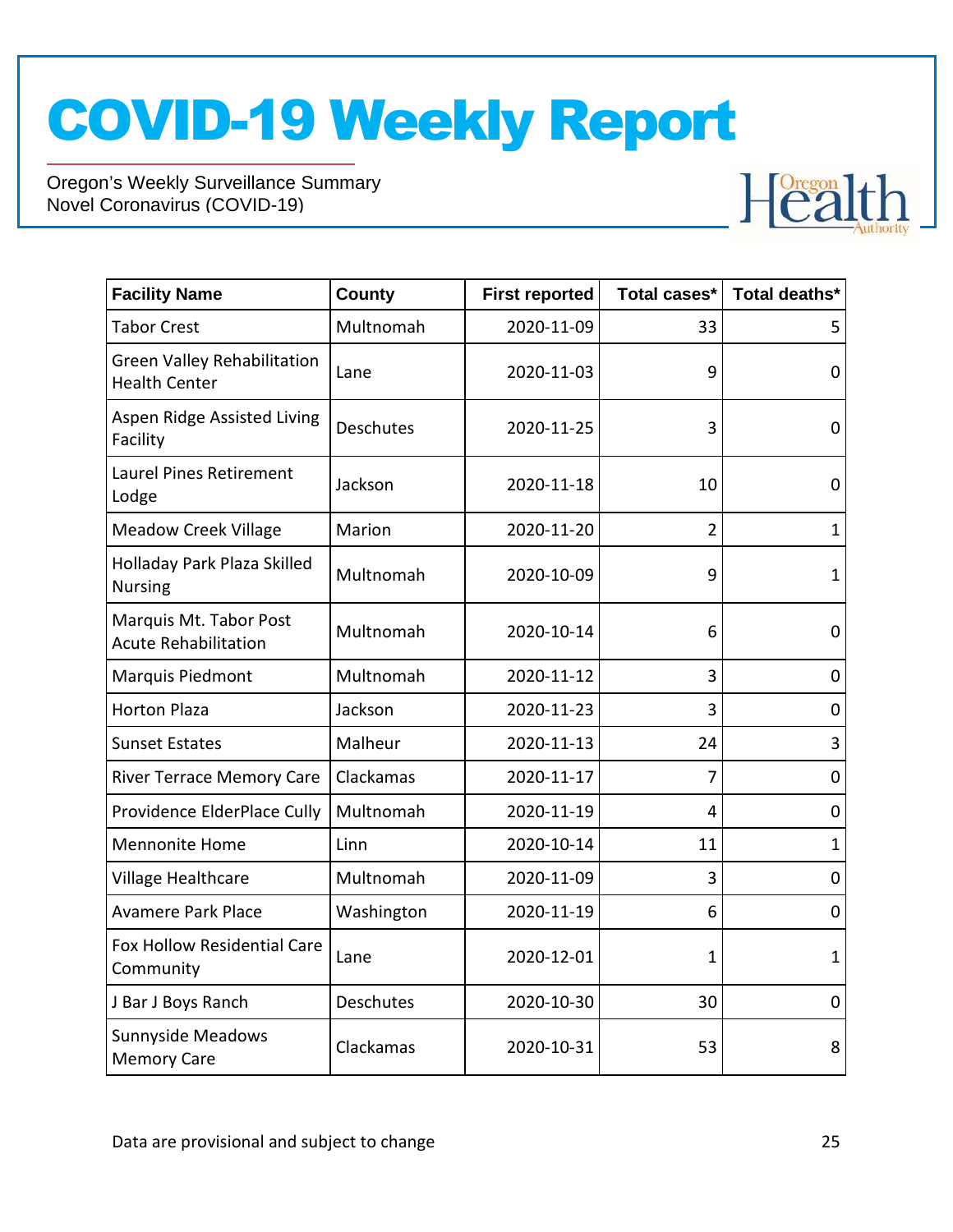

| <b>Facility Name</b>                                                            | County     | <b>First reported</b> | Total cases*   | Total deaths*  |
|---------------------------------------------------------------------------------|------------|-----------------------|----------------|----------------|
| Parkview Christian<br><b>Retirement Community</b>                               | Multnomah  | 2020-11-07            | 17             | $\mathbf{1}$   |
| Rose Linn Vintage Place,<br>Memory Care and<br><b>Residential Care Facility</b> | Clackamas  | 2020-10-15            | 8              | $\mathbf 0$    |
| The Ackerly at Timberland                                                       | Washington | 2020-10-01            | 10             | $\overline{2}$ |
| Windsor Health and<br><b>Rehabilitation Center</b>                              | Marion     | 2020-11-02            | 6              | 0              |
| Windsong at Eola HIlls                                                          | Polk       | 2020-11-03            | 11             | 0              |
| <b>Bonaventure Senior Living</b><br><b>Tigard</b>                               | Washington | 2020-11-08            | 10             | $\overline{2}$ |
| The Lodge at Sisters                                                            | Deschutes  | 2020-11-25            | 4              | $\mathbf 0$    |
| <b>Five Rivers Assisted Living</b>                                              | Tillamook  | 2020-11-16            | 4              | $\mathbf 0$    |
| <b>Tanner Springs Assisted</b><br>Living                                        | Clackamas  | 2020-11-22            | 6              | 0              |
| <b>Weatherly Court Senior</b><br>Living                                         | Jackson    | 2020-12-05            | 3              | $\mathbf 1$    |
| Sweet Bye N Bye                                                                 | Marion     | 2020-10-19            | 41             | 4              |
| <b>Cornerstone Care Option</b>                                                  | Multnomah  | 2020-11-12            | 4              | 0              |
| Life Care Center                                                                | Yamhill    | 2020-11-24            | 3              | 0              |
| Stoneybrook Lodge                                                               | Benton     | 2020-12-04            | $\overline{2}$ | $\mathbf{1}$   |
| Avamere Rehabilitation of<br>Coos Bay                                           | Coos       | 2020-10-04            | 6              | $\mathbf 0$    |
| Avamere at Hermiston                                                            | Umatilla   | 2020-10-26            | 47             | 4              |
| <b>Farmington Square</b>                                                        | Marion     | 2020-11-07            | 6              | $\mathbf{1}$   |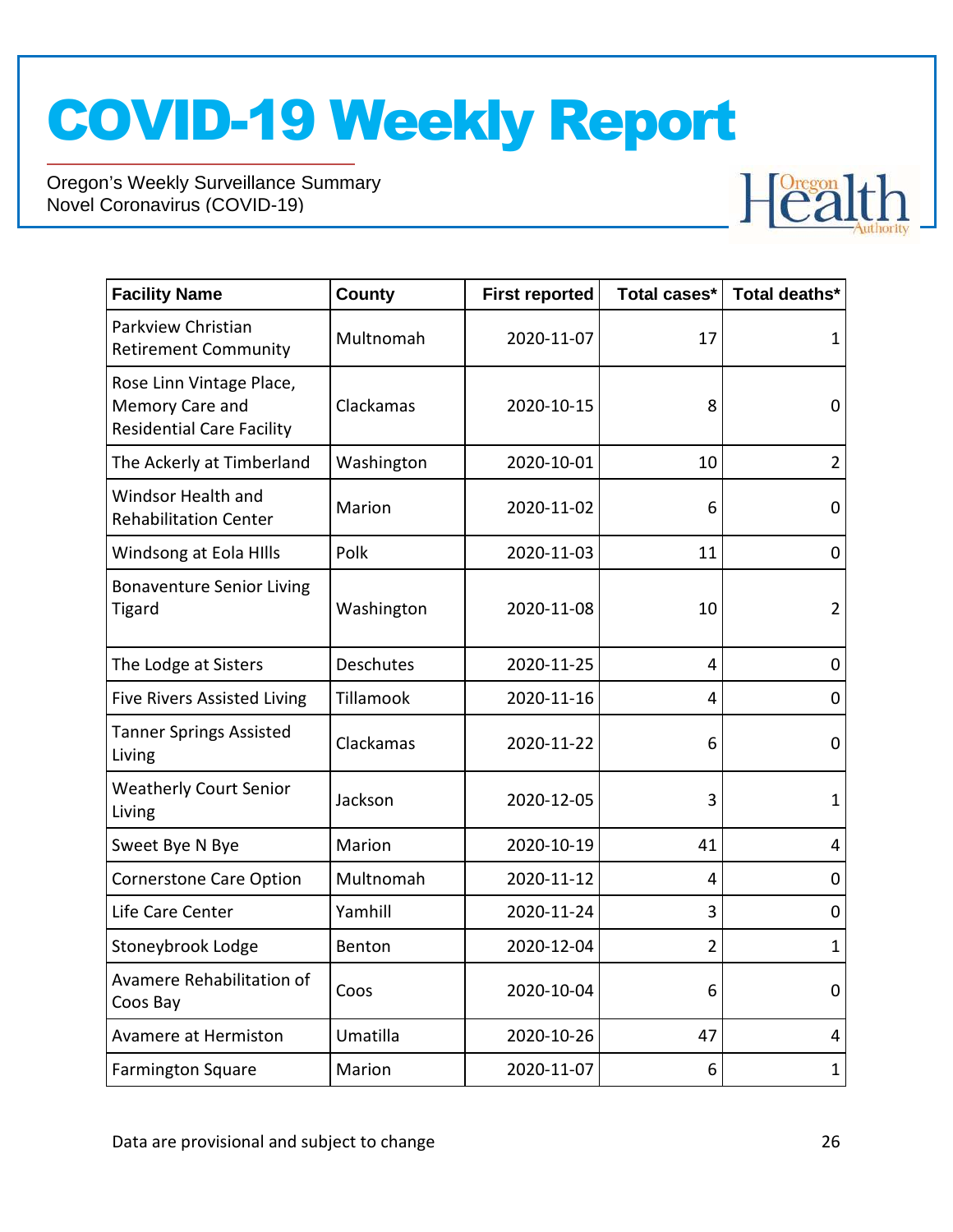

| <b>Facility Name</b>                                        | <b>County</b> | <b>First reported</b> | Total cases* | Total deaths* |
|-------------------------------------------------------------|---------------|-----------------------|--------------|---------------|
| <b>Eugene Hotel Retirement</b><br>Community                 | Lane          | 2020-11-13            | 13           | 1             |
| <b>Powell Valley Memory Care</b>                            | Multnomah     | 2020-11-17            | 30           | 5             |
| Regency Care of Rogue<br>Valley                             | Josephine     | 2020-11-24            | 4            | $\mathbf 0$   |
| Avamere Rehabilitation of<br>Newport                        | Lincoln       | 2020-11-30            | 7            | $\mathbf 0$   |
| <b>Regency Hermiston Nursing</b><br>& Rehabilitation Center | Umatilla      | 2020-11-07            | 6            | $\mathbf 0$   |
| <b>Avamere Retirement Living</b><br><b>Berry Park</b>       | Clackamas     | 2020-11-11            | 31           | $\mathbf 1$   |
| <b>Harmony Living</b>                                       | Yamhill       | 2020-12-04            | 4            | 0             |
| Avamere Health Services of<br>the Rogue Valley              | Jackson       | 2020-10-05            | 78           | 5             |
| <b>Elms Retirement</b><br>Community                         | Washington    | 2020-11-17            | 7            | 0             |
| Rosewood Memory Care                                        | Washington    | 2020-11-19            | 3            | 0             |
| Senior Haven                                                | Multnomah     | 2020-11-23            | 37           | 4             |
| <b>Avamere at Three</b><br>Fountains                        | Jackson       | 2020-11-02            | 134          | 15            |
| <b>Spring Valley Assisted Living</b>                        | Lane          | 2020-11-09            | 15           | 3             |
| <b>Pacifica Senior Living</b><br>Calaroga Terrace           | Multnomah     | 2020-11-28            | 3            | 0             |
| Avamere Crestview of<br>Portland                            | Multnomah     | 2020-12-04            | 3            | 0             |
| <b>Terwilliger Plaza</b><br><b>Retirement Community</b>     | Multnomah     | 2020-10-30            | 11           | 0             |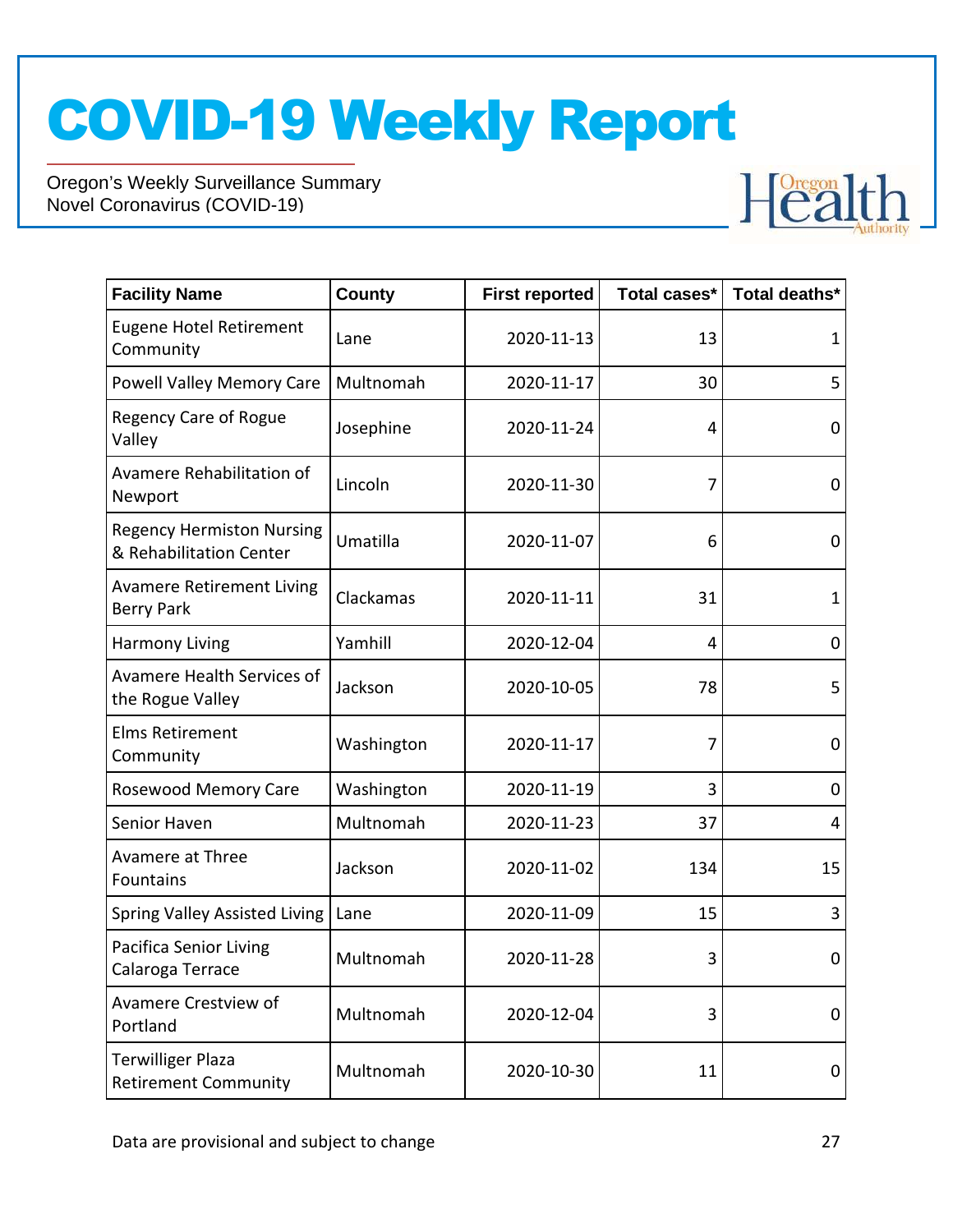

| <b>Facility Name</b>                                               | <b>County</b> | <b>First reported</b> | Total cases* | Total deaths*  |
|--------------------------------------------------------------------|---------------|-----------------------|--------------|----------------|
| Village at Kaiser Ridge                                            | Marion        | 2020-11-25            | 4            | 0              |
| Brookdale Independent<br>Living                                    | Linn          | 2020-11-28            | 15           | $\mathbf 1$    |
| <b>Barbur Vista Residential</b><br>Care Facility                   | Multnomah     | 2020-11-10            | 14           | $\overline{2}$ |
| Avamere Rehabilitation of<br>King City                             | Washington    | 2020-11-25            | 4            | 0              |
| <b>Umpqua Valley Nursing &amp;</b><br><b>Rehabilitation Center</b> | Douglas       | 2020-08-31            | 21           | 0              |
| <b>Somerset Assisted Living</b>                                    | Clackamas     | 2020-11-06            | 3            | 0              |
| <b>Brookdale McMinnville City</b><br>Center                        | Yamhill       | 2020-11-30            | 4            | 0              |
| Hillside Brookdale Memory<br>Care                                  | Yamhill       | 2020-10-05            | 10           | 0              |
| <b>Wildflower Lodge Assisted</b><br>Living Community               | Union         | 2020-11-02            | 75           | 6              |
| <b>Timberwood Court Memory</b><br>Care Community                   | Linn          | 2020-11-18            | 14           | $\overline{2}$ |
| Kinsington Memory Care                                             | Josephine     | 2020-11-24            | 24           | 3              |
| McKenzie Living                                                    | Lane          | 2020-12-01            | 6            | 0              |
| Skylark Assisted Living and<br><b>Memory Care</b>                  | Jackson       | 2020-12-04            | 5            | 0              |
| Pacific Health &<br>Rehabilitation                                 | Washington    | 2020-11-05            | 15           | 0              |
| Fox Hollow                                                         | Deschutes     | 2020-11-12            | 5            | 0              |
| Countryside Village                                                | Josephine     | 2020-12-08            | 6            | 0              |
| <b>Marquis Vermont Hills</b>                                       | Multnomah     | 2020-09-25            | 13           | $\overline{2}$ |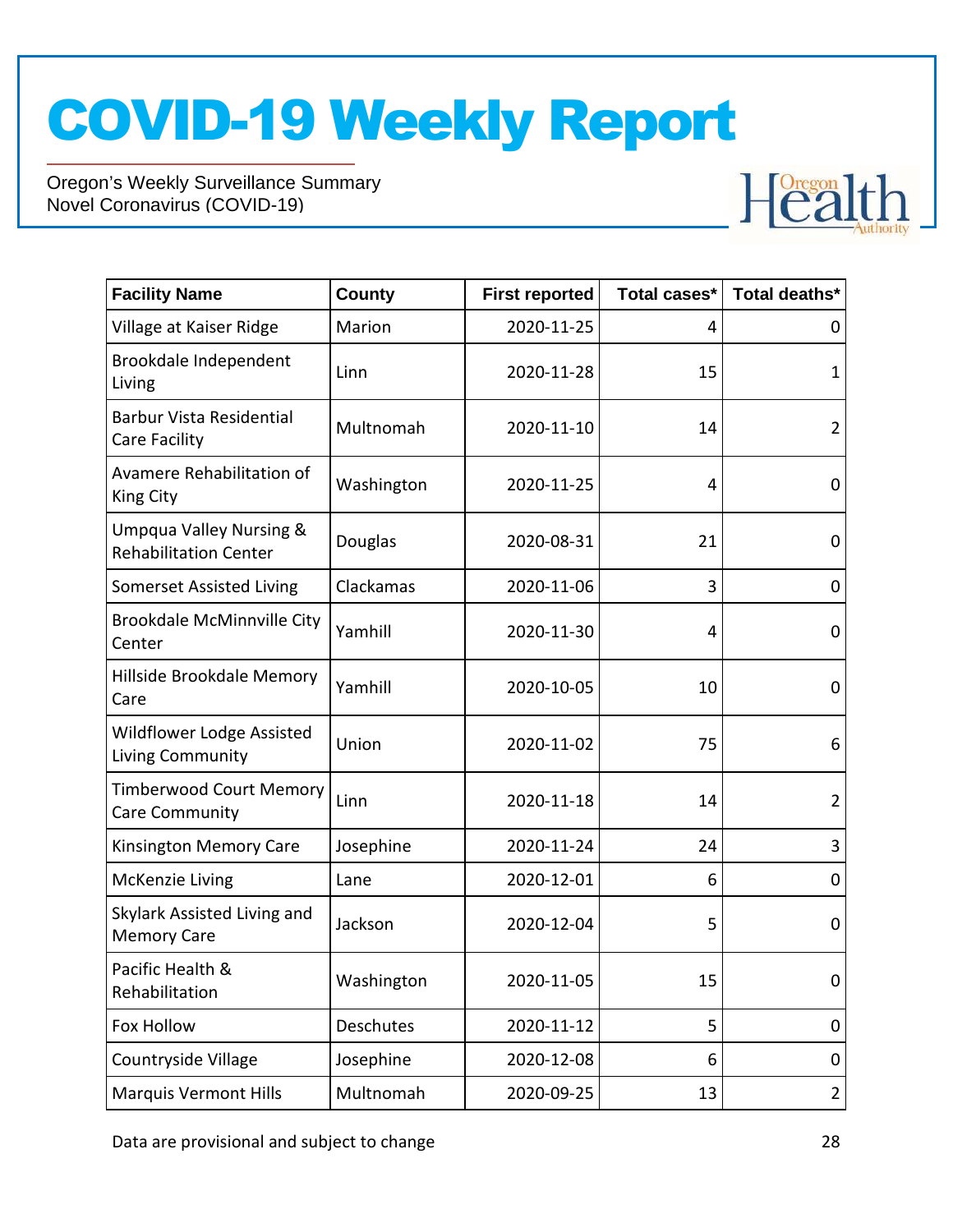

| <b>Facility Name</b>                                      | <b>County</b> | <b>First reported</b> | Total cases* | Total deaths*  |
|-----------------------------------------------------------|---------------|-----------------------|--------------|----------------|
| Cascade Terrace                                           | Multnomah     | 2020-10-03            | 79           | 11             |
| <b>Brookdale Rose Valley</b><br>Scappoose                 | Columbia      | 2020-11-18            | 37           | $\overline{2}$ |
| Marquis Autumn Hills                                      | Washington    | 2020-11-28            | 5            | 0              |
| <b>Prestige Senior Living</b><br>Riverwood                | Washington    | 2020-11-05            | 6            | 0              |
| SouthTowne Memory Care                                    | Lane          | 2020-11-17            | 33           | 8              |
| <b>Edgewood Point Assisted</b><br>Living                  | Washington    | 2020-11-07            | 5            | 0              |
| Avamere at Sandy                                          | Clackamas     | 2020-11-11            | 6            | 0              |
| Porthaven Healthcare<br>Center                            | Multnomah     | 2020-11-18            | 4            | 0              |
| <b>Marquis Oregon City</b>                                | Clackamas     | 2020-11-22            | 6            | 0              |
| McLoughlin Place Senior<br>Living                         | Clackamas     | 2020-11-23            | 3            | 0              |
| Mountain View Residential<br>Care                         | Multnomah     | 2020-11-27            | 25           | $\overline{2}$ |
| <b>Brookdale Geary Street</b>                             | Linn          | 2020-11-29            | 3            | $\mathbf{1}$   |
| Providence Center for<br>Medically Fragile Children       | Multnomah     | 2020-12-02            | 3            | 0              |
| Marquis Vermont Hills Post<br><b>Acute Rehabilitation</b> | Multnomah     | 2020-12-14            | 3            | 0              |
| <b>Farmington Square Tualatin</b>                         | Washington    | 2020-11-10            | 12           | 0              |
| <b>Brookdale Redmond</b>                                  | Deschutes     | 2020-11-20            | 31           | $\mathbf{1}$   |
| Applewood Retirement<br>Community                         | Marion        | 2020-12-11            | 4            | 0              |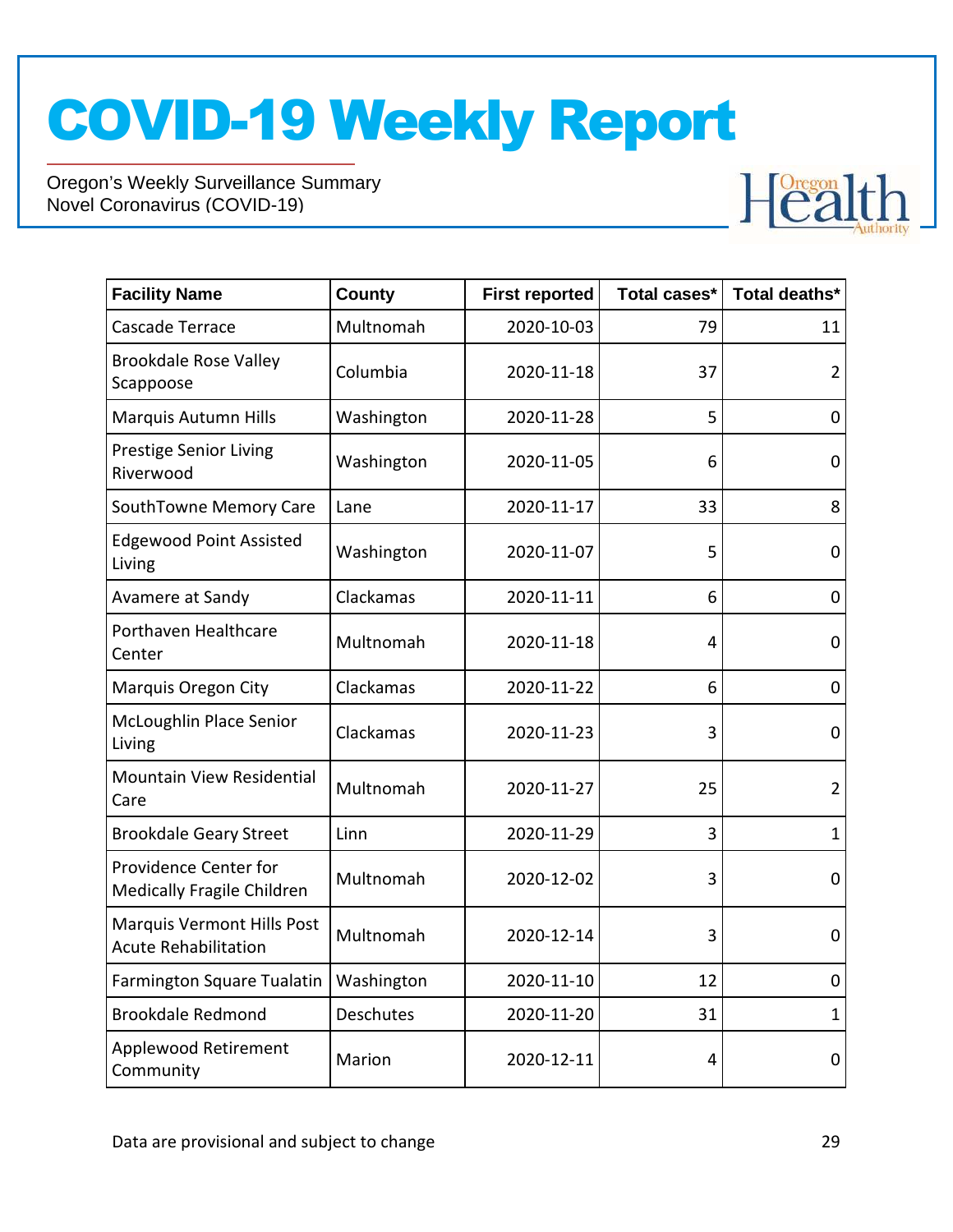Oregon's Weekly Surveillance Summary Novel Coronavirus (COVID-19)



| <b>Facility Name</b>                                       | <b>County</b> | <b>First reported</b> | Total cases* | Total deaths*  |
|------------------------------------------------------------|---------------|-----------------------|--------------|----------------|
| Cascadia Behavioral Health<br>- Rain Garden                | Clackamas     | 2020-12-12            | 6            | 0              |
| Rosewood Memory Care                                       | Marion        | 2020-11-03            | 50           | 4              |
| <b>Curry Manor Memory Care</b>                             | Douglas       | 2020-11-04            | 65           | 9              |
| Prestige Post-Acute and<br><b>Rehabilitation Milwaukie</b> | Clackamas     | 2020-11-05            | 5            | 0              |
| Marjorie House Memory<br>Care                              | Yamhill       | 2020-11-10            | 46           | 13             |
| <b>Revere Court of Portland</b>                            | Multnomah     | 2020-11-14            | 26           | 9              |
| <b>Hawthorne Gardens Senior</b><br>Living Community        | Multnomah     | 2020-11-14            | 24           | 3              |
| Hope N Care                                                | Multnomah     | 2020-11-21            | 26           | $\overline{2}$ |
| Golden Acres Retirement<br>Center                          | Multnomah     | 2020-11-21            | 8            | 3              |
| The Springs at Willow Creek                                | Marion        | 2020-09-09            | 41           | 0              |
| <b>Riverview Terrace Roseburg</b>                          | Douglas       | 2020-11-16            | 5            | 0              |
| Molalla Manor                                              | Clackamas     | 2020-11-25            | 5            | 0              |
| Touchmark in the West Hills<br>- Independent Living        | Washington    | 2020-11-15            | 10           | 0              |
| Elder Health & Living<br><b>Memory Village</b>             | Lane          | 2020-11-25            | 27           | 4              |
| Ashley Manor - Lund Lane                                   | <b>Baker</b>  | 2020-12-18            | 4            | 0              |
| <b>Tierra Rose Assisted Living</b>                         | Marion        | 2020-12-14            | 8            | 0              |
| Cherrywood Village                                         | Multnomah     | 2020-11-07            | 35           | $\mathbf{1}$   |
| <b>Forest Hill Assisted Living</b>                         | Douglas       | 2020-11-19            | 67           | $\overline{2}$ |
| <b>Ashley Manor Senior Living</b>                          | Malheur       | 2020-12-04            | 6            | 0              |

Data are provisional and subject to change 30 and 30 and 30 and 30 and 30 and 30 and 30 and 30 and 30 and 30 and 30 and 30 and 30 and 30 and 30 and 30 and 30 and 30 and 30 and 30 and 30 and 30 and 30 and 30 and 30 and 30 a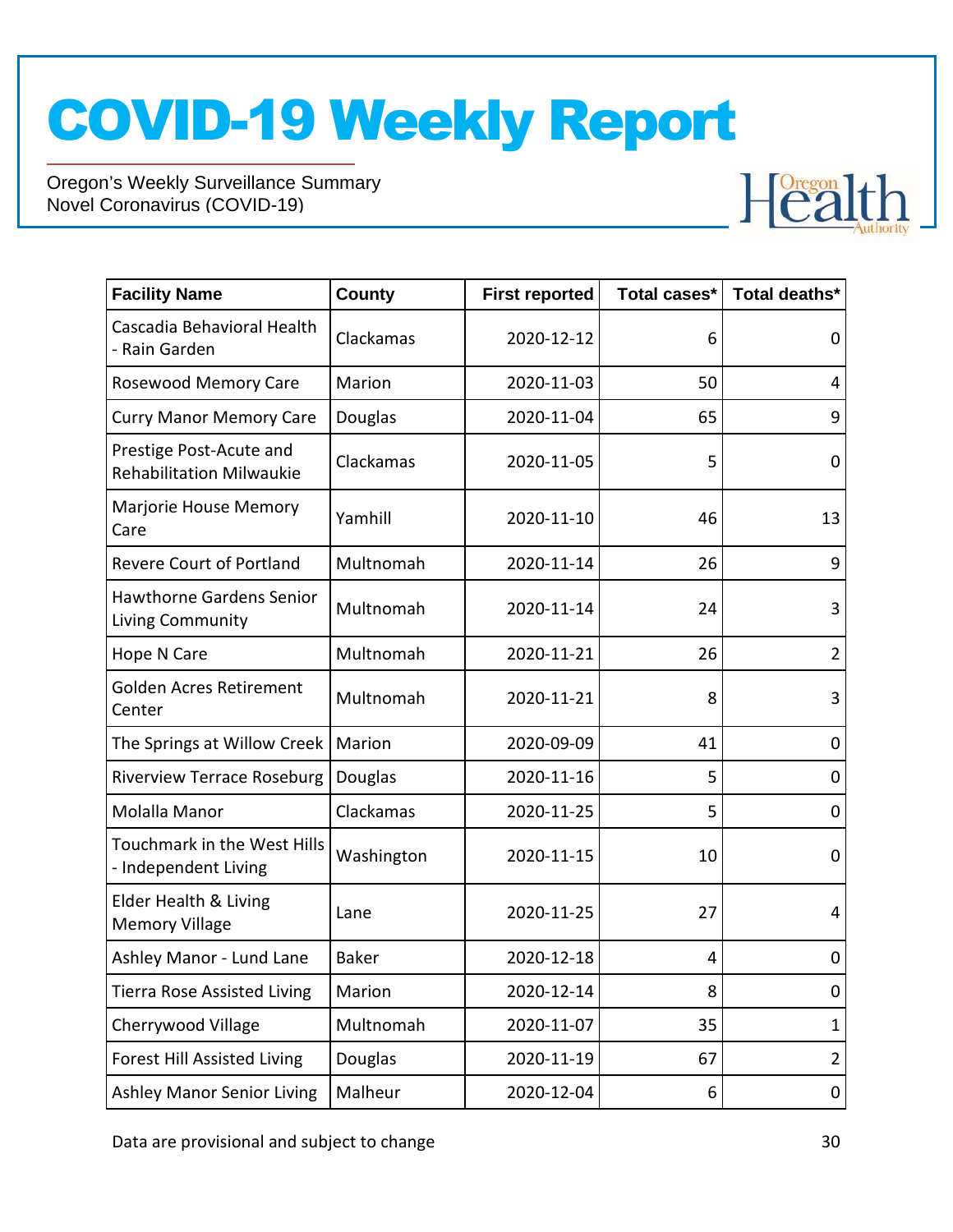

| <b>Facility Name</b>                                                 | <b>County</b> | <b>First reported</b> | Total cases* | Total deaths*  |
|----------------------------------------------------------------------|---------------|-----------------------|--------------|----------------|
| Our House of Portland                                                | Multnomah     | 2020-12-16            | 4            | 0              |
| St. Anthony Village                                                  | Multnomah     | 2020-09-07            | 32           | $\overline{2}$ |
| Rose Schnitzer Manor                                                 | Multnomah     | 2020-10-26            | 13           | 0              |
| Marquis Wilsonville                                                  | Clackamas     | 2020-11-11            | 11           | 0              |
| <b>Miramont Pointe Senior</b><br>Living                              | Clackamas     | 2020-11-25            | 5            | 0              |
| <b>Milton Freewater Health</b><br>and Rehabilitation Center          | Umatilla      | 2020-12-04            | 9            | $\mathbf 0$    |
| Cherry Blossom Cottage<br><b>Residential Care Facility</b>           | Multnomah     | 2020-12-04            | 40           | 9              |
| Valley View Residential<br>Care Facility                             | Clackamas     | 2020-12-18            | 3            | 0              |
| Brookdale Mt. Hood<br><b>Assisted Living</b>                         | Multnomah     | 2020-11-10            | 59           | 6              |
| <b>Cedar Crest Memory Care</b>                                       | Washington    | 2020-11-12            | 56           | $\overline{7}$ |
| <b>Regency Village</b>                                               | Deschutes     | 2020-11-17            | 5            | 0              |
| <b>Bayberry Commons</b><br><b>Assisted Living and Memory</b><br>Care | Lane          | 2020-11-23            | 4            | 0              |
| Avamere Rehabilitation of<br>Eugene                                  | Lane          | 2020-12-07            | 5            | $\mathbf 0$    |
| <b>Brookdale Geary Street</b><br><b>Memory Care</b>                  | Linn          | 2020-12-10            | 11           | $\mathbf{1}$   |
| Kinsington Oak Grove<br><b>Memory Care</b>                           | Jackson       | 2020-12-10            | 3            | 0              |
| The Springs at Sunny View                                            | Marion        | 2020-12-21            | 4            | 0              |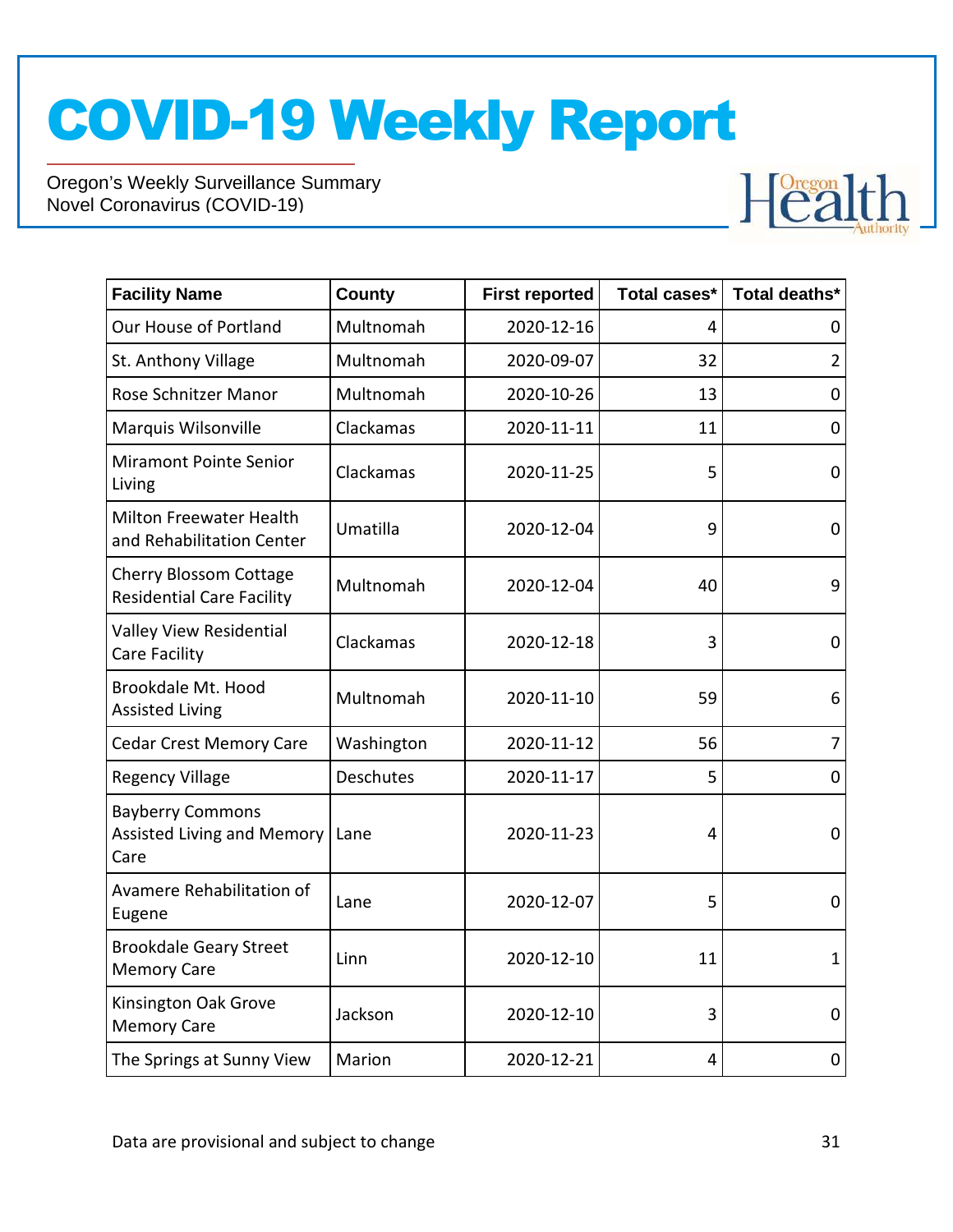

| <b>Facility Name</b>                                      | <b>County</b>     | <b>First reported</b> | Total cases* | Total deaths*  |
|-----------------------------------------------------------|-------------------|-----------------------|--------------|----------------|
| EmpRes Hillsboro Health &<br><b>Rehabilitation Center</b> | Washington        | 2020-11-07            | 7            | 0              |
| <b>Heritage House Memory</b><br>Care                      | Marion            | 2020-11-13            | 21           | 0              |
| Sweet Bye N Bye Coral<br><b>Springs</b>                   | Marion            | 2020-12-14            | 20           | $\mathbf{1}$   |
| <b>Prairie House Assisted</b><br>Living and Memory Care   | <b>Deschutes</b>  | 2020-12-17            | 3            | $\mathbf 1$    |
| The Bridge Assisted Living                                | Josephine         | 2020-12-21            | 5            | 0              |
| Sapphire at Gateway                                       | Multnomah         | 2020-09-21            | 92           | 12             |
| <b>Good Samaritan Society -</b><br>Fairlawn Village       | Multnomah         | 2020-10-19            | 32           | $\overline{2}$ |
| The Arbor at Bend                                         | Deschutes         | 2020-11-19            | 3            | $\mathbf 0$    |
| <b>Oceanview Assisted Living</b><br>Facility              | Lincoln           | 2020-12-09            | 8            | 1              |
| Gateway Care & Retirement<br>Center                       | Multnomah         | 2020-12-16            | 3            | 0              |
| <b>Table Rock Memory Care</b>                             | Jackson           | 2020-11-08            | 112          | 19             |
| Cascadia Behavioral Health<br>- Orchid House              | Multnomah         | 2020-11-20            | 22           | $\mathbf 0$    |
| Kellyville RCF                                            | Multnomah         | 2020-12-02            | 49           | 3              |
| Providence Down Manor                                     | <b>Hood River</b> | 2020-12-02            | 4            | $\mathbf{1}$   |
| Providence ElderPlace<br><b>Irvington Village</b>         | Multnomah         | 2020-12-07            | 5            | $\mathbf 0$    |
| Raleigh Hills Assisted Living                             | Washington        | 2020-12-17            | 4            | 0              |
| Rose Villa                                                | Clackamas         | 2020-12-20            | 7            | $\mathbf 0$    |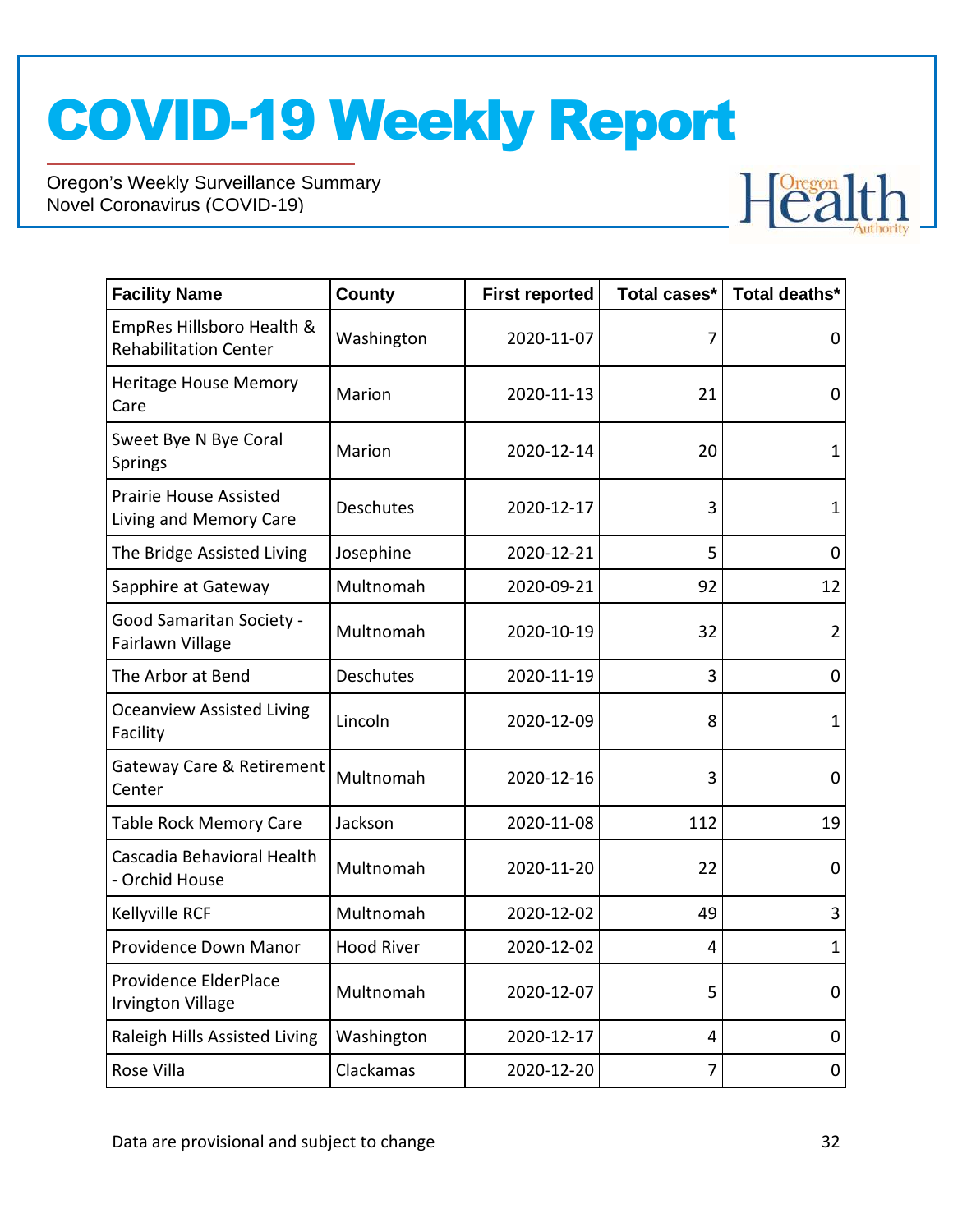

| <b>Facility Name</b>                                      | <b>County</b> | <b>First reported</b> | Total cases* | Total deaths*  |
|-----------------------------------------------------------|---------------|-----------------------|--------------|----------------|
| <b>Brookdale Medford</b>                                  | Jackson       | 2020-11-30            | 8            | 0              |
| <b>Whitewood Gardens</b>                                  | Multnomah     | 2020-12-04            | 53           | 7              |
| <b>Courtyard Fountains</b><br><b>Retirement Community</b> | Multnomah     | 2020-12-20            | 7            | 0              |
| <b>Holly Residential Care</b><br>Center                   | Lane          | 2020-12-25            | 4            | 0              |
| Gracelen Terrace                                          | Multnomah     | 2020-10-19            | 107          | 17             |
| Prestige Care and<br>Rehabilitation of Reedwood           | Multnomah     | 2020-10-27            | 58           | 13             |
| <b>Bartlett House of Medford</b>                          | Jackson       | 2020-11-17            | 8            | 0              |
| Arbor at Avamere                                          | Marion        | 2020-11-18            | 5            | 0              |
| Juniper Springs Senior<br>Living                          | Deschutes     | 2020-11-29            | 8            | 0              |
| <b>Tabor Crest</b>                                        | Multnomah     | 2020-12-20            | 7            | 1              |
| South Hills Rehabilitation<br>Center                      | Lane          | 2020-11-17            | 19           | 0              |
| <b>Marquis Newberg</b>                                    | Yamhill       | 2020-11-17            | 5            | 0              |
| <b>Washington Gardens</b><br><b>Memory Care</b>           | Washington    | 2020-11-24            | 17           | $\overline{2}$ |
| <b>Greenridge Estates Assisted</b><br>Living              | Clackamas     | 2020-12-04            | 20           | 0              |
| Countryside Living of Canby                               | Clackamas     | 2020-08-22            | 38           | $\overline{2}$ |
| Avamere at Waterford                                      | Jackson       | 2020-11-04            | 8            | 0              |
| Touchmark at Mt. Bachelor<br>Village                      | Deschutes     | 2020-11-09            | 23           | $\overline{2}$ |
| Rose Haven Nursing Center                                 | Douglas       | 2020-11-20            | 3            | 0              |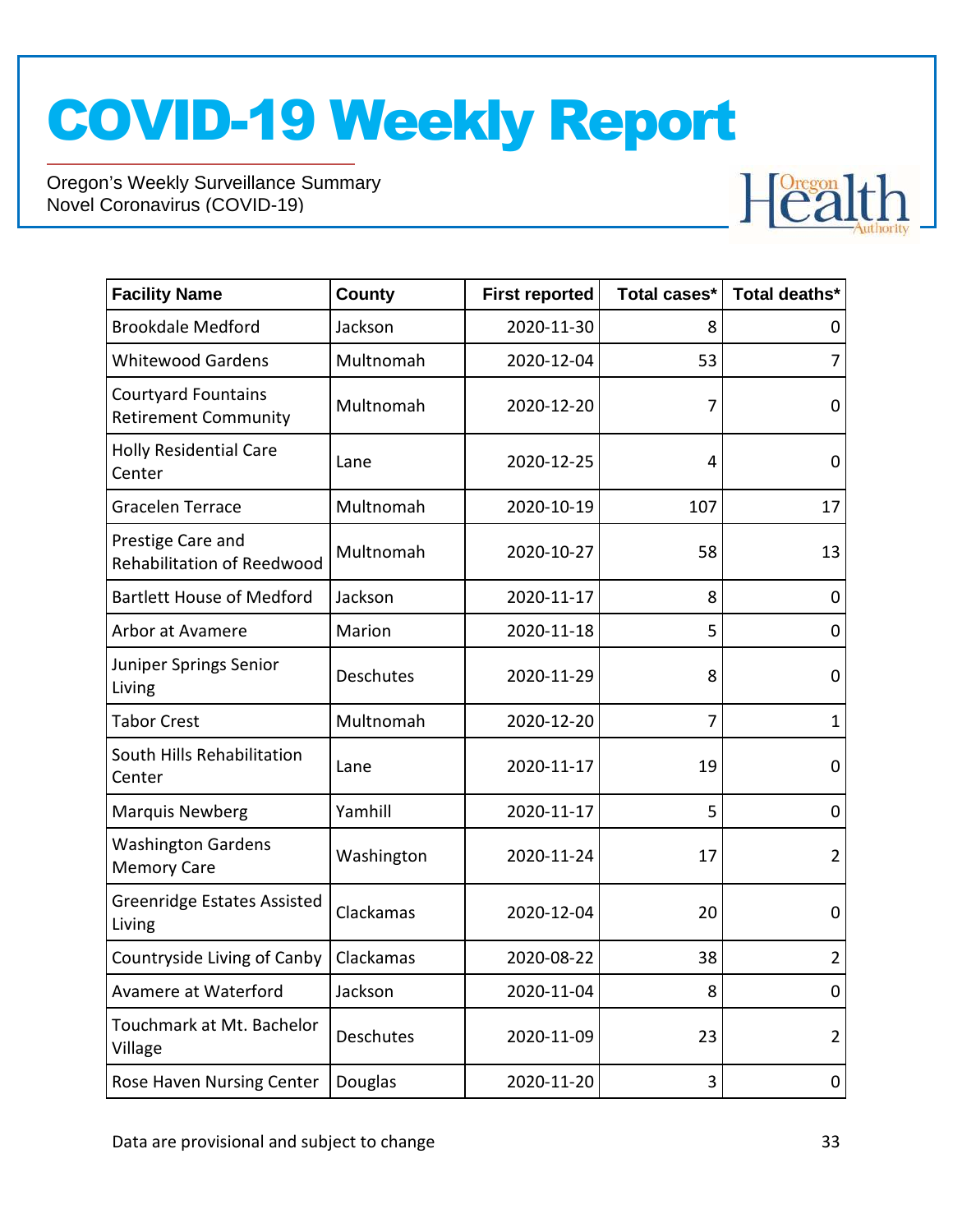

| <b>Facility Name</b>                                              | <b>County</b> | <b>First reported</b> | Total cases* | Total deaths*  |
|-------------------------------------------------------------------|---------------|-----------------------|--------------|----------------|
| <b>Emerald Gardens</b>                                            | Marion        | 2020-11-23            | 41           | 6              |
| <b>Grande Ronde Retirement</b><br>Residence                       | Union         | 2020-12-02            | 9            | 1              |
| Lifeways McNary Place                                             | Umatilla      | 2020-12-09            | 19           | $\mathbf 0$    |
| <b>Blue Mountain Care Center</b>                                  | Grant         | 2020-12-17            | 8            | 0              |
| <b>Brookdale Wilsonville</b>                                      | Clackamas     | 2020-12-22            | 6            | 1              |
| Bonaventure at Keizer<br>Station                                  | Marion        | 2020-10-31            | 17           | $\mathbf 1$    |
| <b>Guardian Angel Homes</b>                                       | Umatilla      | 2020-11-10            | 12           | 0              |
| <b>Powell Valley Assisted</b><br>Living                           | Multnomah     | 2020-11-13            | 29           | $\overline{2}$ |
| Cascade Park Independent<br>Living                                | Marion        | 2020-11-15            | 34           | $\overline{4}$ |
| Sea View Senior Living<br>Community                               | Curry         | 2020-12-08            | 28           | $\overline{2}$ |
| <b>Regency Village Redmond</b>                                    | Deschutes     | 2020-12-21            | 4            | 0              |
| Robison Health and<br><b>Rehabilitation Center</b>                | Multnomah     | 2020-12-21            | 3            | 0              |
| Jefferson Lodge                                                   | Polk          | 2020-11-13            | 51           | 8              |
| Chehalem Health and<br><b>Rehabilitation Center</b>               | Yamhill       | 2020-11-19            | 8            | $\mathbf 0$    |
| <b>Touchmark West Hills</b><br>Assisted Living and Memory<br>Care | Washington    | 2020-12-03            | 10           | 0              |
| Avamere Rehabilitation of<br>Beaverton                            | Washington    | 2020-12-18            | 34           | 0              |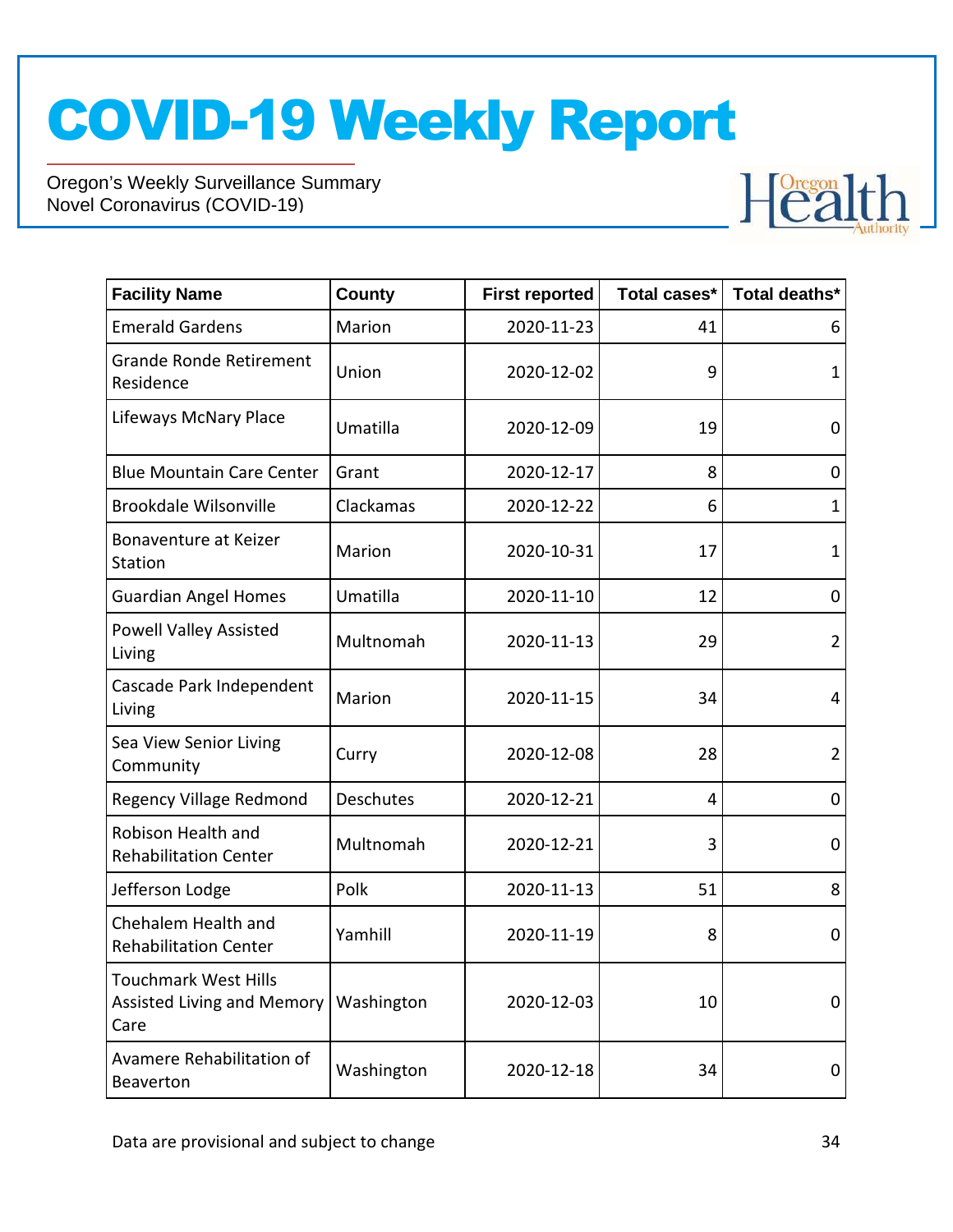Oregon's Weekly Surveillance Summary Novel Coronavirus (COVID-19)



| <b>Facility Name</b>             | County           | <b>First reported</b> |       | Total cases*   Total deaths* |
|----------------------------------|------------------|-----------------------|-------|------------------------------|
| Countryside Living of<br>Redmond | <b>Deschutes</b> | 2020-12-18            |       |                              |
| Total                            |                  |                       | 6,154 | 683                          |

\*Case and death counts include all cases and deaths associated with the outbreak (e.g., staff, residents, close contacts)

#### **Workplace Outbreak Report**

OHA is publishing data on cases in workplace outbreaks. Given a cluster of cases in space and time, within plausible incubation periods for the pathogen, OHA epidemiologists will consider cases to be related—i.e., part of a workplace outbreak—unless a more likely alternative source for acquisition is identified. Any suspected workplace outbreak is required to be reported to the local public health authority (see OAR 333-018-015). Local health department and tribal partners investigate to identify workplace outbreaks. This list of outbreaks will be updated as investigations continue, and we learn about epidemiologic links between cases. This list may not reflect all the workplace outbreaks in Oregon.

To protect privacy, OHA is only reporting workplace outbreaks with five or more cases and only for workplaces with at least 30 workers. If more than 50% of the workers are COVID-19 cases, specific case numbers will not be reported. Case counts include all persons linked to the outbreak, which may include household members and other close contacts. The list below includes active workplace outbreaks (Table 3), meaning that there has been a case within the past 28 days. Outbreaks that are resolved are moved to a separate table of resolved outbreaks (Table 4). Outbreaks are removed from the closed outbreak list after 56 days.

The presence of correctional facilities and food packing and agricultural worksites on this list highlights the challenges of controlling COVID-19 in settings where people must work or live in proximity. People of color are overrepresented in agricultural and correctional settings, contributing to the higher rates of COVID-19 observed in these groups. OHA publishes these data in response to public request, but with some concern that workers or staff members at these workplaces might be subject to discrimination.

State and local public health officials work intensively with staff at workplaces where outbreaks are identified to isolate sick workers, test and quarantine those who have been exposed and implement workplace changes to reduce risk of transmission. Unless otherwise noted, public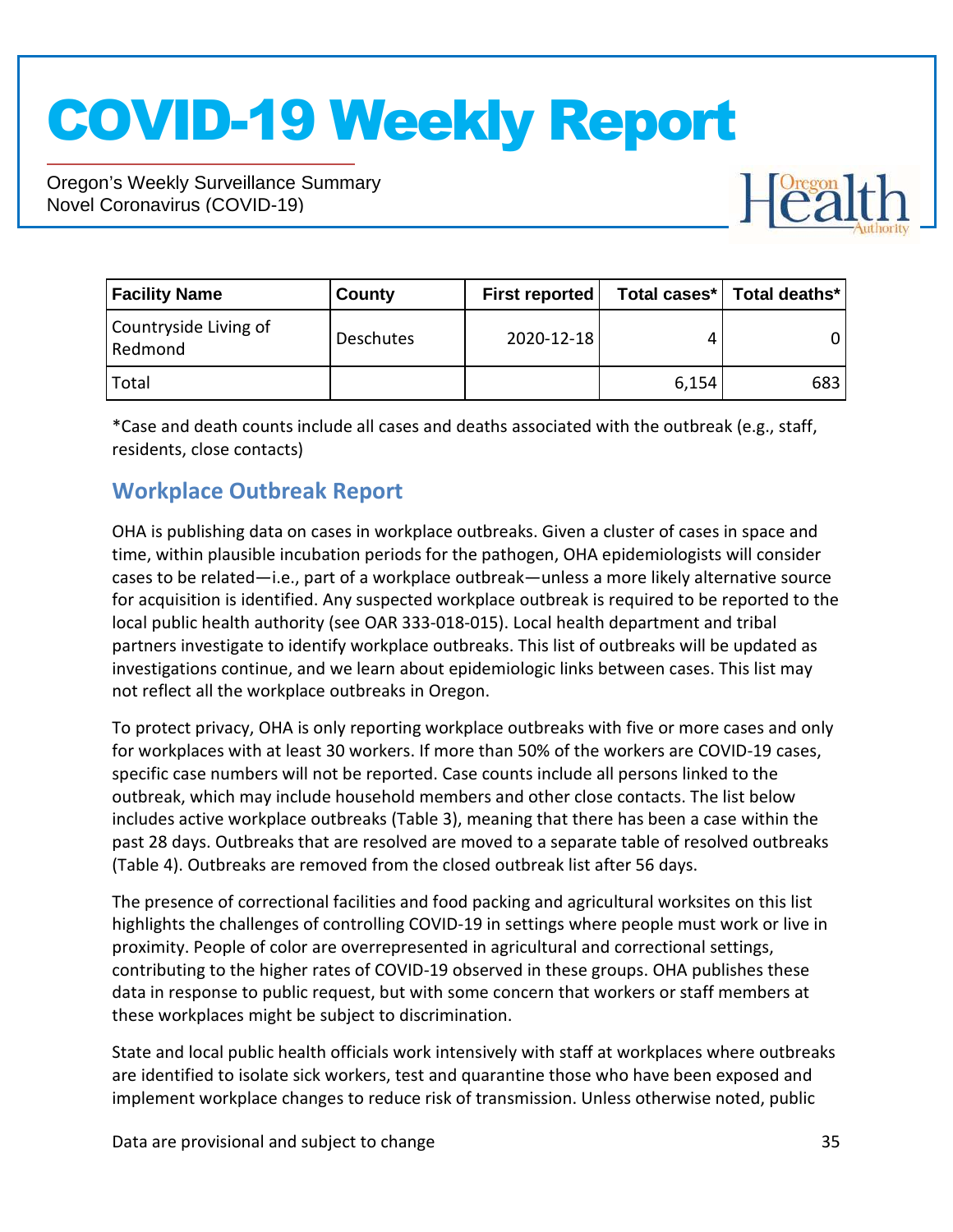Oregon's Weekly Surveillance Summary Novel Coronavirus (COVID-19)



health officials have determined that these workplaces, their workers and their products do not pose significant risk to the public. Workers of a business with a workplace outbreak should never be subjected to discrimination or excluded from patronizing other businesses. In fact, discriminating against workers or avoiding products might jeopardize the economic viability of essential local businesses.

Employers can support their workers with policies that ensure that ill workers are not in the workplace and are not penalized for taking sick leave. Employers should ensure that workers are aware of and understand these policies.

There have been 87 deaths and 16,490 cases associated with all workplace outbreaks that have been reported to date. To protect patient privacy, OHA does not report employee deaths by workplace. Cases that are associated with more than one workplace outbreak will be reported in the case count for all relevant workplace outbreaks.

#### **Table 3. Active outbreaks**

| Workplace                                          | <b>Address</b>                               | County        | Investigation<br>start date | <b>Most recent</b><br>onset | <b>Total</b><br>cases |
|----------------------------------------------------|----------------------------------------------|---------------|-----------------------------|-----------------------------|-----------------------|
| <b>Two Rivers</b><br><b>Correctional Institute</b> | 82911 Beach Access<br>Rd, Umatilla, OR 97882 | Umatilla      | 2020-11-16                  | 2021-01-20                  | 650                   |
| Snake River<br><b>Correctional Institution</b>     | 777 Stanton Blvd,<br>Ontario, OR 97914       | Malheur       | 2020-06-24                  | 2021-01-17                  | 593                   |
| Eastern Oregon<br><b>Correctional Institution</b>  | 2500 Westgate,<br>Pendleton, OR 97801        | Umatilla      | 2020-07-08                  | 2021-01-15                  | 534                   |
| Deer Ridge<br><b>Correctional Institution</b>      | 3920 E Ashwood Rd,<br>Madras, OR 97741       | Jefferson     | 2020-11-13                  | 2021-01-19                  | 303                   |
| Oregon State<br><b>Correctional Institution</b>    | 3405 Deer Park Dr SE,<br>Salem               | <b>Marion</b> | 2020-09-28                  | 2021-01-18                  | 260                   |
| Amazon Troutdale                                   | 1250 NW Swigert Rd,<br>Troutdale, OR 97060   | Multnomah     | 2020-05-21                  | 2021-01-19                  | 212                   |

*Active workplace outbreaks with five or more confirmed COVID-19 cases (n=108)*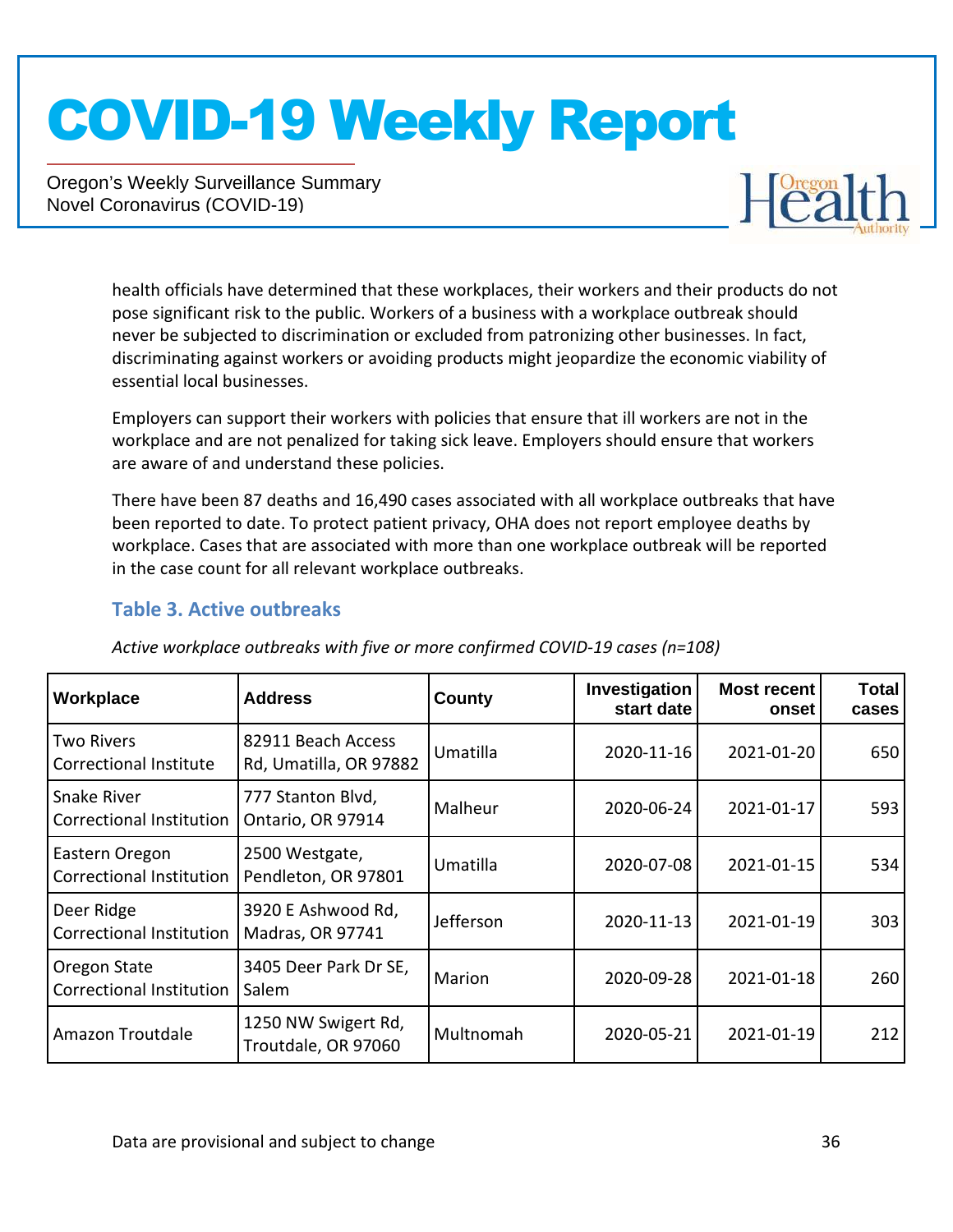

| Workplace                                         | <b>Address</b>                                         | County     | Investigation<br>start date | <b>Most recent</b><br>onset | <b>Total</b><br>cases |
|---------------------------------------------------|--------------------------------------------------------|------------|-----------------------------|-----------------------------|-----------------------|
| Coffee Creek<br><b>Correctional Facility</b>      | 24499 SW Grahams<br>Ferry Rd, Wilsonville,<br>OR 97070 | Washington | 2020-11-04                  | 2021-01-20                  | 211                   |
| Oregon State<br>Penitentiary                      | 2605 State St, Salem,<br>OR 97310                      | Marion     | 2020-09-28                  | 2021-01-14                  | 209                   |
| Salem Hospital                                    | 890 Oak Street SE,<br>Salem, OR 97301                  | Marion     | 2020-05-27                  | 2021-01-18                  | 172                   |
| Oregon State Hospital                             | 2600 Center St NE,<br>Salem, OR 97301                  | Marion     | 2020-07-13                  | 2021-01-05                  | 146                   |
| Amy's Kitchen                                     | 441 W Antelope Rd,<br>White City, OR 97503             | Jackson    | 2020-07-28                  | 2021-01-21                  | 137                   |
| Amazon Aumsville                                  | 4775 Depot Ct SE,<br>Salem, OR 97317                   | Marion     | 2020-05-21                  | 2021-01-16                  | 124                   |
| <b>Walmart Distribution</b><br>Center             | 2650 US-395,<br>Hermiston, OR 97838                    | Umatilla   | 2020-06-30                  | 2021-01-15                  | 114                   |
| Lamb Weston East                                  | 750 Columbia Ave NE,<br>Boardman, OR 97818             | Morrow     | 2020-07-13                  | 2021-01-15                  | 113                   |
| Columbia River<br><b>Correctional Institution</b> | 9111 NE Sunderland<br>Ave, Portland, OR<br>97211       | Multnomah  | 2020-12-07                  | 2021-01-16                  | 104                   |
| Fred Meyer<br><b>Distribution Center</b>          | 11500 OR 212,<br>Clackamas, OR 97015                   | Clackamas  | 2020-10-22                  | 2021-01-21                  | 104                   |
| Powder River<br><b>Correctional Facility</b>      | 3600 13th St, Baker<br>City, OR 97814                  | Baker      | 2020-12-14                  | 2021-01-20                  | 94                    |
| Good Shepherd<br>Hospital                         | 610 NW 11th St,<br>Hermiston, OR 97838                 | Umatilla   | 2020-07-16                  | 2021-01-16                  | 90                    |
| J. Frank Schmidt & Son<br>Co                      | 9500 SE 327th Ave,<br>Boring, OR 97009                 | Clackamas  | 2020-07-28                  | 2021-01-08                  | 90                    |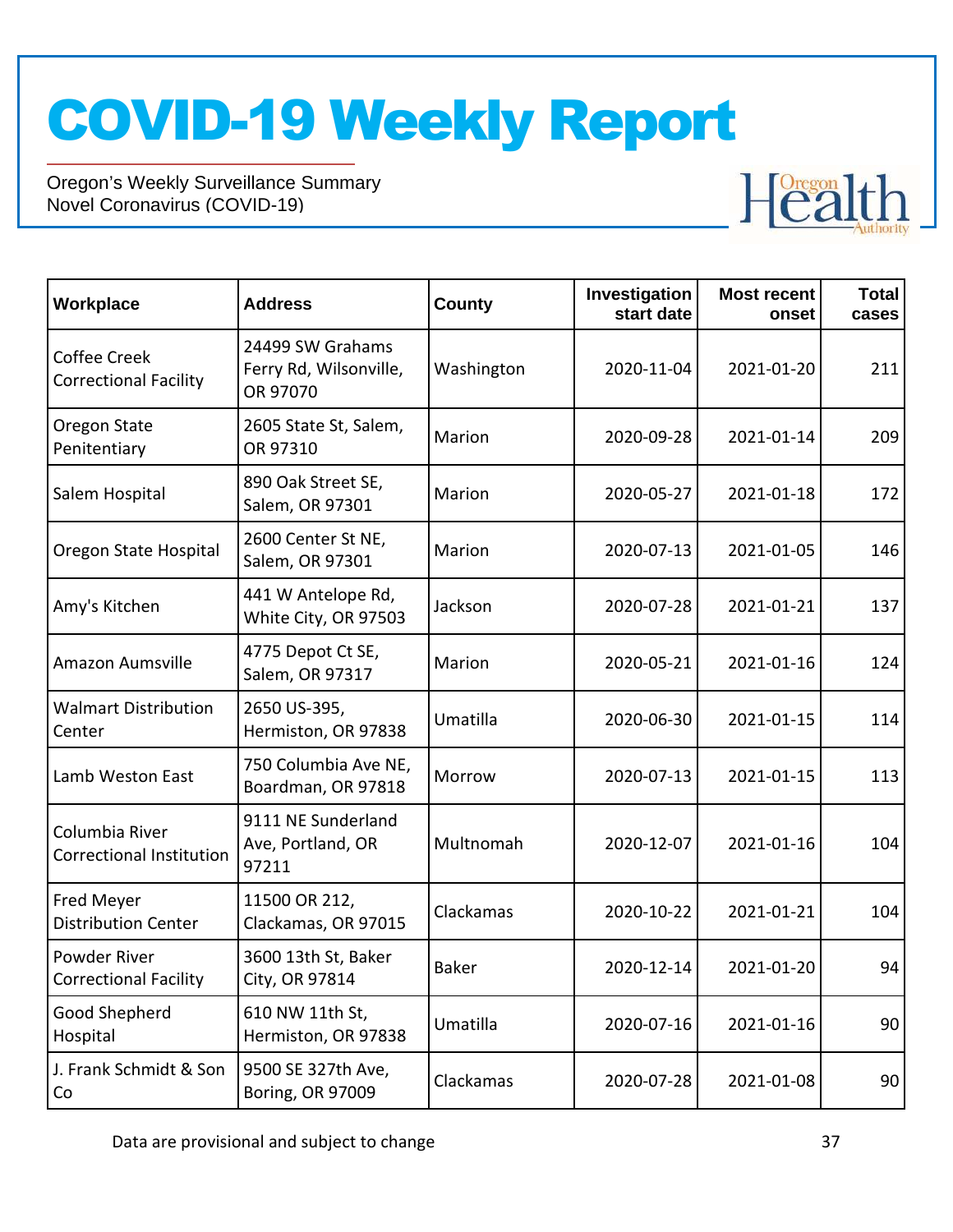

| Workplace                                    | <b>Address</b>                                     | <b>County</b> | Investigation<br>start date | <b>Most recent</b><br>onset | <b>Total</b><br>cases |
|----------------------------------------------|----------------------------------------------------|---------------|-----------------------------|-----------------------------|-----------------------|
| <b>Sheridan Correctional</b><br>Institution  | 27072 Ballston Rd,<br>Sheridan, OR 97378           | Yamhill       | 2020-10-19                  | 2021-01-14                  | 72                    |
| <b>Mercy Medical Center</b>                  | 2700 NW Stewart<br>Pkwy, Roseburg, OR<br>97471     | Douglas       | 2020-09-25                  | 2021-01-09                  | 67                    |
| Lamb Weston                                  | 78153 Westland Road,<br>Hermiston, OR 97838        | Umatilla      | 2020-12-04                  | 2021-01-18                  | 60                    |
| Harry and David's                            | 2800 S Pacific Hwy,<br>Medford, OR 97501           | Jackson       | 2020-10-15                  | 2021-01-17                  | 54                    |
| Providence Portland<br>Medical Center (C)    | 4805 NE Glisan St,<br>Portland, OR 97213           | Multnomah     | 2020-12-22                  | 2020-12-31                  | 51                    |
| Sky Lakes Collaborative<br>Health            | 2865 Daggett Ave,<br>Klamath Falls OR 97601        | Klamath       | 2020-11-19                  | 2021-01-13                  | 49                    |
| <b>BrucePac</b>                              | 380 S Pacific Hwy,<br>Woodburn, OR 97071           | Marion        | 2020-06-04                  | 2021-01-09                  | 44                    |
| Keystone RV                                  | 3000 Westgate,<br>Pendleton, OR 97801              | Umatilla      | 2020-11-16                  | 2021-01-11                  | 43                    |
| <b>Fleetwood Homes</b>                       | 2655 Progress Way,<br>Woodburn, OR 97071           | Marion        | 2020-09-18                  | 2021-01-16                  | 42                    |
| Mill Creek Correctional<br>Facility          | 5465 Turner Rd SE,<br>Salem, OR 97310              | Marion        | 2020-12-11                  | 2021-01-17                  | 42                    |
| St. Charles Medical<br>Center                | 1253 Northwest Canal<br>Blvd, Redmond, OR<br>97756 | Deschutes     | 2021-01-11                  | 2021-01-19                  | 40                    |
| McKenzie Willamette<br><b>Medical Center</b> | 1460 G St, Springfield,<br>OR 97477                | Lane          | 2020-12-03                  | 2021-01-19                  | 38                    |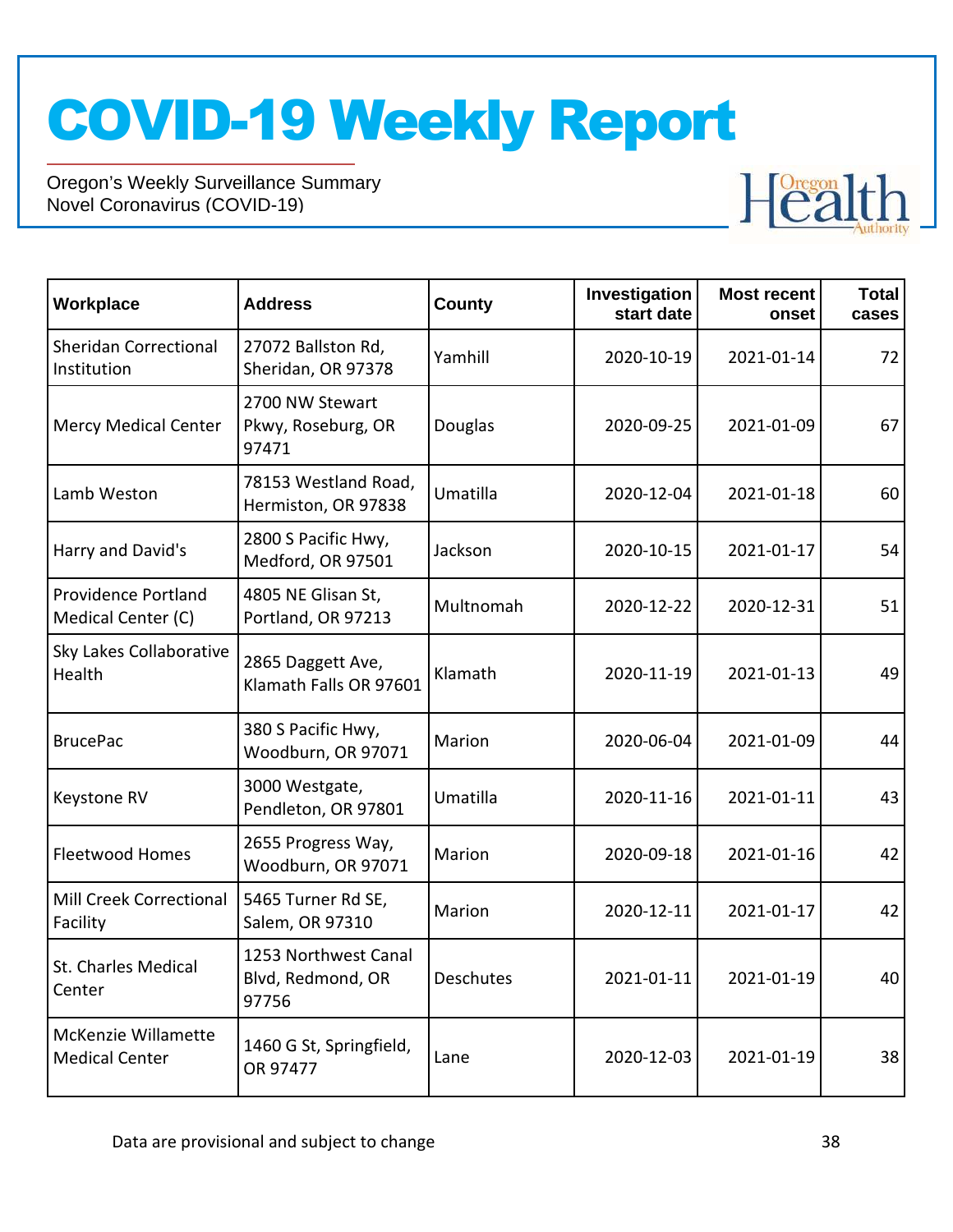

| Workplace                                          | <b>Address</b>                                 | County     | Investigation<br>start date | <b>Most recent</b><br>onset | <b>Total</b><br>cases |
|----------------------------------------------------|------------------------------------------------|------------|-----------------------------|-----------------------------|-----------------------|
| <b>WinCo Foods</b><br><b>Distribution Center</b>   | 400 S Woodland Ave,<br>Woodburn, OR 97071      | Marion     | 2020-10-15                  | 2021-01-01                  | 38                    |
| <b>Woodcraft Industries</b>                        | 453 Industrial Way,<br>Molalla, OR 97038       | Clackamas  | 2020-12-18                  | 2021-01-03                  | 31                    |
| Lamb Weston West                                   | 600 Columbia Ave NE,<br>Boardman, OR 97818     | Morrow     | 2020-11-09                  | 2021-01-14                  | 29                    |
| Lowes Distribution<br>Center                       | 1001 Reeves Pkwy,<br>Lebanon, OR 97355         | Linn       | 2020-09-17                  | 2021-01-05                  | 29                    |
| <b>Costco Wholesale Corp</b>                       | 3075 Hamrick Rd,<br>Central Point, OR<br>97502 | Jackson    | 2020-10-07                  | 2021-01-11                  | 28                    |
| Columbia Memorial<br>Hospital                      | 2111 Exchange St,<br>Astoria, OR 97013         | Clatsop    | 2020-11-27                  | 2021-01-14                  | 27                    |
| Rogue Valley Youth<br><b>Correctional Facility</b> | 2001 NE F St, Grants<br>Pass, OR 97526         | Josephine  | 2020-11-19                  | 2021-01-02                  | 26                    |
| ATI Specialty Alloys and<br>Components             | 1600 Old Salem Rd NE,<br>Albany, OR 97321      | Linn       | 2020-11-14                  | 2021-01-14                  | 25                    |
| Shearer's Foods                                    | 78035 OR-207,<br>Hermiston, OR 97838           | Umatilla   | 2020-11-16                  | 2021-01-06                  | 25                    |
| Greenbrier Gunderson                               | 4350 NW Front Ave,<br>Portland, OR 97210       | Multnomah  | 2020-12-17                  | 2021-01-11                  | 24                    |
| <b>Outdoors RV</b>                                 | 62582 Pierce Rd, La<br>Grande, OR 97850        | Union      | 2021-01-07                  | 2021-01-14                  | 24                    |
| Amazon DPD4 Loading                                | 21409 SW 115th Ave,<br>Tualatin, OR 97062      | Washington | 2020-12-09                  | 2021-01-03                  | 24                    |
| <b>Bridgetown Natural</b><br>Foods                 | 11601 SE Foster,<br>Portland, OR 97266         | Multnomah  | 2020-11-23                  | 2021-01-10                  | 22                    |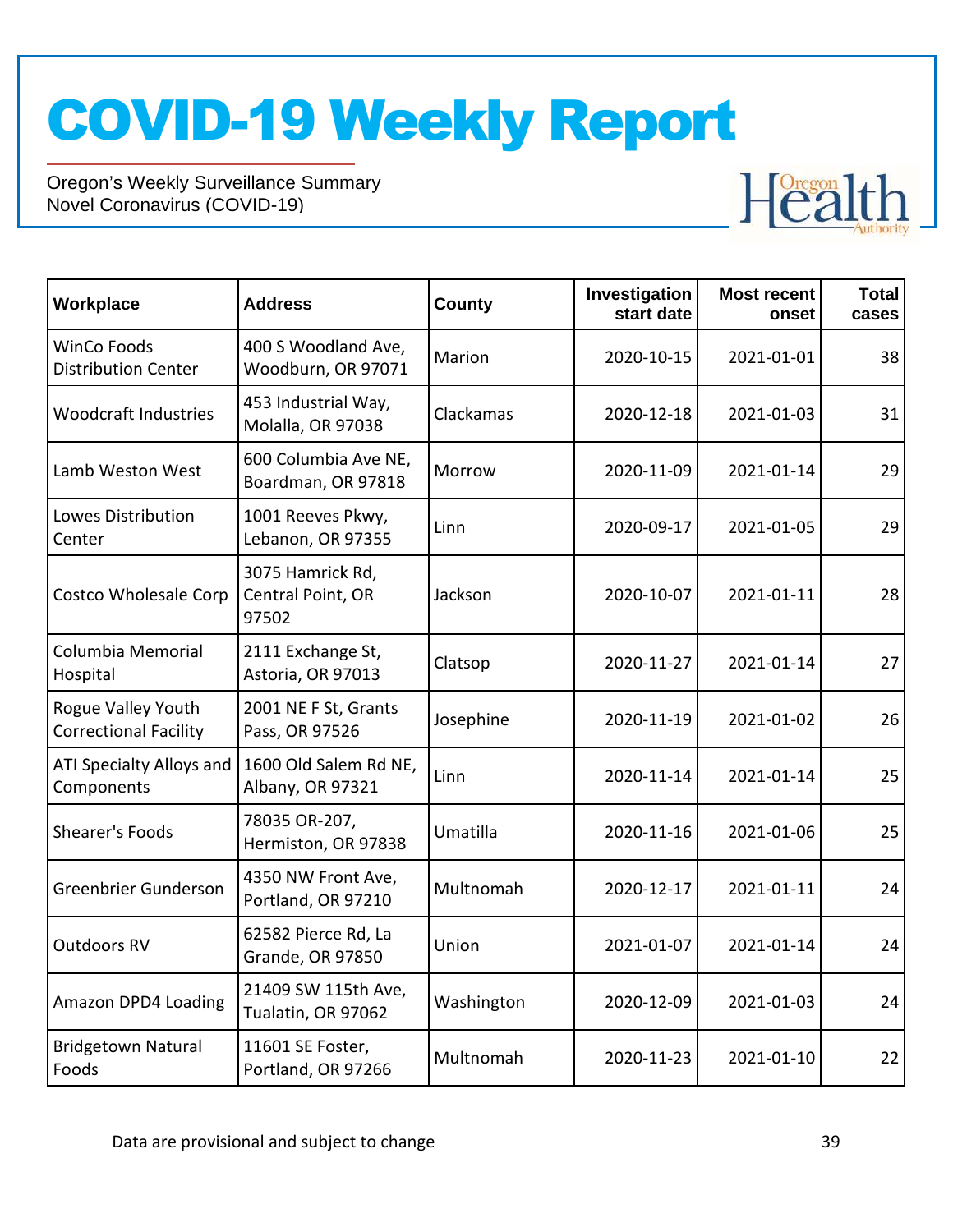

| Workplace                                      | <b>Address</b>                            | <b>County</b> | Investigation<br>start date | <b>Most recent</b><br>onset | <b>Total</b><br>cases |
|------------------------------------------------|-------------------------------------------|---------------|-----------------------------|-----------------------------|-----------------------|
| Costco Wholesale Corp                          | 1010 Hawthorne Ave<br>SE, Salem, OR 97301 | Marion        | 2020-11-06                  | 2021-01-17                  | 22                    |
| Old Trapper Smoked<br>Products                 | 4071 24th Ave, Forest<br>Grove, OR 97116  | Washington    | 2020-12-23                  | 2021-01-02                  | 22                    |
| <b>Malheur County Jail</b>                     | 151 B St W, Vale, OR<br>97918             | Malheur       | 2021-01-04                  | 2021-01-07                  | 21                    |
| PNW Veg Co, LLC                                | 3305 25th ST SE,<br>Salem, OR 97302       | Marion        | 2020-11-04                  | 2021-01-07                  | 21                    |
| Samaritan Lebanon<br><b>Community Hospital</b> | 525 N Santiam Hwy,<br>Lebanon, OR 97355   | Linn          | 2020-12-03                  | 2021-01-09                  | 21                    |
| <b>United Parcel Service</b>                   | 6235 N Basin Ave,<br>Portland, OR 97217   | Multnomah     | 2020-09-30                  | 2020-12-31                  | 21                    |
| Walmart                                        | 1350 N 1st St,<br>Hermiston, OR 97838     | Umatilla      | 2020-11-04                  | 2021-01-13                  | 21                    |
| Amazon DPD4<br>Warehouse                       | 21409 SW 115th Ave,<br>Tualatin, OR 97062 | Washington    | 2020-12-09                  | 2021-01-15                  | 20                    |
| <b>Santiam Correctional</b><br>Institution     | 4005 Aumsville Hwy<br>SE, Salem, OR 97317 | Marion        | 2020-12-31                  | 2021-01-19                  | 20                    |
| <b>Kendal Floral</b>                           | 165 S Hazel Dell Way,<br>Canby, OR 97013  | Clackamas     | 2020-12-19                  | 2021-01-15                  | 18                    |
| Ajinomoto Foods North<br>America               | 7124 N Marine Dr,<br>Portland, OR 97203   | Multnomah     | 2020-11-09                  | 2021-01-06                  | 17                    |
| <b>Entek International</b>                     | 250 Hansard Ave,<br>Lebanon, OR 97355     | Linn          | 2020-11-17                  | 2021-01-04                  | 17                    |
| Selmet, Inc                                    | 33992 7 Mile Lane SE,<br>Albany, OR 97322 | Linn          | 2020-11-12                  | 2021-01-21                  | 16                    |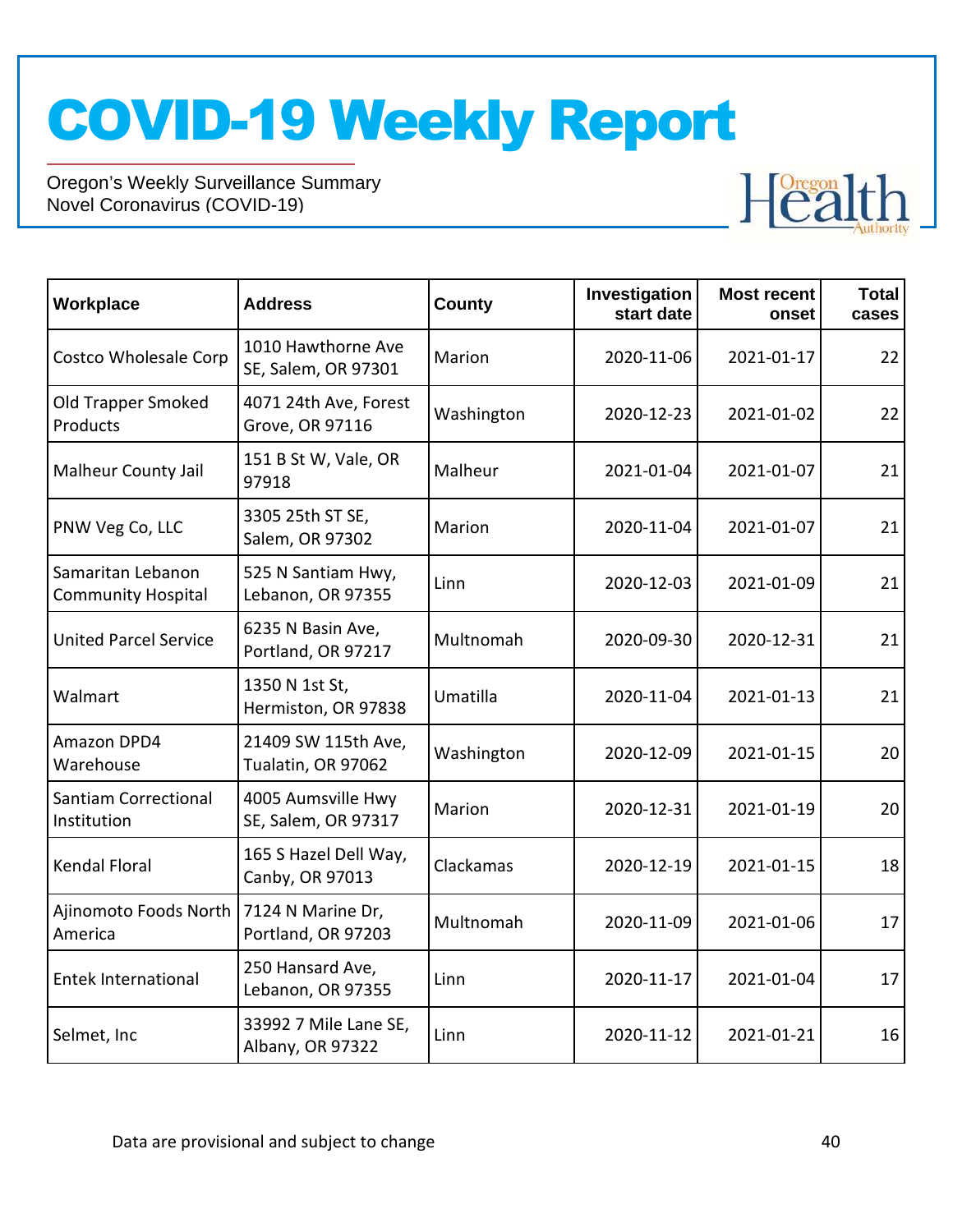

| Workplace                               | <b>Address</b>                               | <b>County</b> | Investigation<br>start date | <b>Most recent</b><br>onset | <b>Total</b><br>cases |
|-----------------------------------------|----------------------------------------------|---------------|-----------------------------|-----------------------------|-----------------------|
| A-dec, Inc                              | 2601 Crestview Drive,<br>Newberg, OR 97132   | Yamhill       | 2020-11-08                  | 2021-01-08                  | 15                    |
| Columbia River<br>Processing (TCCA)     | 79588 Rippee Rd,<br>Boardman, OR 97818       | Morrow        | 2020-11-17                  | 2021-01-16                  | 15                    |
| <b>Tom Denchel Ford</b><br>Country      | 555 S Hwy 395,<br>Hermiston, OR 97838        | Umatilla      | 2021-01-06                  | 2021-01-09                  | 15                    |
| <b>Marquis Corp</b>                     | 596 Hoffman Rd,<br>Independence, OR<br>97351 | Polk          | 2020-10-28                  | 2021-01-05                  | 15                    |
| <b>Costco Wholesale Corp</b>            | 3130 Killdeer Ave,<br>Albany, OR 97322       | Linn          | 2020-11-06                  | 2021-01-11                  | 14                    |
| <b>Franklin Electric</b>                | 310 S Sequoia Parkway,<br>Canby, OR 97013    | Clackamas     | 2020-11-05                  | 2021-01-12                  | 14                    |
| Fry Foods                               | 602 Stanton Blvd,<br>Ontario, OR 97914       | Malheur       | 2020-12-10                  | 2021-01-11                  | 14                    |
| <b>Albany General</b><br>Hospital       | 1046 6th Ave SW,<br>Albany, OR 97321         | Linn          | 2020-11-03                  | 2021-01-10                  | 13                    |
| Amazon DPD6                             | 5475 Gaffin Rd SE,<br>Salem, OR 97317        | Marion        | 2021-01-05                  | 2021-01-16                  | 13                    |
| Legacy Mt Hood<br><b>Medical Center</b> | 4800 SE Stark St,<br>Gresham, OR 97030       | Multnomah     | 2020-12-27                  | 2020-12-31                  | 13                    |
| <b>National Frozen Foods</b>            | 745 30th Ave SW,<br>Albany, OR 97322         | Linn          | 2020-12-17                  | 2021-01-18                  | 13                    |
| Oregon Freeze Dry                       | 525 25th Ave SW,<br>Albany, OR 97322         | Linn          | 2020-09-25                  | 2021-01-09                  | 13                    |
| Swire Coca-Cola USA                     | 9750 SW Barber St,<br>Wilsonville, OR 97070  | Clackamas     | 2020-11-05                  | 2021-01-04                  | 13                    |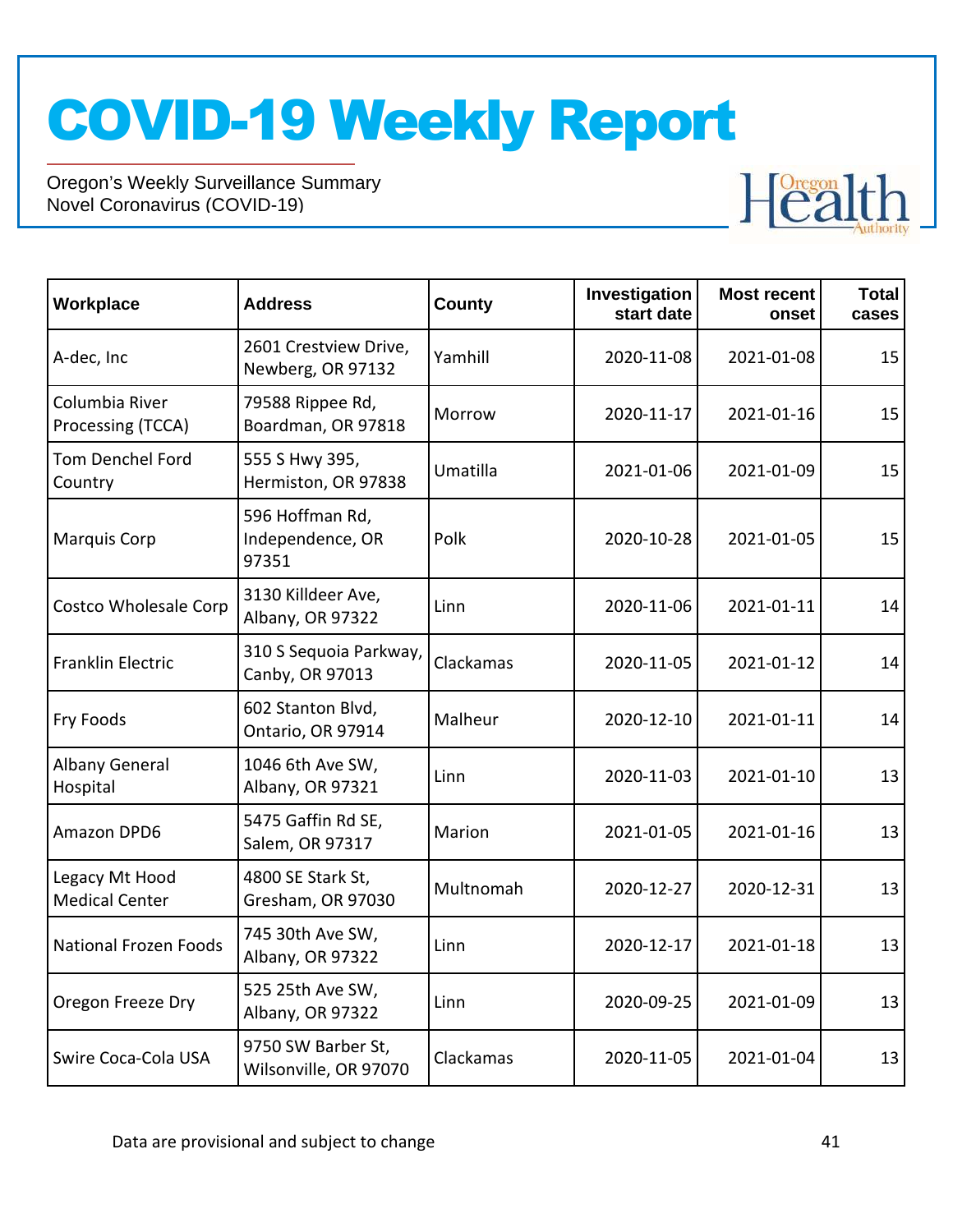

| Workplace                                         | <b>Address</b>                                     | County     | Investigation<br>start date | <b>Most recent</b><br>onset | <b>Total</b><br>cases |
|---------------------------------------------------|----------------------------------------------------|------------|-----------------------------|-----------------------------|-----------------------|
| <b>Bountiful Farms</b>                            | 17280 Boones Ferry Rd<br>NE, Woodburn, OR<br>97071 | Marion     | 2020-12-22                  | 2021-01-15                  | 12                    |
| Amazon PDX5 (B)                                   | 5647 NE Huffman St,<br>Hillsboro, OR 97124         | Washington | 2021-01-12                  | 2021-01-02                  | 11                    |
| Coastal Farm and<br>Ranch                         | 1355 Goldfish Farm Rd<br>SE, Albany, OR 97322      | Linn       | 2021-01-13                  | 2021-01-14                  | 11                    |
| <b>Multnomah County</b><br><b>Health Services</b> | 619 NW 6th Ave,<br>Portland, OR 97209              | Multnomah  | 2020-12-09                  | 2021-01-02                  | 11                    |
| <b>Multnomah County</b><br>Inverness Jail         | 11540 NE Inverness Dr,<br>Portland, OR 97220       | Multnomah  | 2020-12-11                  | 2021-01-17                  | 11                    |
| Primeflight Cargo PDX                             | 7000 NE Airport Way,<br>Portland, OR 97218         | Multnomah  | 2020-12-13                  | 2020-12-31                  | 10                    |
| <b>States Industries, LLC</b>                     | 29545 E Enid Rd,<br>Eugene, OR 97402               | Lane       | 2020-12-30                  | 2020-12-31                  | 10                    |
| <b>Nortek Air Solutions</b>                       | 19855 SW 124th Ave,<br>Tualatin, OR 97062          | Washington | 2021-01-20                  | 2021-01-16                  | 10                    |
| <b>Costco Wholesale Corp</b>                      | 4141 NE Stephens St,<br>Roseburg, OR 97470         | Douglas    | 2020-11-08                  | 2021-01-07                  | 9                     |
| FedEx                                             | 555 Federal Way,<br>Central Point, OR<br>97502     | Jackson    | 2021-01-13                  | 2021-01-15                  | 9                     |
| Fred Meyer                                        | 16625 SE 362nd Dr,<br>Sandy, OR 97055              | Clackamas  | 2020-12-23                  | 2021-01-06                  | 9                     |
| Pacific Foods of Oregon                           | 19480 SW 97th Ave,<br>Tualatin, OR 97062           | Washington | 2020-12-10                  | 2021-01-12                  | 9                     |
| Salem Clinic                                      | 2020 Capitol Street NE,<br>Salem, OR 97301         | Marion     | 2020-12-21                  | 2021-01-13                  | 9                     |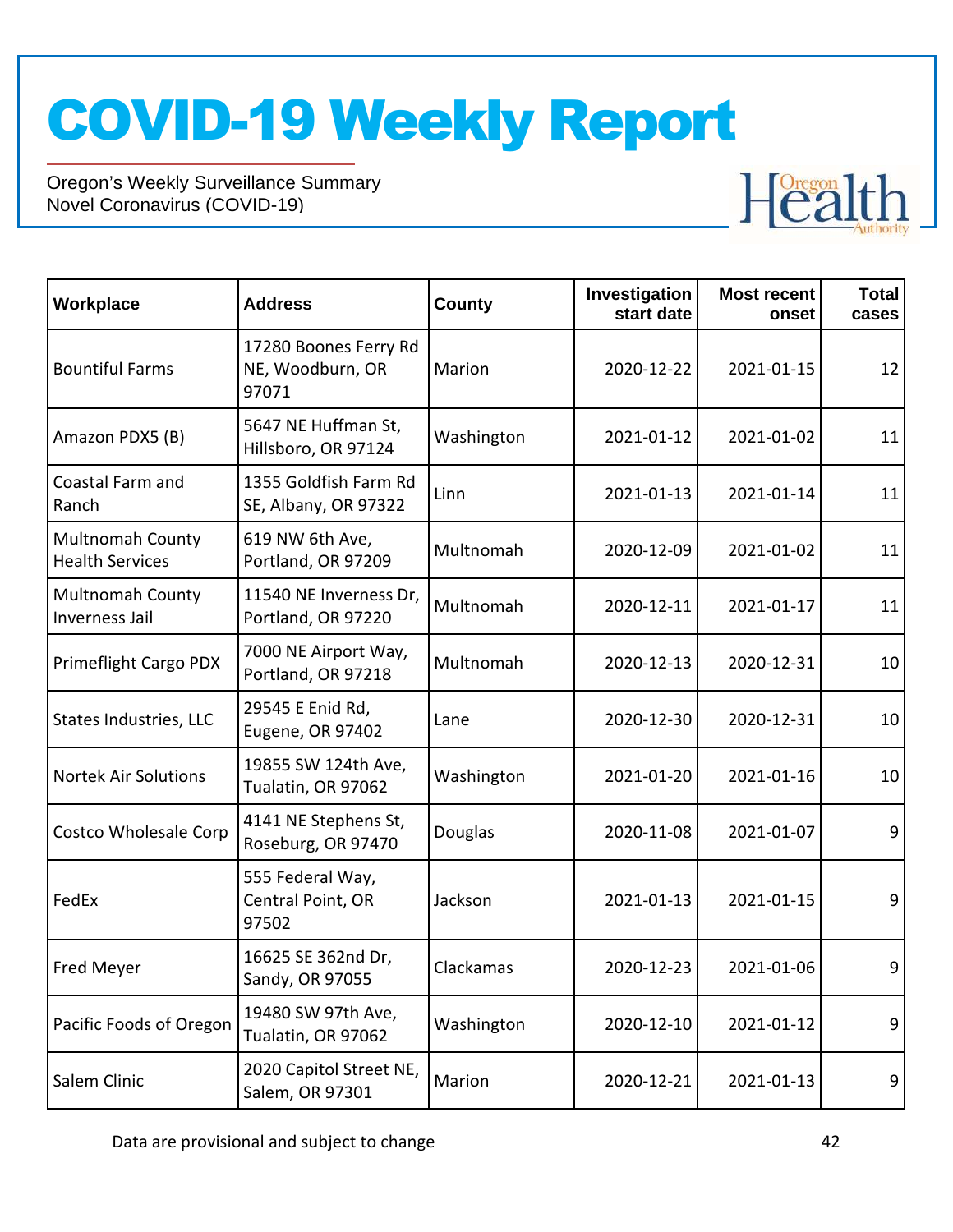

| Workplace                                 | <b>Address</b>                                        | County    | Investigation<br>start date | <b>Most recent</b><br>onset | <b>Total</b><br>cases |
|-------------------------------------------|-------------------------------------------------------|-----------|-----------------------------|-----------------------------|-----------------------|
| <b>Teeny Foods</b>                        | 3434 NE 170th Pl,<br>Portland, OR 97230               | Multnomah | 2020-11-19                  | 2021-01-01                  | 9                     |
| Truitt Bros, Inc                          | 1105 Front St NE,<br>Salem, OR 97301                  | Polk      | 2020-11-20                  | 2021-01-04                  | 9                     |
| Central Oregon<br><b>Trucking Company</b> | 394 NE Hemlock Ave,<br>Redmond, OR 97756              | Deschutes | 2021-01-16                  | 2021-01-19                  | 9                     |
| Home Depot                                | 9300 SE 82nd Ave,<br>Happy Valley, OR<br>97086        | Clackamas | 2020-12-05                  | 2020-12-26                  | 9                     |
| Benchmade Knife Co                        | 300 Beavercreek Rd,<br>Oregon City, OR 97045          | Clackamas | 2020-12-30                  | 2021-01-08                  | 8                     |
| Columbia River Fire<br>and Rescue         | 105 S 12th St, Saint<br>Helens, OR 97051              | Columbia  | 2021-01-04                  | 2020-12-31                  | 8                     |
| <b>Wong Potatoes</b>                      | 17600 Hwy 39,<br>Klamath Falls, OR<br>97603           | Klamath   | 2020-12-26                  | 2021-01-03                  | 8                     |
| Aviva Health                              | 150 NE Kenneth Ford<br>Dr, Roseburg, OR<br>97470      | Douglas   | 2020-12-22                  | 2021-01-10                  | 8                     |
| Baker-Murakami<br>Produce                 | 153 SE 1st St, Ontario,<br>OR 97914                   | Malheur   | 2020-11-17                  | 2021-01-13                  | 7                     |
| <b>Precision Castparts</b><br>Corp (A)    | 4500 SE Harney Dr,<br>Portland, OR 97206              | Multnomah | 2020-12-15                  | 2021-01-04                  | 7                     |
| Loen Nursery                              | 6803 Kinns Rd NE,<br>Woodburn, OR 97071               | Marion    | 2021-01-15                  | 2021-01-19                  | $\overline{7}$        |
| Hazelnut Growers of<br>Oregon             | 21260 Butteville Rd NE,<br>Ste A, Aurora, OR<br>97002 | Marion    | 2020-12-01                  | 2021-01-15                  | 6                     |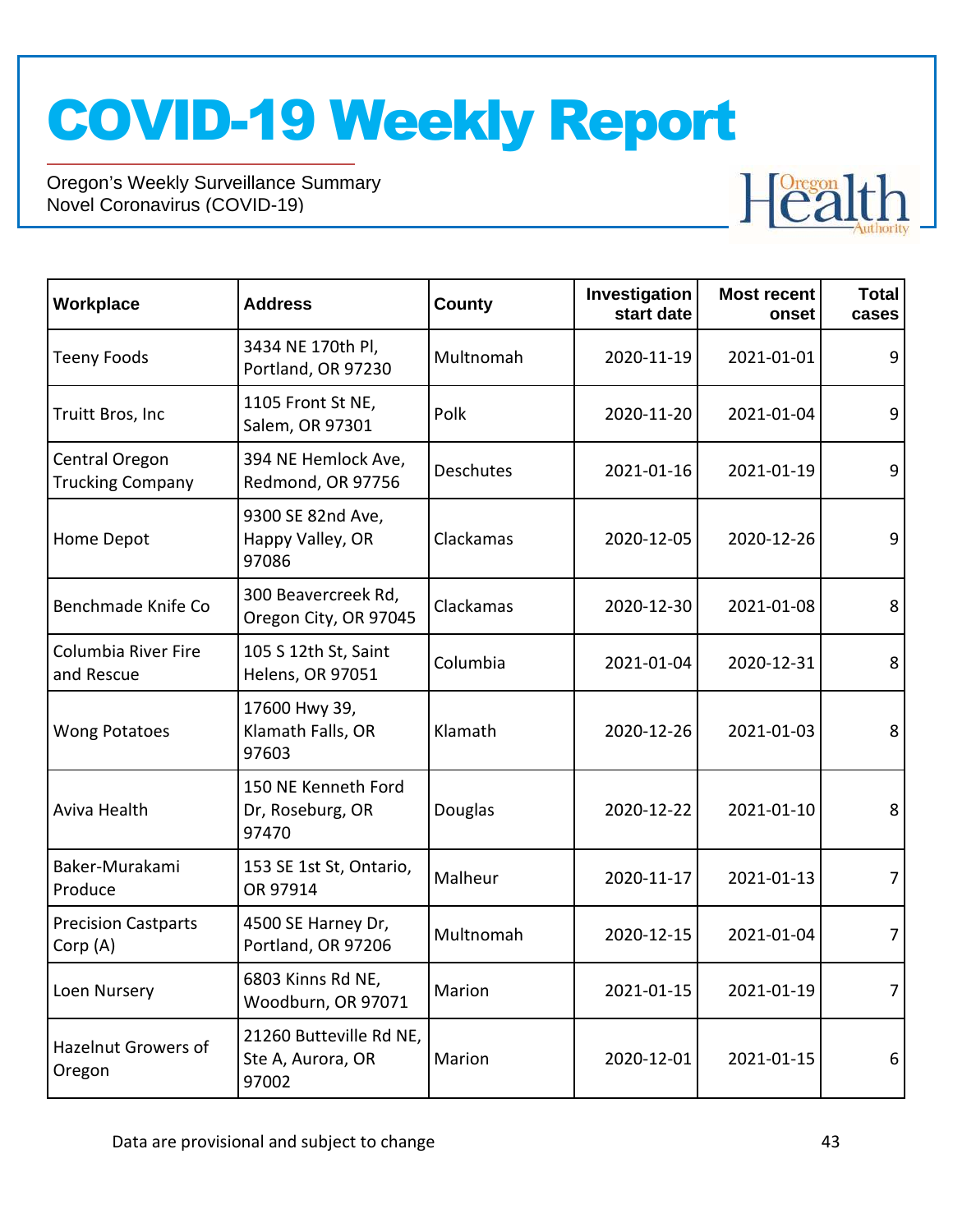

| Workplace                                    | <b>Address</b>                                   | County           | Investigation<br>start date | <b>Most recent</b><br>onset | <b>Total</b><br>cases |
|----------------------------------------------|--------------------------------------------------|------------------|-----------------------------|-----------------------------|-----------------------|
| Norpac Foods Inc                             | 4755 Brooklake Rd NE,<br>Salem, OR 97302         | Marion           | 2020-11-23                  | 2021-01-10                  | 6                     |
| Rainsweet, Inc                               | 1460 Sunnyview Rd NE,<br>Salem, OR 97301         | Marion           | 2020-12-08                  | 2020-12-31                  | 6                     |
| <b>United Salad</b>                          | 8448 NE 33rd Dr,<br>Portland, OR 97211           | Multnomah        | 2020-11-30                  | 2021-01-17                  | 6                     |
| Multi-Tek                                    | 3122 NE 181st Ave,<br>Roseburg, OR 97470         | Multnomah        | 2021-01-13                  | 2021-01-14                  | 6                     |
| Apollo Mechanical<br>Contractors             | 346 NE Quimby Ave,<br>Ste 101, Bend, OR<br>97701 | <b>Deschutes</b> | 2021-01-06                  | 2021-01-01                  | 5                     |
| Don Pancho Authentic<br>Mexican Food Work    | 3060 Industrial Way<br>NE, Salem, OR 97301       | Marion           | 2021-01-06                  | 2021-01-14                  | 5                     |
| Samaritan Treatment<br>and Recovery Services | 111 N Main St, Suite A,<br>Lebanon, OR 97355     | Linn             | 2021-01-05                  | 2021-01-07                  | 5                     |
| <b>Clearwater Restaurant</b>                 | 325 SW Bay Blvd,<br>Newport, OR 97365            | Lincoln          | 2021-01-18                  | 2021-01-20                  | 5                     |
| Costco Wholesale Corp                        | 2500 NE Hwy 20, Bend,<br>OR 97701                | Deschutes        | 2021-01-05                  | 2021-01-07                  | 5                     |
| <b>Meduri Farms</b>                          | 12395 Smithfield Rd,<br>Dallas, OR 97338         | Polk             | 2020-12-01                  | 2021-01-09                  | 5                     |
| Mega Foods                                   | 1542 Mountain Hood<br>Ave, Woodburn, OR<br>97071 | Marion           | 2021-01-07                  | 2021-01-19                  | 5                     |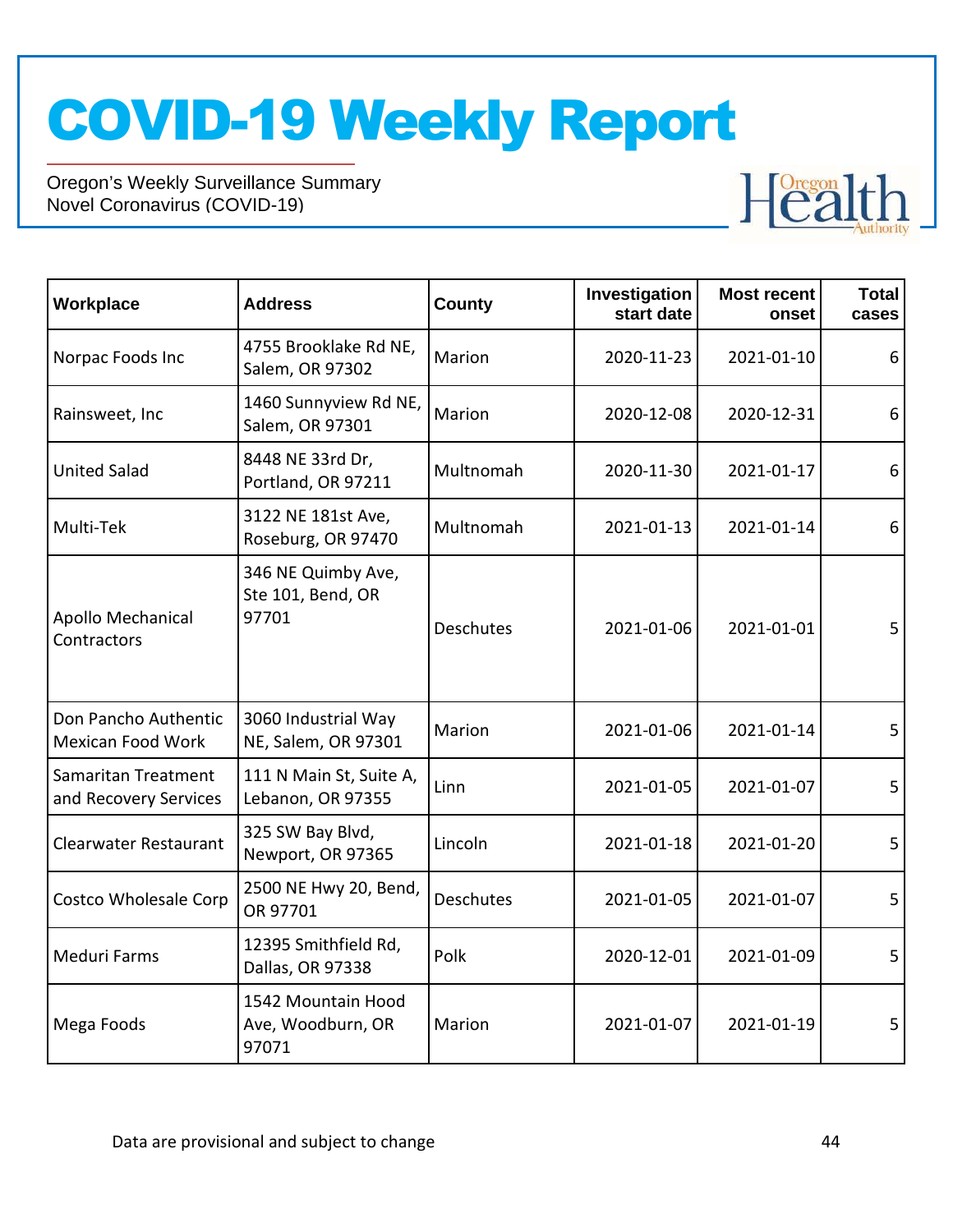Oregon's Weekly Surveillance Summary Novel Coronavirus (COVID-19)



| Workplace                                        | <b>Address</b>                           | <b>County</b> | Investigation<br>start date | <b>Most recent</b><br>onset | <b>Total</b><br>cases |
|--------------------------------------------------|------------------------------------------|---------------|-----------------------------|-----------------------------|-----------------------|
| South River<br><b>Community Health</b><br>Center | 671 Main St, Winston,<br>OR 97496        | Douglas       | 2021-01-20                  | 2021-01-19                  | 5 <sub>1</sub>        |
| <b>Walmart Supercenter</b>                       | 2035 Lancaster Dr NE,<br>Salem, OR 97305 | Marion        | 2021-01-11                  | 2021-01-02                  | 5 <sub>1</sub>        |

\*County of workplace. COVID-19 cases may reside in multiple counties.

### **Table 4. Resolved outbreaks**

*Recently resolved workplace outbreaks with five or more confirmed COVID-19 cases (n=69)*

| Workplace                                     | <b>Address</b>                                      | County     | Investigation<br>start date | <b>Most recent</b><br>onset | <b>Total</b><br>cases |
|-----------------------------------------------|-----------------------------------------------------|------------|-----------------------------|-----------------------------|-----------------------|
| Lamb Weston<br>Boardman Pac Center            | 730 Columbia Ave NE,<br>Boardman OR 97818           | Morrow     | 2020-07-01                  | 2020-12-19                  | 62                    |
| <b>Target Distribution</b><br>Center          | 875 Beta Dr SW,<br>Albany, OR 97321                 | Linn       | 2020-09-14                  | 2020-12-16                  | 47                    |
| Masami Foods, Inc                             | 5222 Tingley Ln,<br>Klamath Falls, OR<br>97603      | Klamath    | 2020-11-18                  | 2020-12-10                  | 39                    |
| <b>Bright Wood Quality</b><br><b>Millwork</b> | 335 NW Hess Rd,<br>Madras, OR 97741                 | Jefferson  | 2020-11-23                  | 2020-12-28                  | 34                    |
| Oregon Employment<br>Department               | 9275 SW Peyton Ln,<br>Wilsonville, OR 97070         | Clackamas  | 2020-10-06                  | 2020-12-24                  | 27                    |
| Jackson County<br><b>Sheriff's Office</b>     | 5179 Crater Lake Hwy,<br>Central Point, OR<br>97502 | Jackson    | 2020-12-15                  | 2020-12-27                  | 24                    |
| Amazon PDX5 (A)                               | 5647 NE Huffman St,<br>Hillsboro, OR 97124          | Washington | 2021-01-10                  | 2020-12-26                  | 23                    |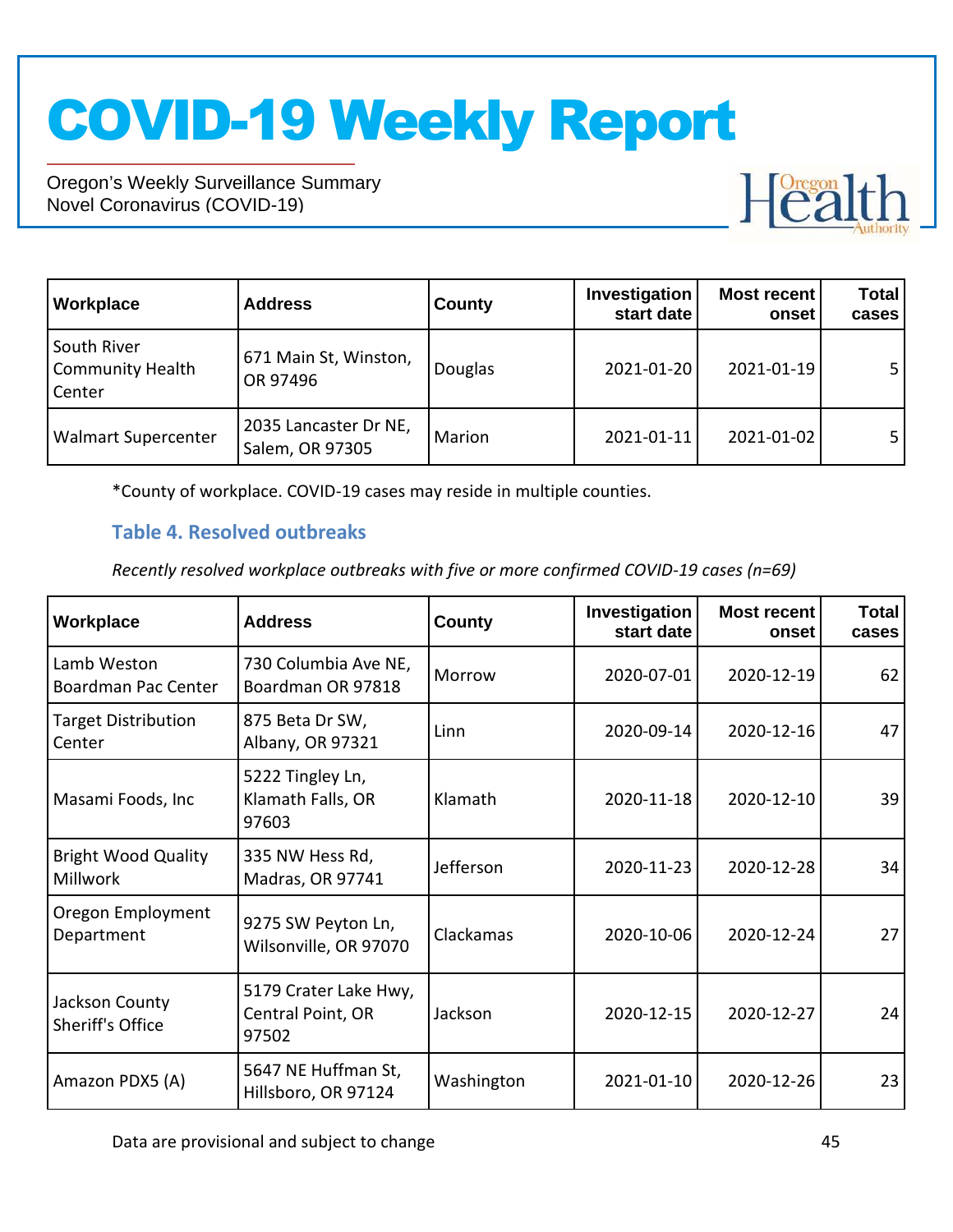

| Workplace                  | <b>Address</b>                                          | <b>County</b>    | Investigation<br>start date | <b>Most recent</b><br>onset | <b>Total</b><br>cases |
|----------------------------|---------------------------------------------------------|------------------|-----------------------------|-----------------------------|-----------------------|
| Columbia Corrugated<br>Box | 12777 SW Tualatin-<br>Sherwood Rd Tualatin,<br>OR 97062 | Washington       | 2020-11-29                  | 2020-12-17                  | 22                    |
| <b>Townsend Farms</b>      | 23303 NE Sandy Blvd,<br>Fairview, OR 97024              | Multnomah        | 2020-10-26                  | 2020-12-06                  | 22                    |
| Attune Foods, LLC          | 2600 Prairie Rd,<br><b>Eugene, OR 97402</b>             | Lane             | 2020-11-13                  | 2020-12-27                  | 21                    |
| Earl Brown & Sons          | 605 Lamb St, Milton-<br>Freewater, OR 97862             | Umatilla         | 2020-10-28                  | 2020-12-27                  | 20                    |
| Northwood<br>Manufacturing | 59948 Downs Rd, La<br>Grande, OR 97850                  | Union            | 2020-11-04                  | 2020-12-16                  | 19                    |
| Oregon Cherry<br>Growers   | 101 Madison St, The<br>Dalles, OR 97058                 | Wasco            | 2020-11-19                  | 2020-12-17                  | 19                    |
| <b>Smith Seed Services</b> | 26890 Powerline Rd,<br>Halsey, OR 97348                 | Linn             | 2020-11-26                  | 2020-12-17                  | 19                    |
| Walmart                    | 4200 SE 82nd Ave,<br>Portland, OR 97266                 | Multnomah        | 2020-11-28                  | 2020-12-11                  | 19                    |
| Smith Frozen Food          | 101 E Depot St,<br>Weston, OR 97886                     | Umatilla         | 2020-11-17                  | 2020-12-12                  | 17                    |
| <b>Timber Products Co</b>  | 25 E McAndrews Rd,<br>Medford, OR 97501                 | Jackson          | 2020-12-21                  | 2020-12-22                  | 17                    |
| Costco Wholesale Corp      | 4849 NE 138th Ave,<br>Portland, OR 97230                | Multnomah        | 2020-12-03                  | 2020-12-21                  | 16                    |
| <b>LBD Landscaping</b>     | 20400 S Redland Rd,<br>Oregon City, OR 97045            | Clackamas        | 2020-10-26                  | 2020-12-24                  | 15                    |
| Chase Industries, Inc.     | 2809 SW 13th St,<br>Redmond, OR 97756                   | <b>Deschutes</b> | 2020-12-10                  | 2020-12-25                  | 15                    |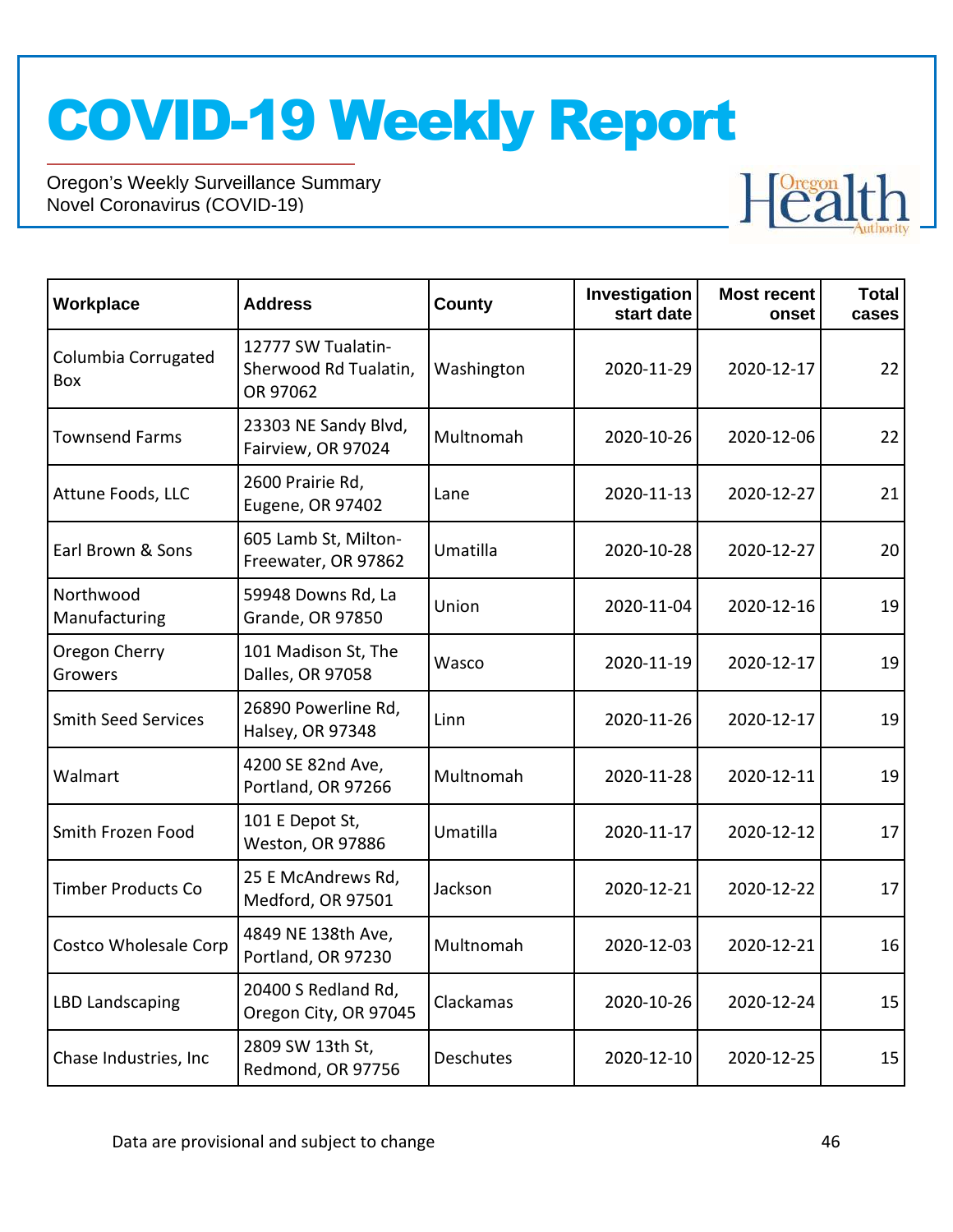

| Workplace                                         | <b>Address</b>                                  | <b>County</b> | Investigation<br>start date | <b>Most recent</b><br>onset | <b>Total</b><br>cases |
|---------------------------------------------------|-------------------------------------------------|---------------|-----------------------------|-----------------------------|-----------------------|
| <b>Precision Castparts -</b><br><b>SSBO</b>       | 13340 SE 84th Ave,<br>Clackamas, OR 97015       | Clackamas     | 2020-11-30                  | 2020-12-28                  | 15                    |
| <b>CTDI Engineering</b>                           | 22667 NE Townsend<br>Way, Fairview, OR<br>97024 | Multnomah     | 2020-12-24                  | 2020-12-24                  | 14                    |
| Home Depot                                        | 2002 Washington St,<br>Oregon City, OR 97045    | Clackamas     | 2020-11-04                  | 2020-12-12                  | 14                    |
| Rosboro Company, LLC                              | 2509 Main St,<br>Springfield, OR 97477          | Lane          | 2020-11-03                  | 2020-12-15                  | 13                    |
| <b>Portland Police Bureau</b>                     | 737 SE 106th Ave,<br>Portland, OR 97216         | Multnomah     | 2020-12-28                  | 2020-12-24                  | 12                    |
| <b>Roseburg Forest</b><br>Products                | 451 N Cedar Point Rd,<br>Coquille, OR 97423     | Coos          | 2020-10-29                  | 2020-12-10                  | 12                    |
| <b>Trillium Family Services</b>                   | 3415 SE Powell Blvd,<br>Portland, OR 97202      | Multnomah     | 2020-10-20                  | 2020-12-13                  | 12                    |
| <b>WinCo Foods</b>                                | 3100 Pacific Blvd SE,<br>Albany, OR 97321       | Linn          | 2020-12-08                  | 2020-12-14                  | 12                    |
| <b>Clayton Homes</b>                              | 1437 Century Drive NE,<br>Albany, OR 97322      | Linn          | 2020-11-12                  | 2020-12-18                  | 11                    |
| Donald E Long Juvenile<br><b>Detention Center</b> | 1401 NE 68th Place,<br>Portland, OR 97213       | Multnomah     | 2020-12-17                  | 2020-12-16                  | 11                    |
| Pacific Cast<br>Technologies                      | 150 Queen Ave SW,<br>Albany, OR 97322           | Linn          | 2020-11-13                  | 2020-12-18                  | 11                    |
| Providence Portland<br>Medical Center (A)         | 4805 NE Glisan St,<br>Portland, OR 97213        | Multnomah     | 2020-11-21                  | 2020-12-15                  | 11                    |
| <b>Big River Excavating</b>                       | 35064 US-101<br>Business, Astoria, OR<br>97103  | Clatsop       | 2020-12-28                  | 2020-12-28                  | 11                    |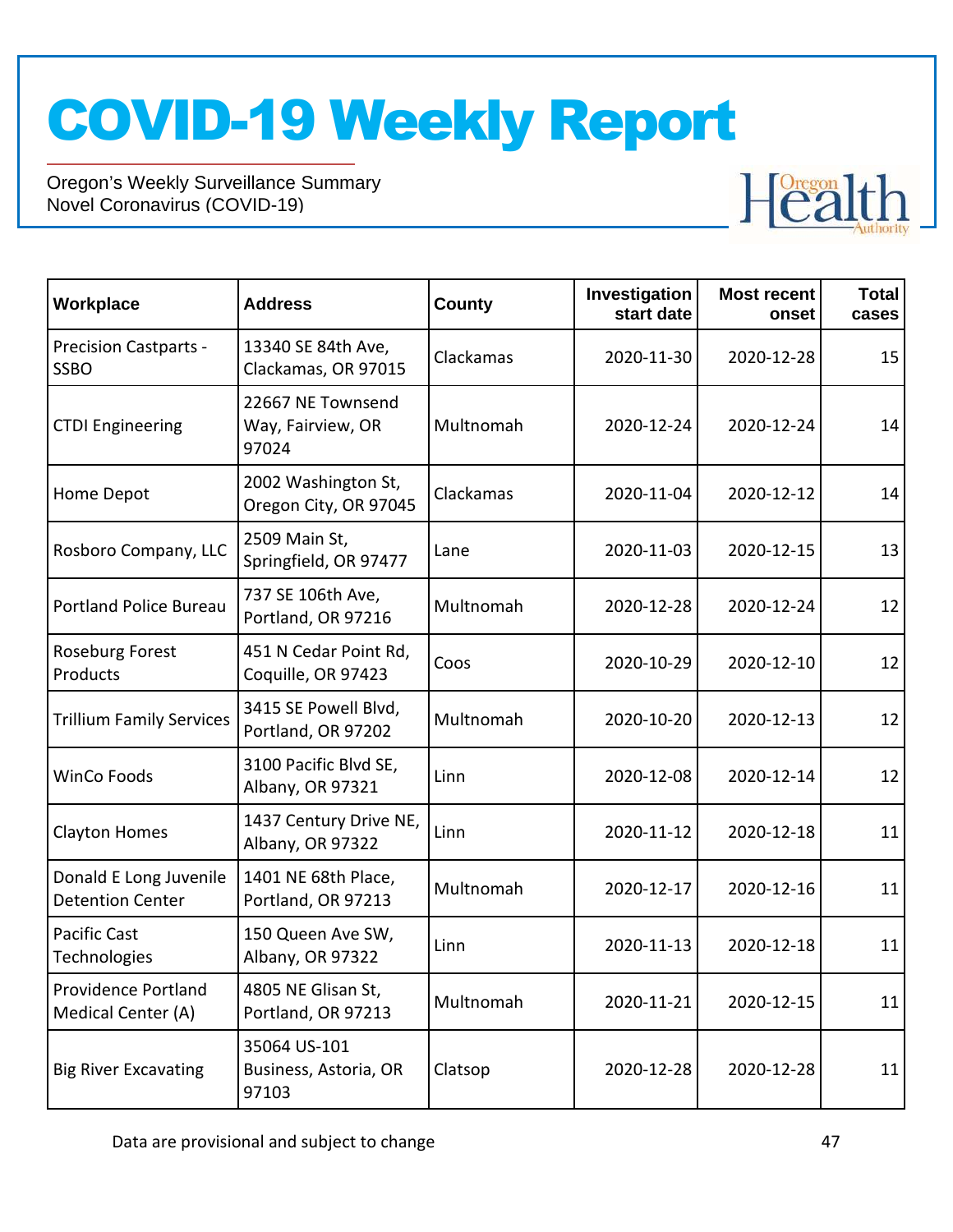

| Workplace                                           | <b>Address</b>                                      | <b>County</b> | Investigation<br>start date | <b>Most recent</b><br>onset | <b>Total</b><br>cases |  |    |
|-----------------------------------------------------|-----------------------------------------------------|---------------|-----------------------------|-----------------------------|-----------------------|--|----|
| Les Schwab Production<br>Center                     | 717 NW Madras Hwy,<br>Prineville, OR 97754          | Crook         | 2020-12-04<br>2020-12-07    |                             |                       |  | 10 |
| <b>Asante Three Rivers</b><br><b>Medical Center</b> | 500 SW Ramsey Ave,<br>Grants Pass, OR 97527         | Josephine     | 2020-11-06                  | 2020-12-24                  | 9                     |  |    |
| Fred Meyer                                          | 929 NW Garden Valley<br>Blvd, Roseburg, OR<br>97471 | Douglas       | 2020-11-10<br>2020-12-20    |                             | 9                     |  |    |
| Safeway                                             | 80 NE Cedar St,<br>Madras, OR 97741                 | Jefferson     | 2020-11-05                  | 2020-12-08                  |                       |  |    |
| <b>Tomco Electric</b>                               | 850 NE 1st St, Bend, OR<br>97701                    | Deschutes     | 2020-12-17                  | 2020-12-15                  | 9                     |  |    |
| <b>Beynon Sports</b>                                | 19600 SW 129th Ave,<br>Tualatin, OR 97062           | Washington    | 2020-12-18                  | 2020-12-15                  | 8                     |  |    |
| Klamath Health<br>Partnership                       | 2074 S 6th St, Klamath<br>Falls, OR 97601           | Klamath       | 2020-12-22                  | 2020-12-22                  | 8                     |  |    |
| <b>USAMM Armed Forces</b><br><b>Super Store</b>     | 13477 SE Johnson Rd,<br>Portland, OR 97222          | Clackamas     | 2020-12-10                  | 2020-12-04                  | 8                     |  |    |
| Walmart                                             | 10000 SW 82nd Ave,<br>Happy Valley, OR<br>97086     | Clackamas     | 2020-12-01                  | 2020-12-12                  | 8                     |  |    |
| Fred Meyer                                          | 325 5th St, Brookings,<br>OR 97415                  | Curry         | 2020-11-29                  | 2020-12-26                  | 8                     |  |    |
| City of Portland Fire &<br>Rescue                   | 55 SW Ash St, Portland,<br>OR 97204                 | Multnomah     | 2020-11-23                  | 2020-12-06                  | 7                     |  |    |
| DaBella Exteriors                                   | 3495 NE Aloclek Dr,<br>Hillsboro, OR 97124          | Washington    | 2020-12-26                  | 2020-12-10                  | 7                     |  |    |
| FEMA Joint Field Office                             | 200 Commercial St SE,<br>Salem, OR 97301            | Marion        | 2020-10-26                  | 2020-12-14                  | 7                     |  |    |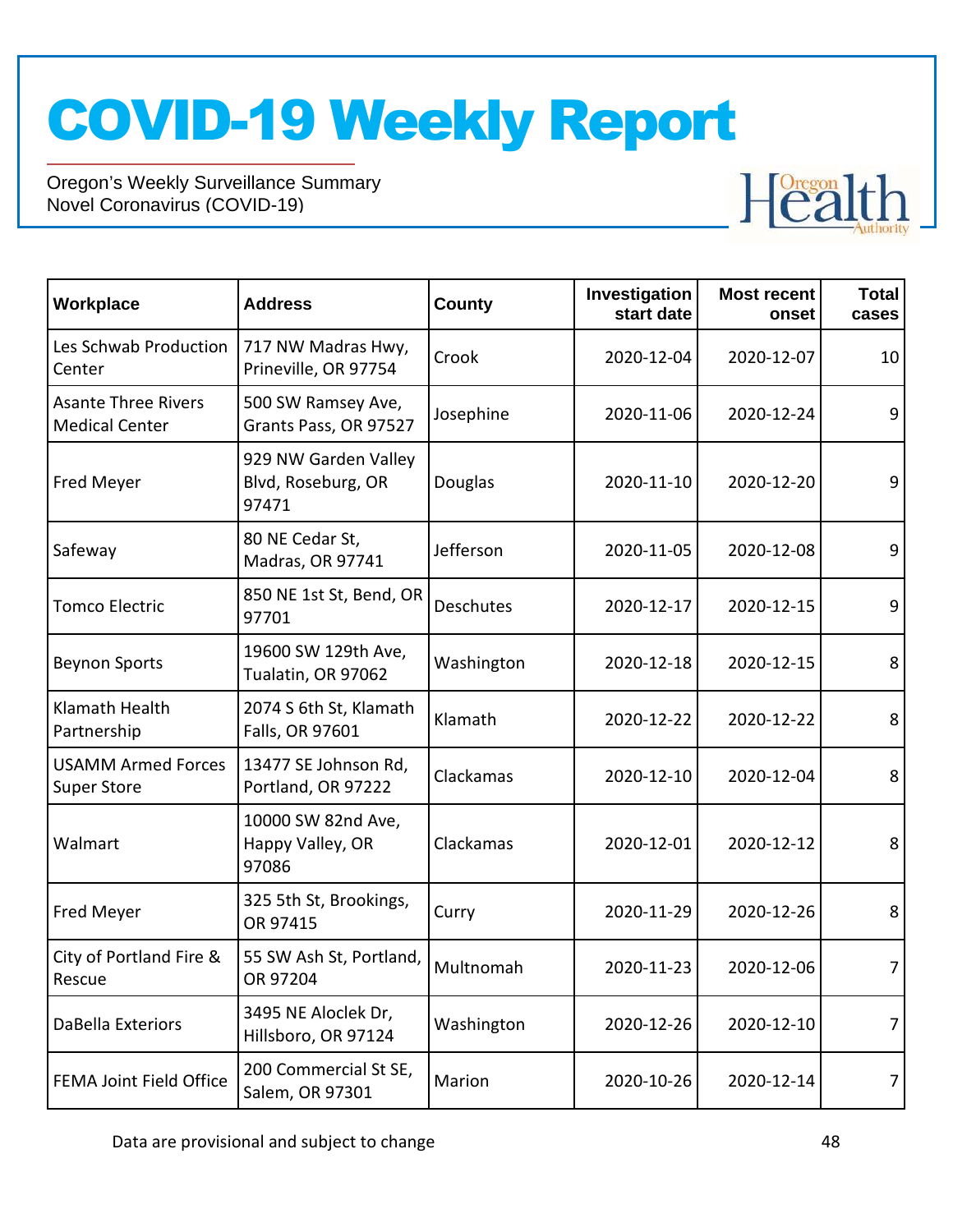

| Workplace                                              | <b>Address</b>                                        | County         | Investigation<br>start date | <b>Most recent</b><br>onset | <b>Total</b><br>cases |
|--------------------------------------------------------|-------------------------------------------------------|----------------|-----------------------------|-----------------------------|-----------------------|
| Kaiser Permanente<br><b>Westside Medical</b><br>Center | 2875 NE Stucki Ave,<br>Hillsboro, OR 97124            | Washington     | 2020-12-24                  | 2020-12-20                  | 7                     |
| Sherm's Thunderbird<br>Grocery                         | 2553 NW Stewart<br>Pkwy, Roseburg, OR<br>97470        | <b>Douglas</b> | 2020-11-14                  | 2020-12-08                  |                       |
| Iseli Nursery                                          | 30590 SE Kelso Rd,<br>Boring, OR 97009                | Clackamas      | 2020-11-02                  | 2020-12-30                  | 7                     |
| Asante Rogue Regional<br>Medical Center (A)            | 2825 E Barnett Rd,<br>Medford, OR 97504               | Jackson        | 2020-12-23                  | 2020-12-16                  | 6                     |
| Asante Rogue Regional<br>Medical Center (B)            | 2825 E Barnett Rd,<br>Medford, OR 97504               | Jackson        | 2020-12-23                  | 2020-12-16                  | 6                     |
| Columbia County<br>Sherriff's Office                   | 901 Port Ave, St<br>Helens, OR 97051                  | Columbia       | 2020-12-10                  | 2020-12-10                  | 6                     |
| Ingram Book Company                                    | 201 Ingram Dr,<br>Roseburg, OR 97470                  | Douglas        | 2020-12-15                  | 2020-12-15                  | 6                     |
| <b>Trademark Landscapes</b><br>Inc                     | 15237 S Henrici Rd,<br>Oregon City, OR 97045          | Clackamas      | 2020-11-04                  | 2020-12-23                  | 6                     |
| Unity Center for<br><b>Behavioral Health</b>           | 1225 NE 2nd Ave,<br>Portland, OR 97232                | Multnomah      | 2020-12-15                  | 2020-12-09                  | 6                     |
| <b>Aspen Springs</b><br>Psychiatric Hospital           | 1212 W Linda Ave,<br>Hermiston, OR 97838              | Umatilla       | 2020-12-11                  | 2020-12-27                  | 6                     |
| <b>Precision Castparts</b><br>Corp (B)                 | 5001 SE Johnson Creek<br>Blvd, Milwaukie, OR<br>97222 | Clackamas      | 2020-12-18                  | 2020-12-26                  | 6                     |
| Bend Heating & Sheet<br>Metal                          | 61540 American Lane,<br>Bend, OR 97702                | Deschutes      | 2020-12-08                  | 2020-12-08                  | 5                     |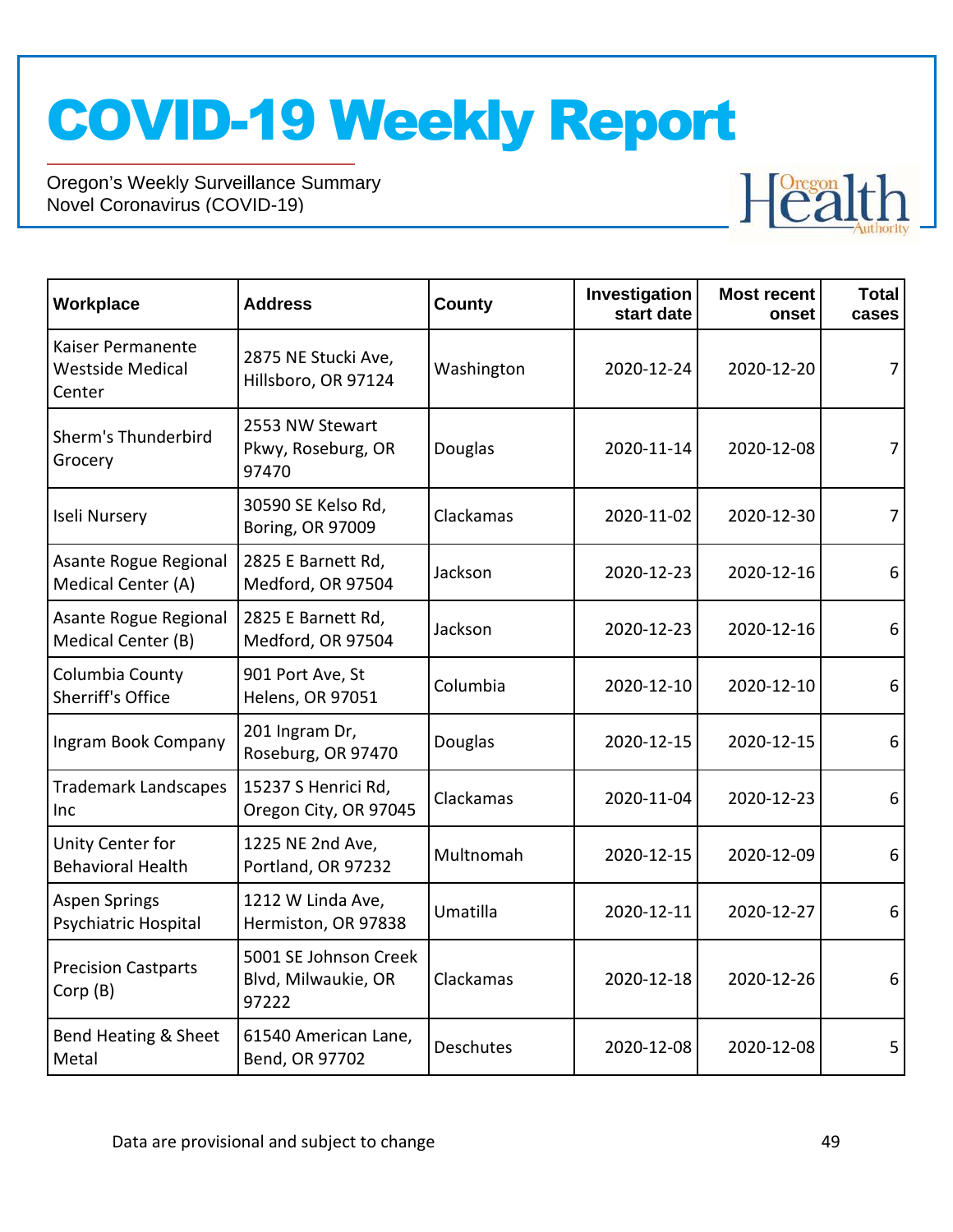Oregon's Weekly Surveillance Summary Novel Coronavirus (COVID-19)



| Workplace                                                           | <b>Address</b>                                | Investigation<br><b>County</b><br>start date |                          | <b>Most recent</b><br>onset | <b>Total</b><br>cases |
|---------------------------------------------------------------------|-----------------------------------------------|----------------------------------------------|--------------------------|-----------------------------|-----------------------|
| <b>Brian's Cabinets</b>                                             | 61527 American Loop,<br>Bend, OR 97702        | <b>Deschutes</b>                             | 2021-01-07<br>2020-12-18 | 5                           |                       |
| <b>Bureau of Land</b><br>Management, Vale<br><b>District Office</b> | 100 Oregon St, Vale,<br>OR 97918              | Malheur                                      | 2020-12-10               | 2020-12-10                  | 5                     |
| <b>C&amp;D Lumber</b>                                               | 1182 Pruner Rd, Riddle,<br>OR 97469           | Douglas                                      | 2020-12-05<br>2020-12-18 |                             | 5                     |
| Fred Meyer                                                          | 2497 SE Burnside Rd,<br>Gresham, OR 97080     | Multnomah                                    | 2020-12-22<br>2020-12-12 |                             | 5                     |
| <b>Garrett Packing</b>                                              | 11 NW 4th Ave, Milton-<br>Freewater, OR 97862 | Umatilla                                     | 2020-12-21<br>2020-12-19 |                             | 5                     |
| <b>Heirloom Roses</b>                                               | 24062 NE Riverside Dr,<br>St Paul, OR 97137   | Marion                                       | 2020-11-04               | 2020-12-19                  | 5                     |
| Legacy Dodge                                                        | 10705 Island Ave, La<br>Grande, OR 97850      | Union                                        | 2020-12-03               | 2020-12-10                  | 5                     |
| Oldcastle<br>Infrastructure                                         | 28499 SW Boberg Rd,<br>Wilsonville, OR 97070  | Clackamas                                    | 2020-10-29               | 2020-12-15                  | 5                     |
| Providence St Vincent<br><b>Medical Center</b>                      | 9205 SW Barnes Rd,<br>Portland, OR 97225      | Washington                                   | 2020-12-21<br>2020-12-18 |                             | 5                     |
| Oregon Potato                                                       | 650 Columbia Ave NE,<br>Boardman, OR 97818    | Morrow                                       | 2020-11-13               | 2020-12-27                  | 5                     |
| Samaritan Pastega<br><b>Regional Cancer Center</b>                  | 501 NW Elks Dr,<br>Corvallis, OR 97330        | Benton                                       | 2020-12-10               | 2020-12-26                  | 5                     |

\*County of workplace. COVID-19 cases may reside in multiple counties.

## **Child Care Outbreak Report**

OHA is publishing data on cases in child care settings. Given a cluster of cases in space and time, within plausible incubation periods for the pathogen, OHA epidemiologists will consider cases

Data are provisional and subject to change 50 and 50 and 50 and 50 and 50 and 50 and 50 and 50 and 50 and 50 and 50 and 50 and 50 and 50 and 50 and 50 and 50 and 50 and 50 and 50 and 50 and 50 and 50 and 50 and 50 and 50 a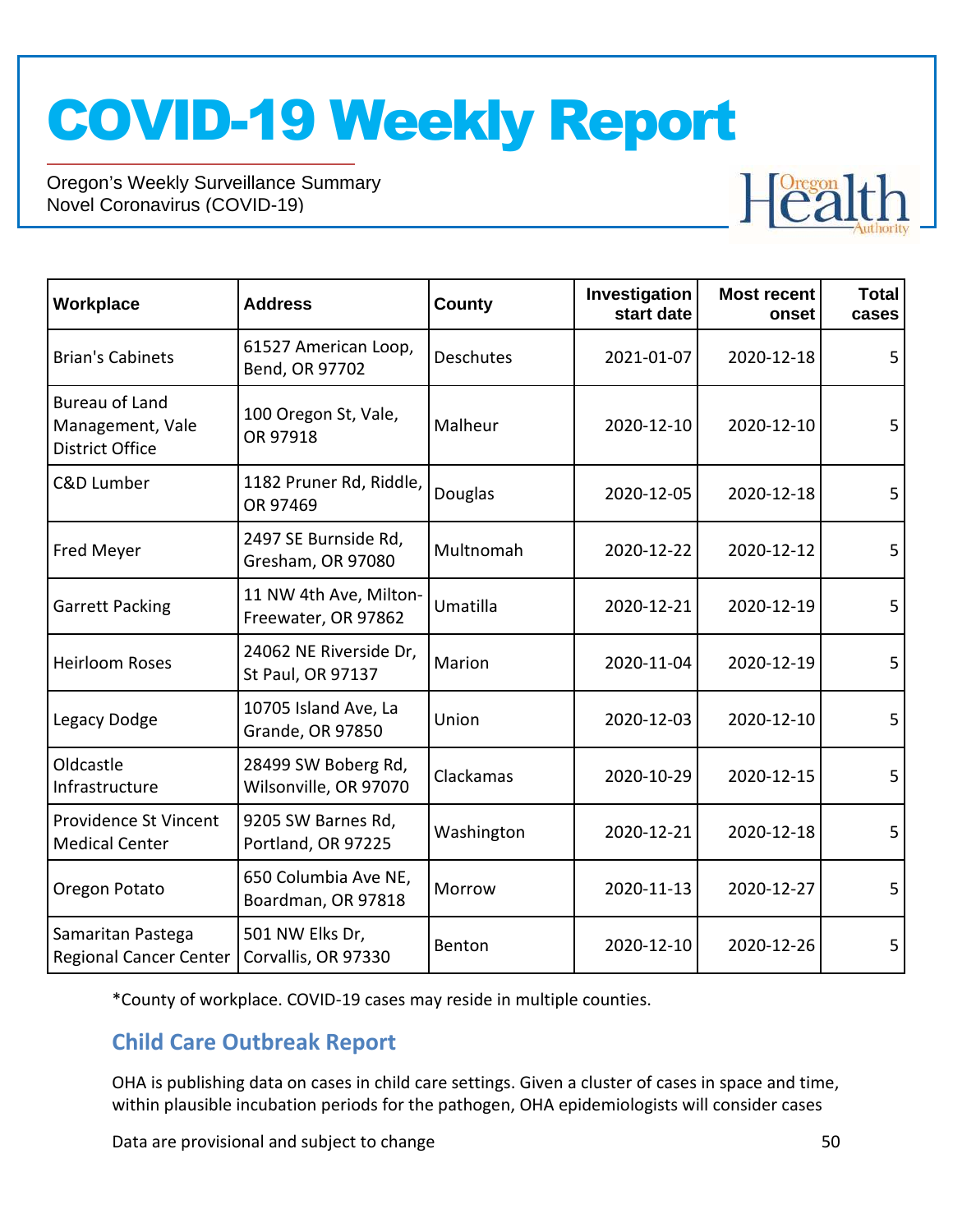Oregon's Weekly Surveillance Summary Novel Coronavirus (COVID-19)



to be related—i.e., part of a child care outbreak—unless a more likely alternative source for acquisition is identified. Any suspected child care outbreak is required to be reported to the local public health authority (see OAR 333-018-015). Local health department and tribal partners investigate to identify outbreaks in these settings. This list of outbreaks will be updated as investigations continue, and as we learn about epidemiologic links between cases. This list may not reflect all of the outbreaks in child care settings in Oregon.

As of September 23, 2020, OHA will report child care outbreaks with 2 or more cases in child care settings with the capacity for more than 16 students. Previously, OHA reported child care outbreaks with five or more cases and in settings with at least 30 students. Case counts include all persons linked to the outbreak, which may include household members or other close contacts. The list below includes active child care outbreaks (Table 5), meaning that there has been a case within the past 28 days. Outbreaks that are resolved will be moved to a separate table (Table 6) of resolved outbreaks. Outbreaks will be removed from the list of resolved outbreaks after 56 days. In addition to the 14 outbreaks listed below, there are 9 outbreaks in a day care center that has a capacity of 16 or fewer children.

### **Table 5. Active outbreaks**

| <b>Facility</b>                                            | <b>Address</b>                                | County     | Investigation<br>start date | <b>Most recent</b><br>onset | <b>Total</b><br>cases |
|------------------------------------------------------------|-----------------------------------------------|------------|-----------------------------|-----------------------------|-----------------------|
| First Circle of Friends<br>Preschool &<br>Kindergarten     | 1321 Linn Ave, Oregon<br>City, OR 97045       | Clackamas  | 2021-01-25                  | 2021-01-22                  | 3                     |
| Pendleton High School<br>Day Camp                          | 1800 NE Carden Ave,<br>Pendleton, OR 97801    | Umatilla   | 2021-01-11                  | 2021-01-19                  | 5.                    |
| <b>Bright Beginnings</b><br>Learning Center and<br>Daycare | 38720 Cascadia Village<br>Dr, Sandy, OR 97055 | Clackamas  | 2021-01-14                  | 2021-01-13                  |                       |
| Kidz Academy Hillsboro                                     | 1055 NE 25th Ave,<br>Hillsboro, OR 97124      | Washington | 2021-01-15<br>2021-01-13    |                             |                       |
| The Earth Tortoise<br>Montessori School                    | 5747 SE 87th Ave,<br>Portland, OR 97266       | Multnomah  | 2021-01-17                  | 2021-01-11                  |                       |

*Child care facilities reporting active COVID-19 outbreaks (n=14)*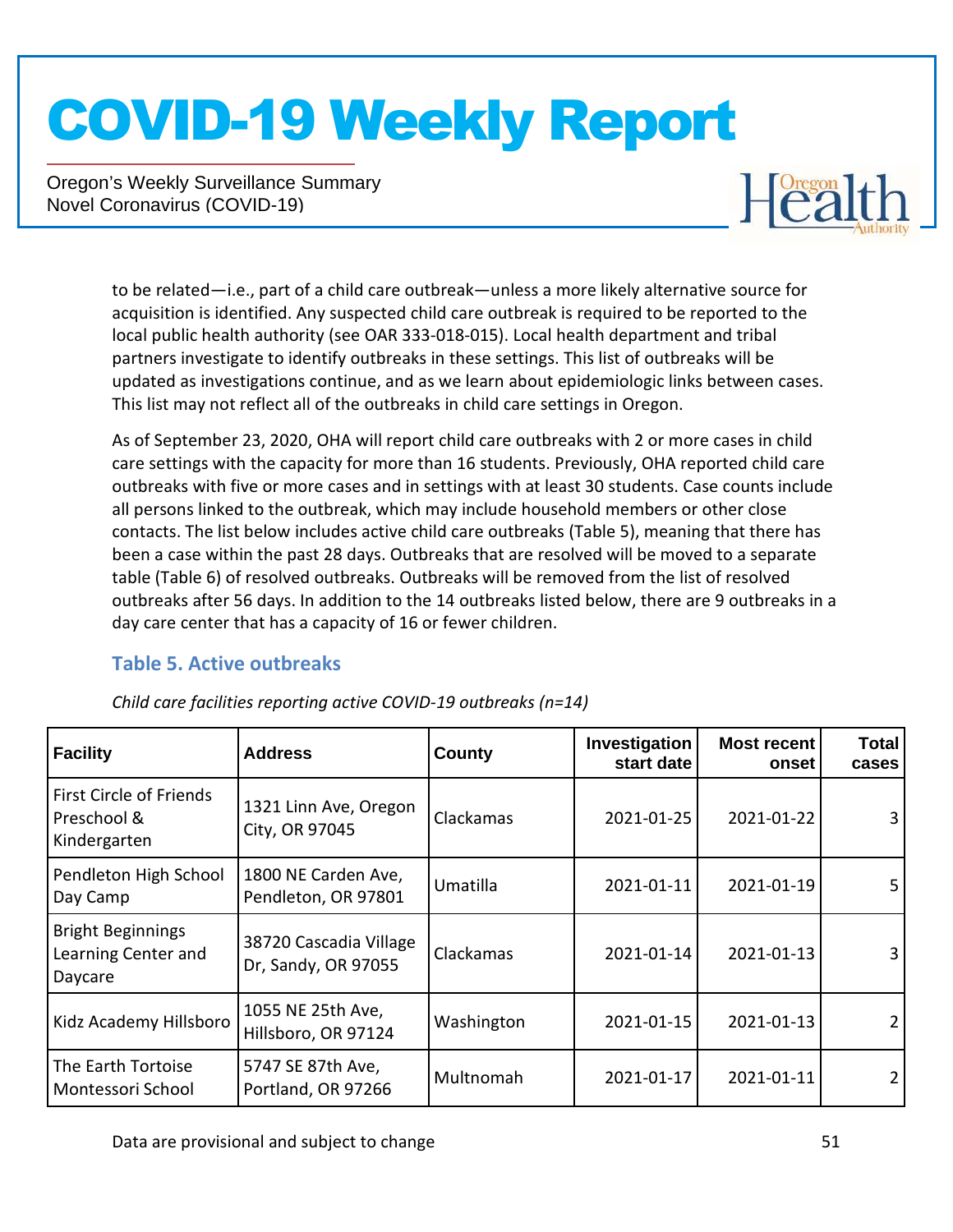Oregon's Weekly Surveillance Summary Novel Coronavirus (COVID-19)



| <b>Facility</b>                                   | <b>Address</b>                                        | County     | Investigation<br>start date | <b>Most recent</b><br>onset | <b>Total</b><br>cases |
|---------------------------------------------------|-------------------------------------------------------|------------|-----------------------------|-----------------------------|-----------------------|
| Umatilla-Morrow<br><b>Headstart Hermiston</b>     | 605 S First St,<br>Hermiston, OR 97838                | Umatilla   | 2021-01-14                  | 2021-01-11                  | $\overline{2}$        |
| Oak Grove Learning<br><b>Tree</b>                 | 15228 SE Mcloughlin,<br>Portland, OR 97267            | Clackamas  | 2021-01-11                  | 2021-01-08                  | 4                     |
| <b>Trinity Early Learning</b><br>Center           | 5520 NE Killingsworth<br>St, Portland, OR 97218       | Multnomah  | 2021-01-14                  | 2021-01-08                  | $\overline{2}$        |
| Small World Learning<br>Center                    | 16300 SW Hart Rd,<br>Suite R, Beaverton, OR<br>97007  | Washington | 2020-12-18<br>2021-01-04    |                             | 12                    |
| <b>Goddard School</b>                             | 5530 NE Elam Young<br>Parkway, Hillsboro, OR<br>97124 | Washington | 2020-12-26                  | 2021-01-04                  | 12                    |
| Academy for Kids -<br><b>Happy Valley</b>         | 13698 SE 147th Ave,<br>Happy Valley, OR<br>97015      | Clackamas  | 2020-12-09                  | 2021-01-03                  | 5                     |
| <b>Corvallis Community</b><br>Childcare-Lancaster | 3285 NE Oxford Circle,<br>Corvallis, OR 97330         | Benton     | 2020-12-22                  | 2021-01-02                  | 11                    |
| Northwest Early<br>Learning School                | 525 SW 150th Ave,<br>Beaverton, OR 97006              | Washington | 2020-12-30<br>2021-01-02    |                             | $\overline{2}$        |
| Noah's Ark                                        | 2760 SW 53rd St,<br>Corvallis, OR 97333               | Benton     | 2020-12-30                  | 2020-12-30                  | 3                     |

### **Table 6. Resolved outbreaks**

*Recently resolved child care facilities reporting recently resolved COVID-19 outbreaks (n=19)*

| <b>Facility</b>                             | <b>Address</b>                             | County    | Investigation<br>start date | Most recent<br>onset | <b>Total</b><br>cases |
|---------------------------------------------|--------------------------------------------|-----------|-----------------------------|----------------------|-----------------------|
| <b>West Hills Learning</b><br><b>Center</b> | 7339 SW Capitol Hwy,<br>Portland, OR 97219 | Multnomah | 2020-12-21                  | 2020-12-28           | 32                    |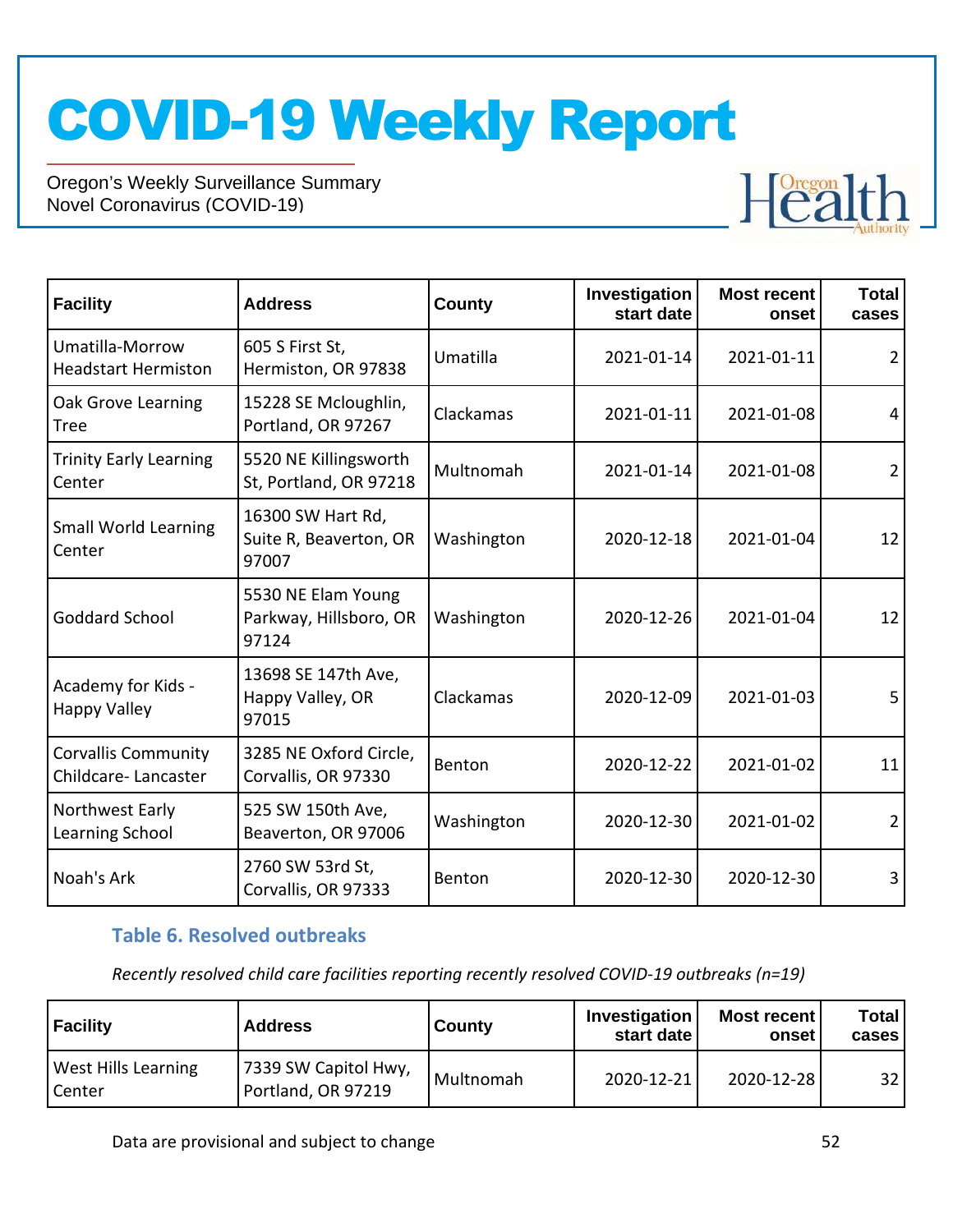

| <b>Facility</b>                                            | <b>Address</b>                                      | County     | Investigation<br>start date | <b>Most recent</b><br>onset | <b>Total</b><br>cases |  |                |
|------------------------------------------------------------|-----------------------------------------------------|------------|-----------------------------|-----------------------------|-----------------------|--|----------------|
| <b>Growing With Pride</b><br>Learning Center               | 20495 SW Boones<br>Ferry Rd, Tualatin, OR<br>97062  | Washington | 2020-12-23<br>2020-12-28    |                             | 6                     |  |                |
| <b>High Desert Learning</b><br>Center                      | 21225 SE StarLight<br>Drive, Bend, OR 97702         | Deschutes  | 2020-12-21                  | 2020-12-24                  | 3                     |  |                |
| Boys and Girls Club -<br>Wattles                           | 9330 SE Harold St,<br>Portland, OR 97266            | Multnomah  | 2020-12-26                  | 2020-12-22                  | $\overline{2}$        |  |                |
| Children's Time<br>Preschool                               | 17225 NW Corridor CT,<br>Beaverton, OR 97006        | Washington | 2020-12-22                  | 2020-12-22                  | $\overline{2}$        |  |                |
| <b>Grace Christian</b><br>Children's Center                | 51737 Columbia River<br>Hwy, Scappoose, OR<br>97056 | Columbia   | 2020-12-21                  | 2020-12-21                  | 3                     |  |                |
| Maple Corner<br>Montessori                                 | 1140 Umpqua College<br>Rd, Roseburg OR 97470        | Douglas    | 2020-12-19                  | 2020-12-21                  | 3                     |  |                |
| River Valley Church                                        | 405 NE 6th St, Grants<br>Pass, OR 97526             | Josephine  | 2020-12-23                  | 2020-12-21                  | 4                     |  |                |
| <b>Resurrection Catholic</b><br>Prechool &<br>Kindergarten | 21060 SW Stafford Rd.,<br>Tualatin, OR 97062        | Clackamas  | 2020-12-08                  | 2020-12-19                  | 5                     |  |                |
| <b>Bonita Road Learning</b><br>Center                      | 14440 SW Milton Ct.,<br>Tigard, OR 97224            | Washington | 2020-12-16                  | 2020-12-16                  | $\overline{2}$        |  |                |
| Child Care Co-op -<br>Klamath KID Center                   | 3531 S 6th St, Klamath<br>Falls, OR 97603           | Klamath    | 2020-12-16<br>2020-12-16    |                             |                       |  | $\overline{2}$ |
| Snapdragon's Childcare<br>Center                           | 1250 SE Holman Ave,<br>Dallas, OR 97338             | Polk       | 2020-12-14                  | 2020-12-15                  | 2                     |  |                |
| Nana's Learning<br>Academy                                 | 2350 Martin Dr,<br>Stayton, OR 97383                | Marion     | 2020-12-15                  | 2020-12-08                  | $\overline{2}$        |  |                |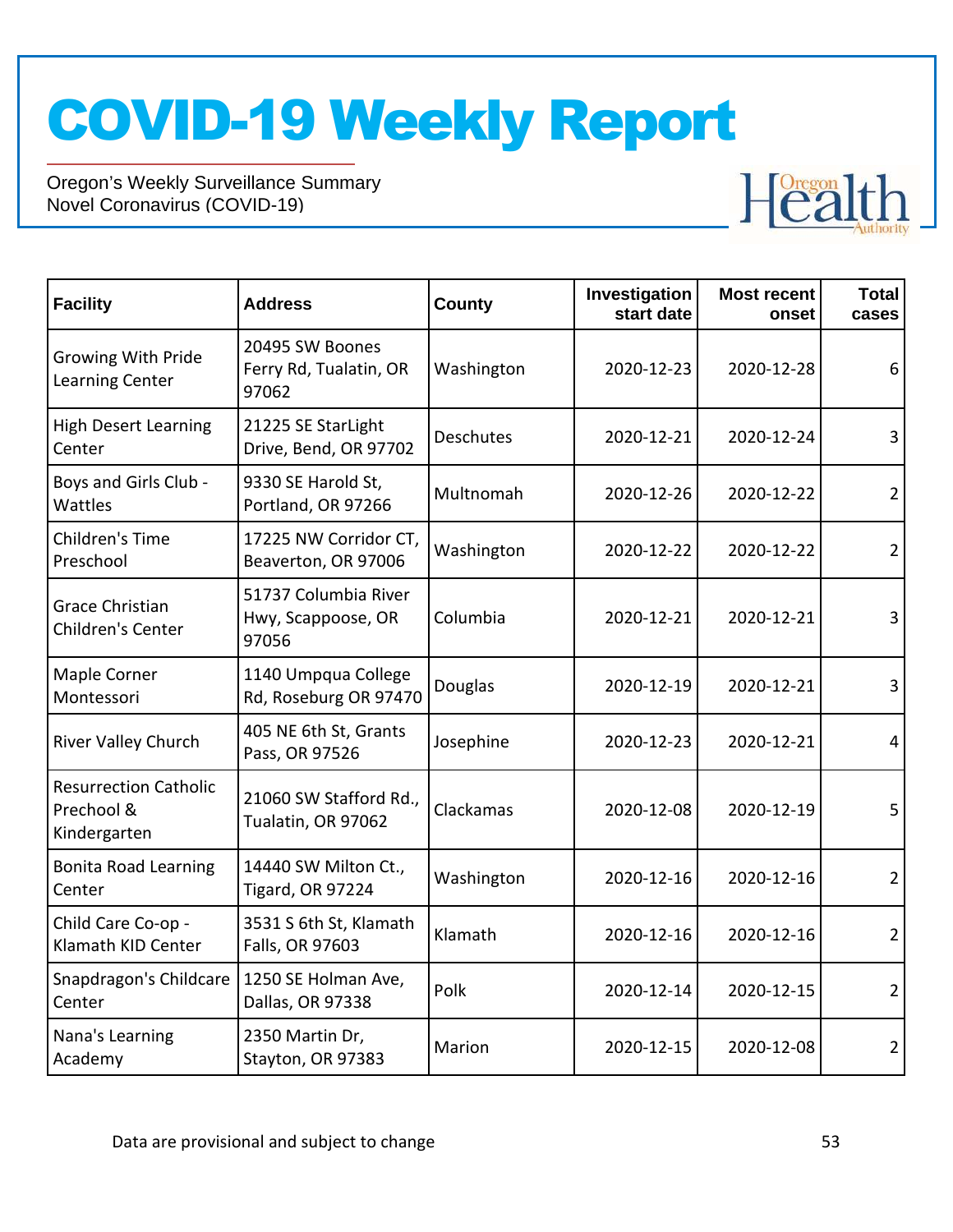Oregon's Weekly Surveillance Summary Novel Coronavirus (COVID-19)



| <b>Facility</b>                                        | <b>Address</b>                                           | County           | Investigation<br>start date | <b>Most recent</b><br>onset | <b>Total</b><br>cases |
|--------------------------------------------------------|----------------------------------------------------------|------------------|-----------------------------|-----------------------------|-----------------------|
| Sunshine Early<br>Learning Center                      | 11039 SE 21st St,<br>Milwaukie, OR 97222                 | Clackamas        | 2020-11-19                  | 2020-12-07                  | 6                     |
| Evergreen Child<br>Development Center -<br>Wilsonville | 29880 SW Town Center<br>Loop W, Wilsonville,<br>OR 97070 | Clackamas        | 2020-12-09<br>2020-12-07    |                             | $\overline{2}$        |
| Boys and Girls Clubs of<br><b>Bend Downtown</b>        | 500 NW Wall St., Bend,<br>OR 97703                       | <b>Deschutes</b> | 2020-12-14                  | 2020-12-05                  | 5                     |
| Keizer Bethel Head<br>Start                            | 6580 State St, Salem,<br>OR 97317                        | Marion           | 2020-12-10                  | 2020-12-03                  | $\overline{2}$        |
| Little Friends<br>Montessori                           | 770 Schemeketa St NE,<br>Salem, OR 97301                 | Marion           | 2020-11-30                  | 2020-12-03                  |                       |
| Oregon Child<br>Development Center<br>The Dalles       | 1300 W 9th St., The<br>Dalles, OR 97058                  | Wasco            | 2020-11-21                  | 2020-12-01                  | $\overline{4}$        |

## **Kindergarten-12th Grade School Report**

OHA is publishing data on COVID-19 cases associated with schools that offer in-person instruction. This is to inform the public of potential COVID-19 exposure and to provide transparency surrounding COVID-19 in schools. School is defined as any place of learning for students from kindergarten through twelfth grade, or a subset, with at least 30 students enrolled. This includes, but is not limited to, public schools, private schools, parochial and charter schools. Staff is defined as any person who works full time or part-time at the school, regardless of their position. A volunteer is defined as any person who volunteers onsite. Cases are reported if they worked or attended school (either for class or other activities like a sports practice) during their exposure or infectious period.

Table 7 below includes all schools that have 1 or more cases of COVID-19 in students or staff/volunteers where the most recent onset occurred within the past 28 days. Schools that have 1 or more cases of COVID-19 in students or staff/volunteers where the most recent onset occurred more than 28 days ago will be moved to a separate table.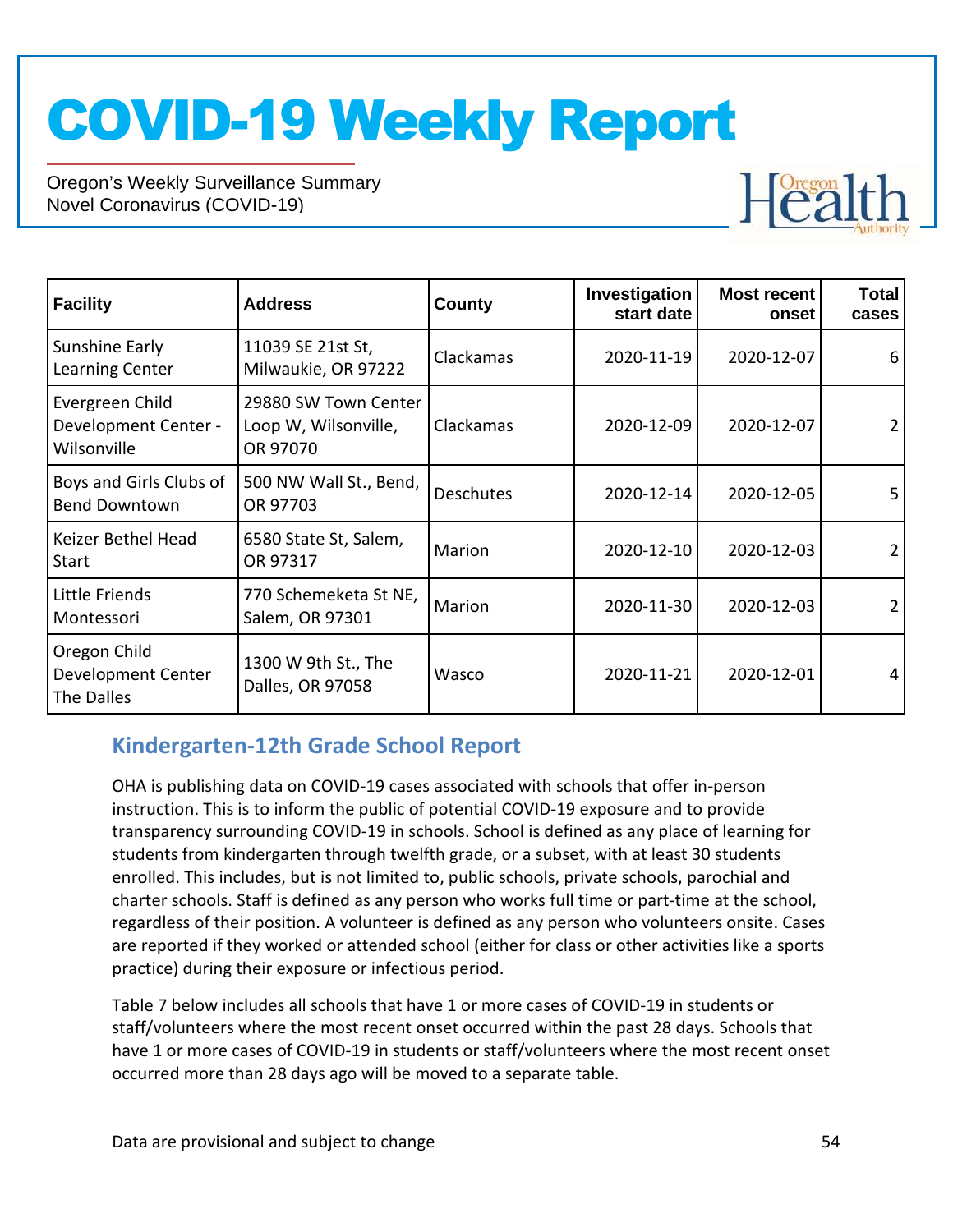Oregon's Weekly Surveillance Summary Novel Coronavirus (COVID-19)

# **Health**

### **Table 7. Recent cases**

*Schools with recent COVID-19 Cases (n=51)*

| <b>School Name</b>                   | <b>Address</b>                               | <b>County</b> | <b>Students</b> | Staff/<br>volunteer | <b>Most recent</b><br>onset |
|--------------------------------------|----------------------------------------------|---------------|-----------------|---------------------|-----------------------------|
| Lakeview High School                 | 906 S 3rd St, Lakeview,<br>OR 97630          | Lake          | 3               | 0                   | 2021-01-24                  |
| <b>Crook County Middle</b><br>School | 100 NE Knowledge St,<br>Prineville, OR 97754 | Crook         | 7               | $\mathbf 1$         | 2021-01-21                  |
| Oakland High School                  | 521 NE Spruce St,<br>Oakland, OR 97462       | Douglas       | 1               | 1                   | 2021-01-20                  |
| North Bend Senior High<br>School     | 2323 Pacific Ave, North<br>Bend, OR 97459    | Coos          | 1               | 3                   | 2021-01-19                  |
| Vale High School                     | 505 Viking Dr, Vale, OR<br>97918             | Malheur       | 1               | 0                   | 2021-01-19                  |
| Joseph Lane Middle<br>School         | 2153 NE Vine St,<br>Roseburg, OR 97470       | Douglas       | 0               | $\overline{2}$      | 2021-01-19                  |
| High Desert Christian<br>Academy     | 839 S Main St,<br>Prineville, OR 97754       | Crook         | 4               | 0                   | 2021-01-18                  |
| <b>Eastside Elementary</b><br>School | 370 2nd Ave, Coos Bay,<br>OR 97420           | Coos          | 1               | 0                   | 2021-01-18                  |
| <b>Adrian Elementary</b>             | 202 High St, Adrian, OR<br>97913             | Malheur       | 0               | 1                   | 2021-01-18                  |
| St. Paul Parish School               | 1201 Satre St, Eugene,<br>OR 97401           | Lane          | 0               | 3                   | 2021-01-17                  |
| North Douglas<br>Elementary          | 100 School Ave, Drain,<br>OR 97435           | Douglas       | 0               | $\mathbf{1}$        | 2021-01-17                  |
| Central Valley Christian<br>School   | 33610 McFarland Rd,<br>Tangent, OR 97389     | Linn          | $\overline{2}$  | $\mathbf 0$         | 2021-01-15                  |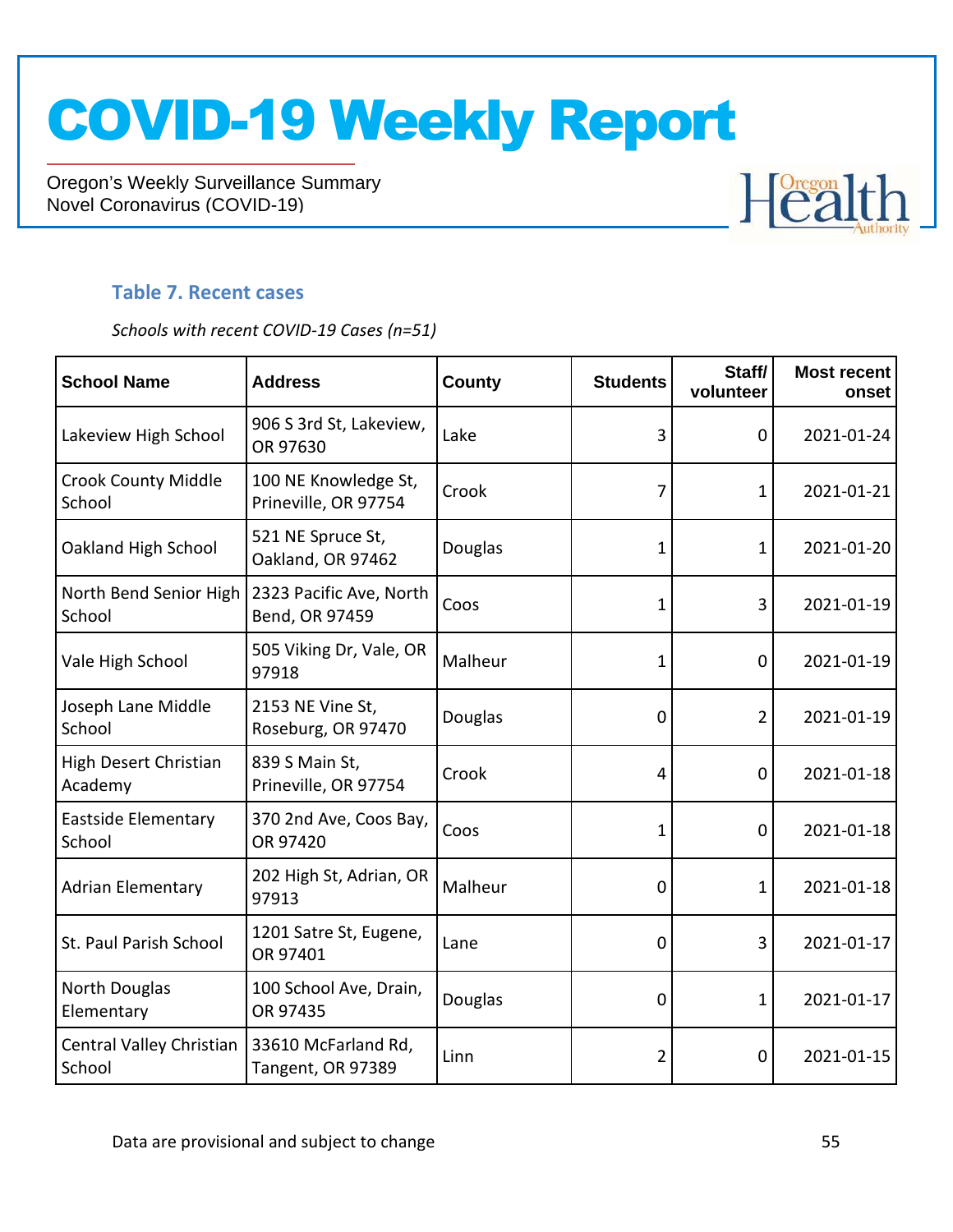Oregon's Weekly Surveillance Summary Novel Coronavirus (COVID-19)

| <b>School Name</b>                      | <b>Address</b>                                      | <b>County</b> | <b>Students</b> | Staff/<br>volunteer | <b>Most recent</b><br>onset |
|-----------------------------------------|-----------------------------------------------------|---------------|-----------------|---------------------|-----------------------------|
| St. Mary's School                       | 816 Black Oak Dr.,<br>Medford, OR 97504             | Jackson       | 5               | 1                   | 2021-01-15                  |
| <b>Crook County High</b><br>School      | 1100 SE Lynn Blvd,<br>Prineville, OR 97754          | Crook         | $\overline{4}$  | 0                   | 2021-01-15                  |
| Harritt Elementary                      | 2112 Linwood St NW,<br>Salem, OR 97304              | Polk          | $\mathbf 0$     | 1                   | 2021-01-15                  |
| <b>East Sutherlin Primary</b><br>School | 323 E 3rd Ave,<br>Sutherlin, OR 97479               | Douglas       | 3               | 2                   | 2021-01-15                  |
| Astoria Middle School                   | 1100 Klaskanine Ave,<br>Astoria, OR 97103           | Clatsop       | $\overline{2}$  | 1                   | 2021-01-15                  |
| McKay High School                       | 2440 Lancaster Dr NE,<br>Salem, OR 97305            | Marion        | $\mathbf 0$     | $\overline{2}$      | 2021-01-14                  |
| Pine Ridge Elementary                   | 19840 Hollygrape St.,<br>Bend, OR 97702             | Deschutes     | $\mathbf 0$     | 1                   | 2021-01-14                  |
| Crossler Middle School                  | 1155 Davis Rd S, Salem,<br>OR 97306                 | Marion        | $\mathbf 0$     | 1                   | 2021-01-14                  |
| <b>Patrick Elementary</b><br>School     | 1500 2nd Ave, Gold<br><b>Hill, OR 97525</b>         | Jackson       | $\mathbf 1$     | 0                   | 2021-01-14                  |
| <b>Falls City Elementary</b>            | 177 Prospect Ave, Falls<br>City, OR 97344           | Polk          | 1               | 0                   | 2021-01-13                  |
| Alsea Charter School                    | 301 S.3rd St, Alsea, OR<br>97324                    | Benton        | 4               | 1                   | 2021-01-13                  |
| Scappoose Adventist<br>School           | 54287 Columbia River<br>Hwy, Scappoose, OR<br>97056 | Columbia      | $\overline{4}$  | $\mathbf{0}$        | 2021-01-12                  |
| North Salem High<br>School              | 765 14th St NE, Salem,<br>OR 97301                  | Marion        | $\mathbf{1}$    | 6                   | 2021-01-11                  |

**Health**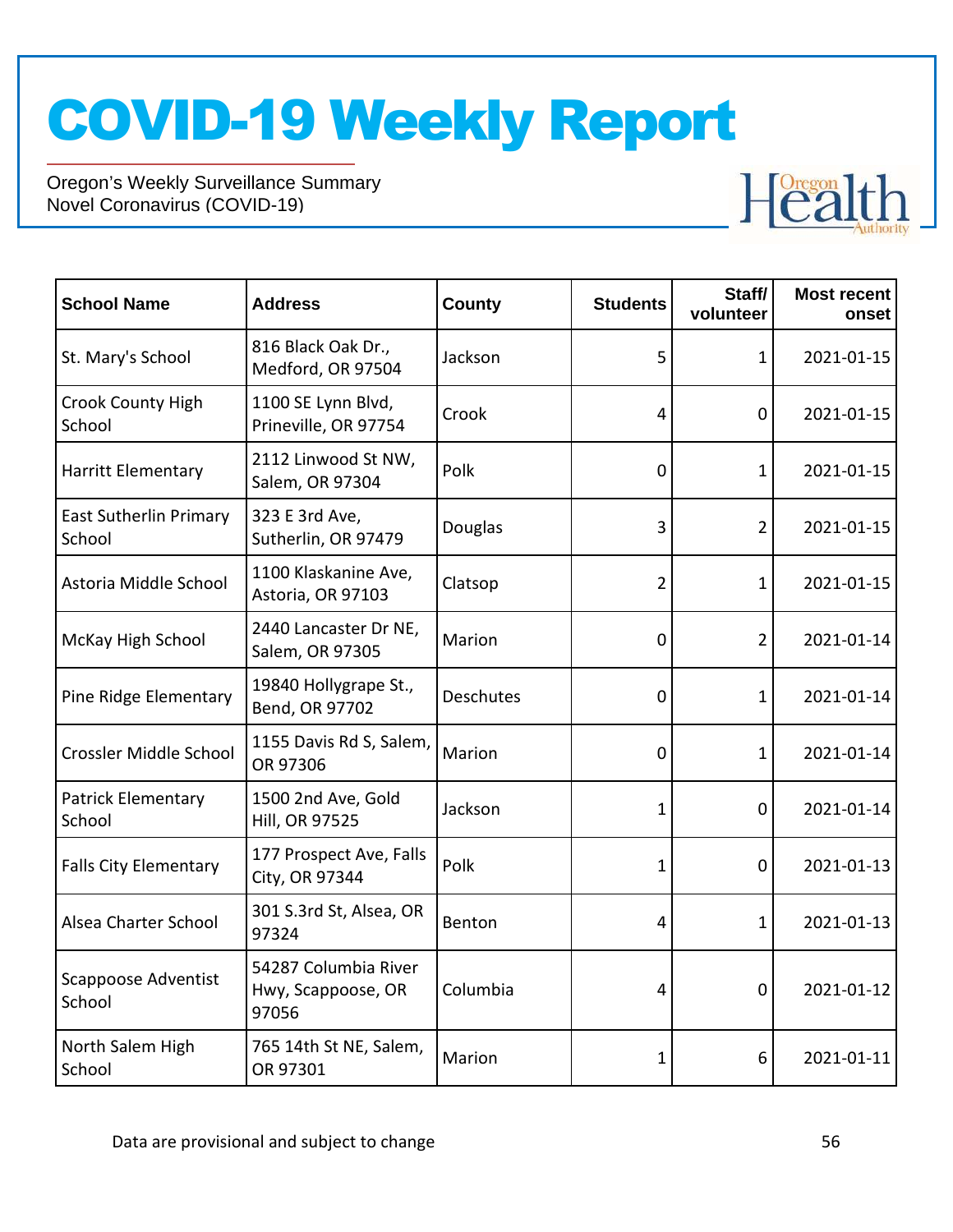

| <b>School Name</b>                              | <b>Address</b>                                       | County           | <b>Students</b> | Staff/<br>volunteer | <b>Most recent</b><br>onset |
|-------------------------------------------------|------------------------------------------------------|------------------|-----------------|---------------------|-----------------------------|
| Rivergate Adventist<br><b>Elementary School</b> | 1505 Rivergate School<br>Rd, Gladstone, OR<br>97027  | Clackamas        | 0               | 1                   | 2021-01-10                  |
| Sunset Middle School                            | 245 S Cammann St,<br>Coos Bay, OR 97420              | Coos             | 1               | 0                   | 2021-01-10                  |
| <b>Portland Forest School</b>                   | 4617 SE Milwaukie,<br>Portland, OR 97202             | Multnomah        | 0               | 1                   | 2021-01-09                  |
| Myrtle Creek<br>Elementary                      | 651 NE Division Street,<br>Myrtle Creek, OR<br>97457 | Douglas          | 0               | $\overline{2}$      | 2021-01-09                  |
| <b>Powell Butte Charter</b><br>School           | 13650 OR-126, Powell<br>Butte, OR 97753              | Crook            | 1               | $\mathbf 0$         | 2021-01-09                  |
| <b>Central Medford High</b><br>School           | 815 S Oakdale,<br>Medford, OR 97501                  | Jackson          | 0               | 2                   | 2021-01-09                  |
| West Salem High<br>School                       | 1776 Titan Dr NW,<br>Salem, OR 97304                 | Polk             | 1               | $\mathbf 0$         | 2021-01-08                  |
| Kennedy Elementary                              | 2860 N Keene Way Dr,<br>Medford, OR 97504            | Jackson          | 0               | 5                   | 2021-01-08                  |
| Sam Boardman<br><b>Elementary School</b>        | 301 Wilson Rd SW,<br>Boardman, OR 97818              | Morrow           | $\overline{2}$  | 0                   | 2021-01-08                  |
| Hayesville Elementary<br>School                 | 4545 Ward Drive NE,<br>Salem, OR 97305               | Marion           | 0               | 1                   | 2021-01-08                  |
| MA Lynch Elementary<br>School                   | 1314 SW Kalama Ave.,<br>Redmond, OR 97756            | <b>Deschutes</b> | 1               | 0                   | 2021-01-07                  |
| <b>Talent Elementary</b><br>School              | 307 Wagner Creek Rd,<br>Talent, OR 97540             | Jackson          | 1               | 0                   | 2021-01-06                  |
| Santiam Christian<br>School                     | 7220 NE Arnold Ave,<br>Adair Village, OR 97330       | Benton           | $\overline{2}$  | 1                   | 2021-01-06                  |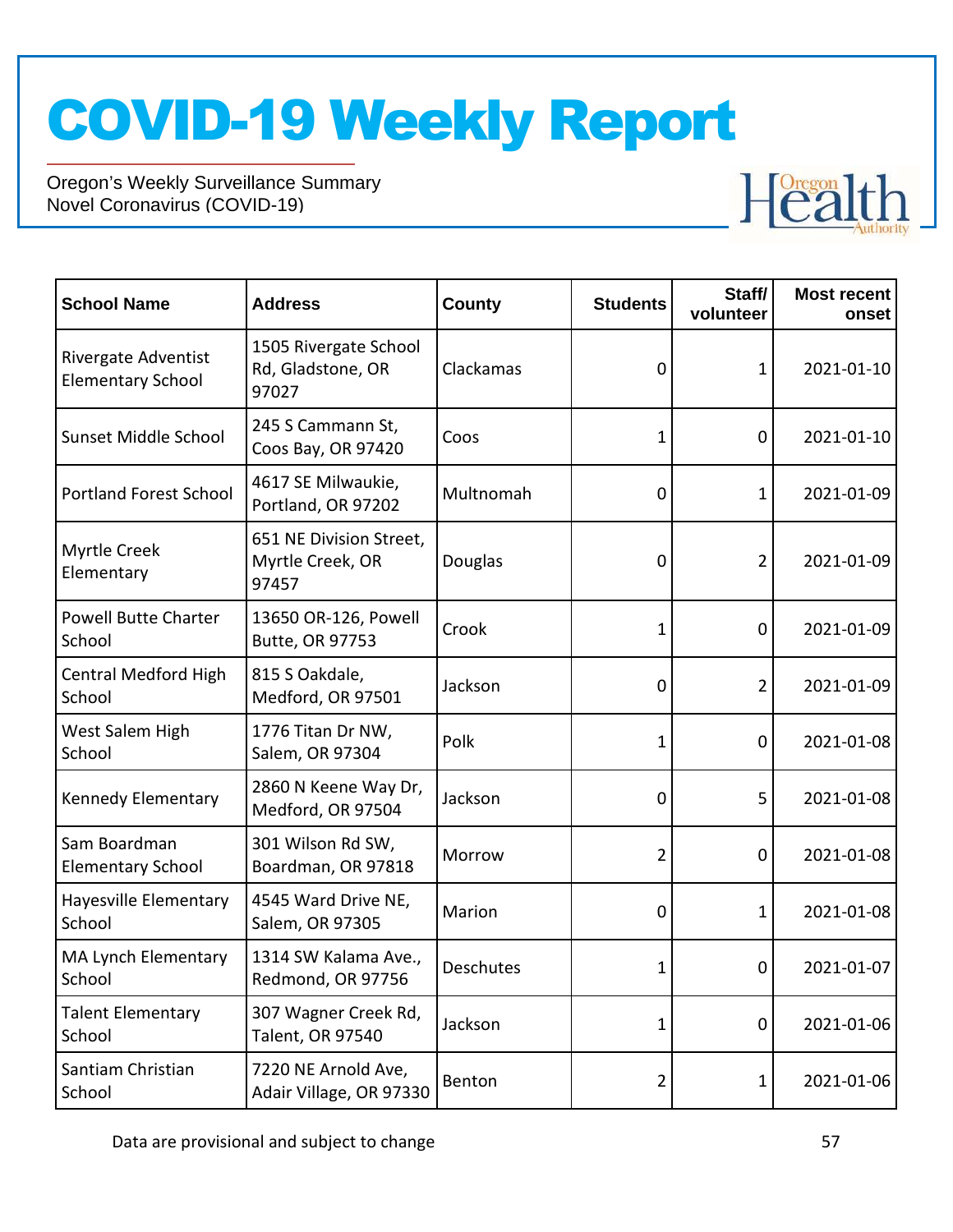Oregon's Weekly Surveillance Summary Novel Coronavirus (COVID-19)

| <b>School Name</b>                               | <b>Address</b>                                  | <b>County</b> | <b>Students</b> | Staff/<br>volunteer | <b>Most recent</b><br>onset |
|--------------------------------------------------|-------------------------------------------------|---------------|-----------------|---------------------|-----------------------------|
| Willamette Valley<br>Christian School            | 9075 Puelbo Ave NE,<br>Salem, OR 97305          | Marion        | 4               | 0                   | 2021-01-06                  |
| <b>Weddle Elementary</b><br>School               | 1825 Alder Dr NE,<br>Keizer, OR 97303           | Marion        | 0               | $\overline{2}$      | 2021-01-06                  |
| Delphian School                                  | 20950 SW Rock Creek<br>Rd, Sheridan, OR 97378   | Yamhill       | $\mathbf 1$     | $\mathbf 0$         | 2021-01-06                  |
| <b>Crooked River</b><br><b>Elementary School</b> | 1400 SE 2nd St,<br>Prineville, OR 97754         | Crook         | $\overline{2}$  | 6                   | 2021-01-05                  |
| Albany Christian School                          | 420 SE 3rd Ave, Albany,<br>OR 97321             | Linn          | 1               | 0                   | 2021-01-05                  |
| <b>Grants Pass High</b><br>School                | 830 NE 9th St, Grants<br>Pass, OR 97526         | Josephine     | $\overline{2}$  | $\mathbf 0$         | 2021-01-05                  |
| Rogue River High<br>School                       | 1898 E Evans Creek Rd,<br>Rogue River, OR 97537 | Jackson       | 0               | $\mathbf{1}$        | 2021-01-05                  |
| South Middle School                              | 350 W Harbeck, Grants<br>Pass, OR 97527         | Josephine     | $\mathbf 0$     | 3                   | 2021-01-04                  |
| Abraham Lincoln<br>Elementary                    | 3101 McLoughlin Dr,<br>Medford, OR 97504        | Jackson       | 1               | 3                   | 2021-01-04                  |
| Eagle Rock Elementary                            | 1280 Barton Rd, Eagle<br>Point, OR 97524        | Jackson       | $\mathbf 0$     | 1                   | 2020-12-31                  |
| Phoenix High School                              | 745 N Rose St, Phoenix,<br>OR 97535             | Jackson       | 0               | $\mathbf 1$         | 2020-12-31                  |
| <b>Talent Middle School</b>                      | 102 Christian Ave,<br>Talent, OR 97540          | Jackson       | 0               | 3                   | 2020-12-30                  |
| <b>Scott Elementary</b>                          | 4700 Arizona Ave SE,<br>Salem, OR 97305         | Marion        | $\mathbf 0$     | 1                   | 2020-12-30                  |

Health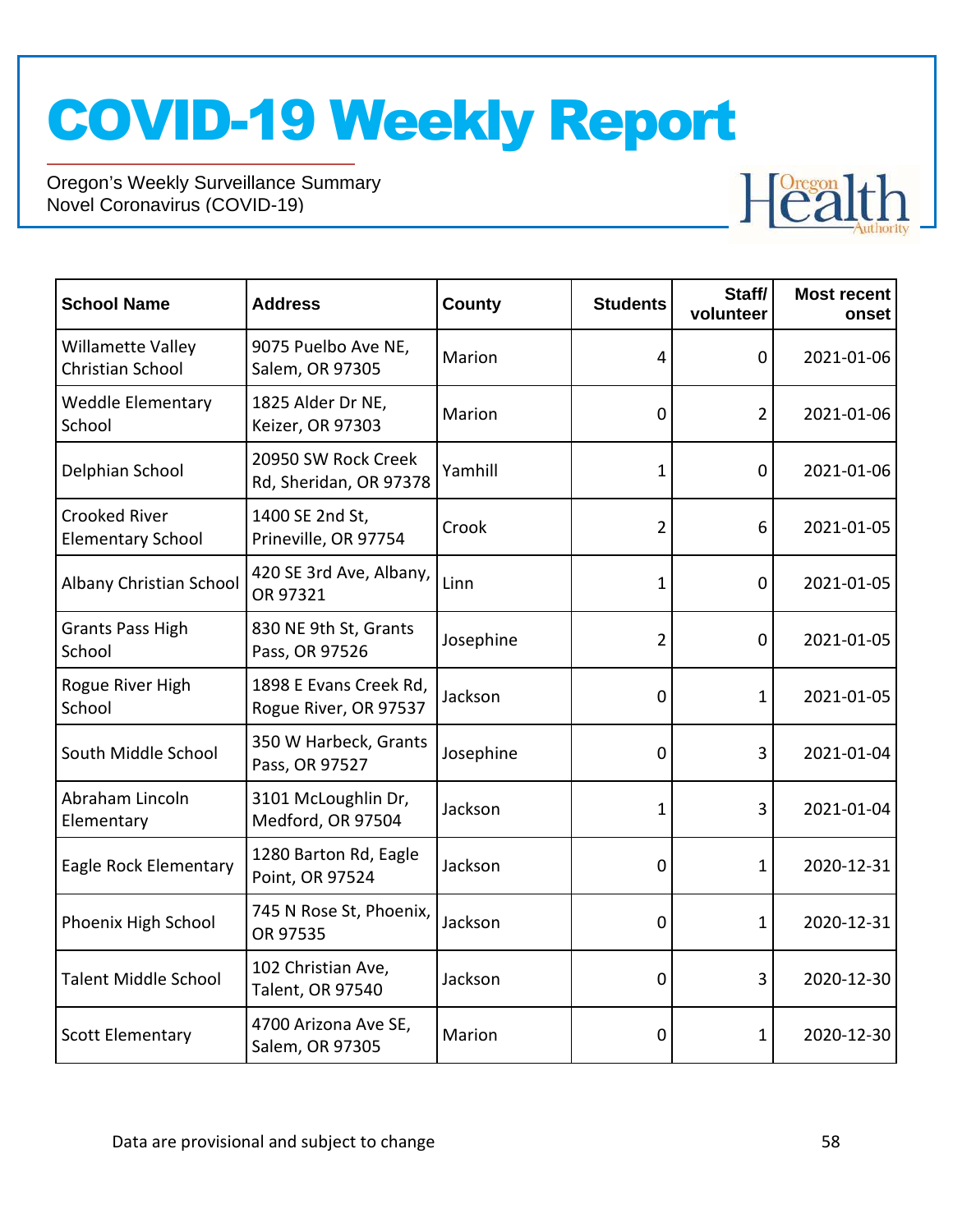Oregon's Weekly Surveillance Summary Novel Coronavirus (COVID-19)

### **Table 8. Resolved cases**

*Schools with resolved COVID-19 Cases (n=179)*

| <b>School Name</b>                    | <b>Address</b>                                | <b>County</b> | <b>Students</b> | Staff/<br>volunteer | <b>Most recent</b><br>onset |
|---------------------------------------|-----------------------------------------------|---------------|-----------------|---------------------|-----------------------------|
| Western Christian<br>School           | 9045 Wallace Rd,<br>Salem, OR 97304           | Polk          | 5               | $\mathbf 0$         | 2020-12-27                  |
| <b>Brockway Elementary</b><br>School  | 2520 Brockway Road,<br>Winston, OR 97496      | Douglas       | 0               | $\overline{2}$      | 2020-12-27                  |
| South Medford High<br>School          | 1551 Cunningham<br>Ave., Medford, OR<br>97501 | Jackson       | 1               | $\overline{4}$      | 2020-12-26                  |
| <b>Central Point</b><br>Elementary    | 450 S 4th St, Central<br>Point, OR 97502      | Jackson       | 1               | 3                   | 2020-12-26                  |
| Roosevelt Elementary<br>School        | 1212 Queen Anne Ave,<br>Medford, OR 97504     | Jackson       | 1               | $\overline{2}$      | 2020-12-24                  |
| <b>Condon Elementary</b><br>School    | 220 S East St., Condon,<br>OR 97812           | Gilliam       | 1               | $\mathbf 0$         | 2020-12-24                  |
| <b>Howard Elementary</b><br>School    | 286 Mace Rd.,<br>Medford, OR 97501            | Jackson       | 1               | 5                   | 2020-12-24                  |
| <b>Wilson Elementary</b><br>School    | 1400 Johnson St.,<br>Medford, OR 97504        | Jackson       | 0               | $\overline{4}$      | 2020-12-22                  |
| <b>Gervais Elementary</b><br>School   | 150 Douglas Ave NE,<br>Gervais, OR 97026      | Marion        | 0               | 5                   | 2020-12-20                  |
| <b>Pacific Crest Middle</b><br>School | 3030 NW Elwood Ln,<br>Bend, OR 97703          | Deschutes     | 0               | $\mathbf{1}$        | 2020-12-20                  |
| Clatskanie Elementary<br>School       | 815 S Nehalem St,<br>Clatskanie, OR 97016     | Columbia      | 0               | 1                   | 2020-12-20                  |
| Lone Pine Elementary                  | 3158 Lone Pine Rd,<br>Medford, OR 97504       | Jackson       | 0               | 2                   | 2020-12-18                  |

Health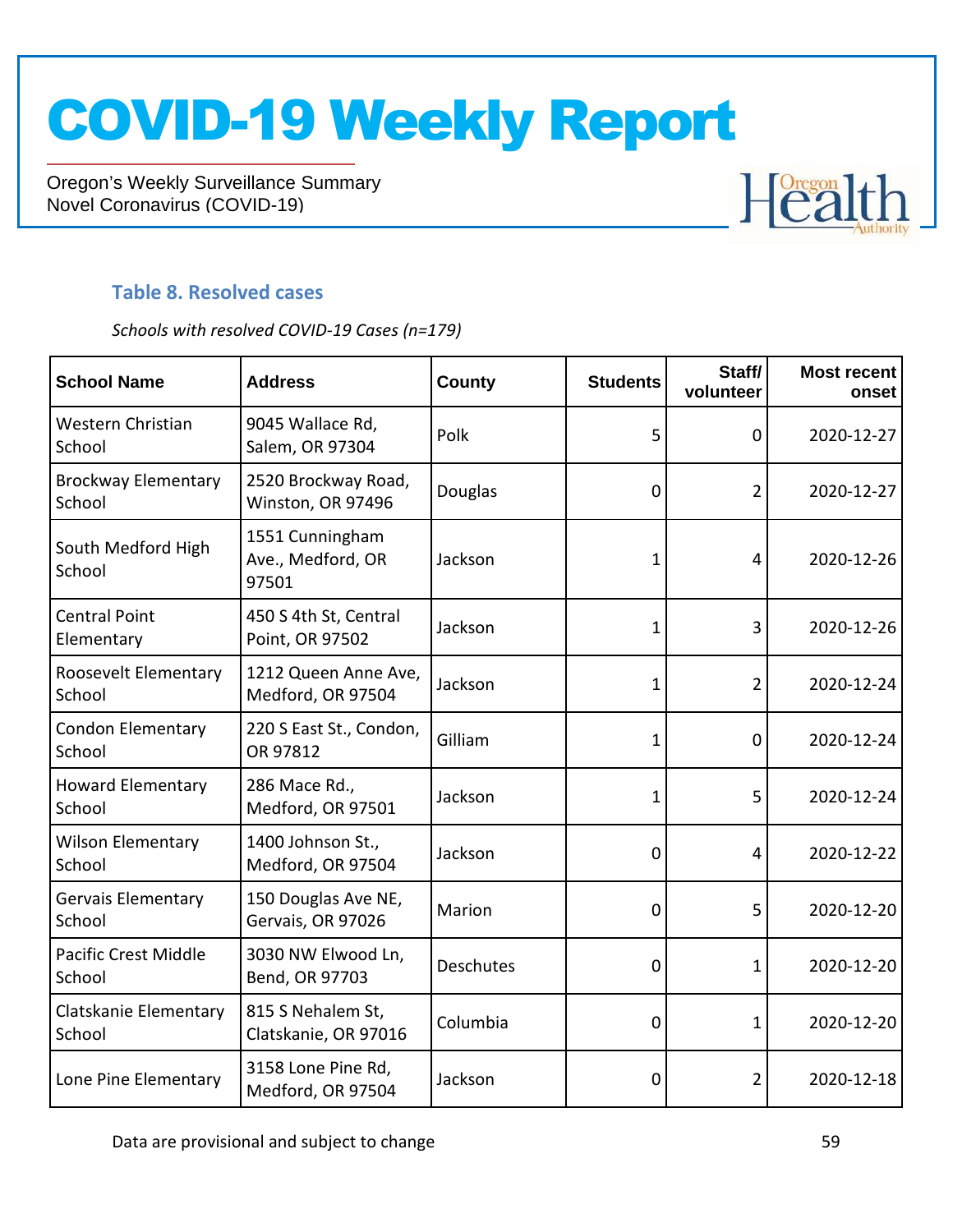

| <b>School Name</b>                      | <b>Address</b>                                    | <b>County</b>    | <b>Students</b> | Staff/<br>volunteer | <b>Most recent</b><br>onset |
|-----------------------------------------|---------------------------------------------------|------------------|-----------------|---------------------|-----------------------------|
| Pringle Elementary                      | 5500 Reed Lane SE,<br>Salem, OR 97306             | Marion           | 0               | 1                   | 2020-12-18                  |
| Sherman County<br>School                | 65912 High School Lp,<br>Moro, OR 97039           | Sherman          | $\overline{2}$  | $\mathbf 0$         | 2020-12-17                  |
| Washington<br><b>Elementary School</b>  | 610 S Peach St,<br>Medford, OR 97501              | Jackson          | 0               | 3                   | 2020-12-17                  |
| The Siskiyou School                     | 631 Clay St, Ashland<br>OR 97520                  | Jackson          | 4               | $\mathbf 1$         | 2020-12-16                  |
| Bend High School                        | 230 NE 6th St., Bend,<br>OR 97701                 | Deschutes        | 1               | $\overline{2}$      | 2020-12-16                  |
| Nyssa Middle School                     | 101 S 11th St, Nyssa,<br>OR 97913                 | Malheur          | 1               | 4                   | 2020-12-15                  |
| Cascades Academy                        | 19860 Tumalo<br>Reservoir Rd, Tumalo,<br>OR 97703 | <b>Deschutes</b> | $\overline{2}$  | $\mathbf 0$         | 2020-12-15                  |
| <b>Tillamook High School</b>            | 2605 12th St,<br>Tillamook, OR 97141              | Tillamook        | 0               | $\mathbf{1}$        | 2020-12-15                  |
| Oak Grove Elementary<br>School          | 2838 W Main Street.,<br>Medford, OR 97501         | Jackson          | 0               | 1                   | 2020-12-15                  |
| Chapman Hill<br>Elementary              | 1500 Daks Ferry Rd,<br>Salem, OR 97304            | Polk             | 0               | $\overline{2}$      | 2020-12-13                  |
| Rogue River<br><b>Elementary School</b> | 300 Pine St., Rogue<br><b>River, OR 97537</b>     | Jackson          | 0               | $\overline{2}$      | 2020-12-12                  |
| Swegle Elementary<br>School             | 1751 Aguilas Ct, Salem,<br>OR 97301               | Marion           | 0               | $\mathbf{1}$        | 2020-12-12                  |
| North Medford High<br>School            | 1900 N Keene Way Dr,<br>Medford, OR 97504         | Jackson          | 0               | 1                   | 2020-12-12                  |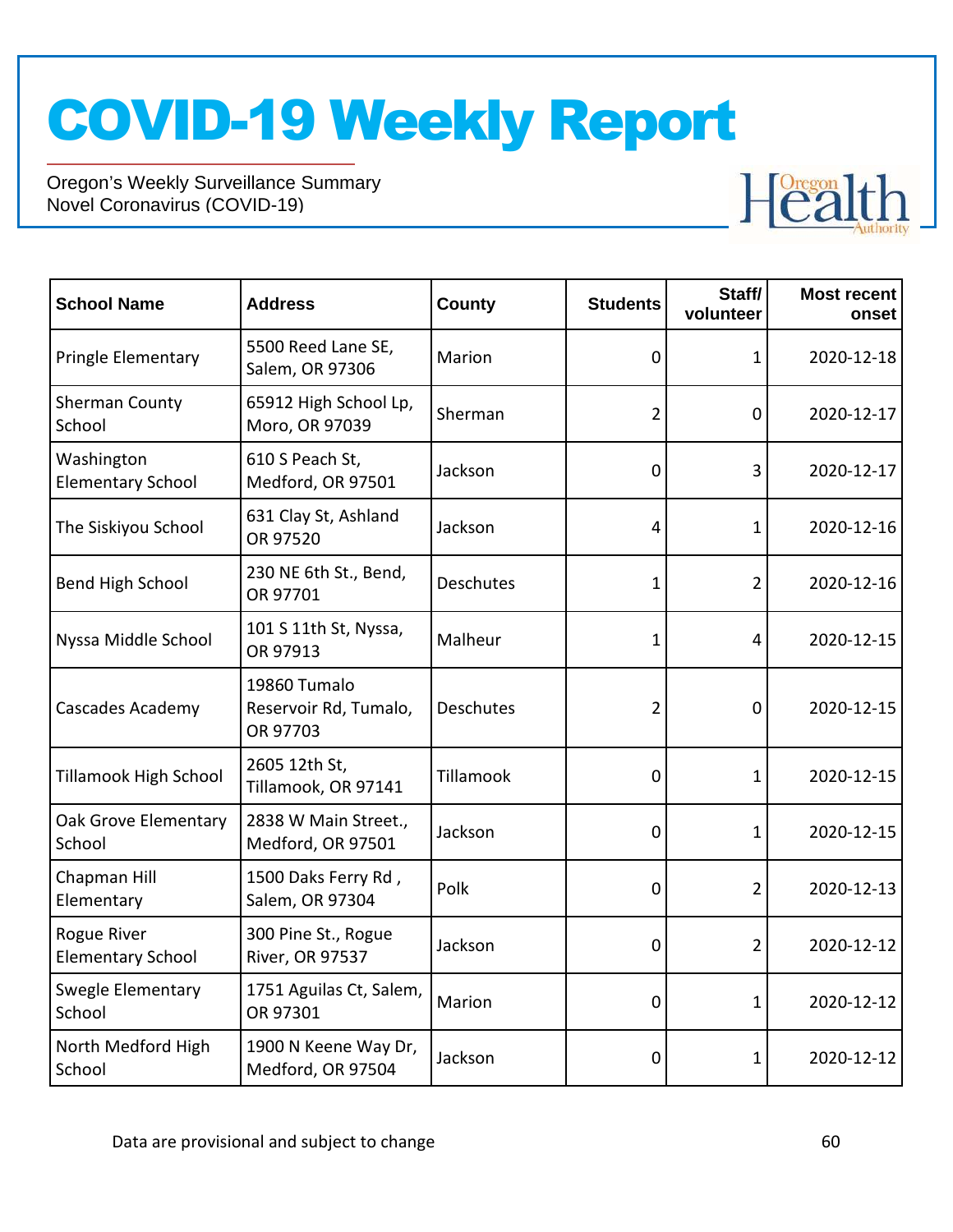

| <b>School Name</b>                      | <b>Address</b>                                    | <b>County</b> | <b>Students</b> | Staff/<br>volunteer | <b>Most recent</b><br>onset |
|-----------------------------------------|---------------------------------------------------|---------------|-----------------|---------------------|-----------------------------|
| Athena Weston School<br><b>District</b> | 375 S 5th St, Athena,<br>OR 97813                 | Umatilla      | 0               | 1                   | 2020-12-12                  |
| Imbler Middle School                    | Sixth and Esther<br>Avenue, Imbler, OR<br>97841   | Union         | 0               | 1                   | 2020-12-12                  |
| <b>Tillamook Junior High</b><br>School  | 3906 Alder Ln,<br>Tillamook, OR 97141             | Tillamook     | 0               | 1                   | 2020-12-12                  |
| Green Acres School,<br>Lebanon          | 700 South 10th Street,<br>Lebanon, OR 97355       | Linn          | 0               | 3                   | 2020-12-12                  |
| Vale Elementary School                  | 403 E Street West,<br>Vale, OR 97918              | Malheur       | 4               | 7                   | 2020-12-12                  |
| Cascade Junior High<br>School           | 10226 Marion Road SE,<br>Turner, OR 97392         | Marion        | 1               | 3                   | 2020-12-12                  |
| <b>Hammond Elementary</b>               | 4900 Bayne St NE,<br>Salem, OR 97305              | Marion        | 0               | 2                   | 2020-12-11                  |
| Scenic Middle School                    | 1955 Scenic Avenue,<br>Central Point, OR<br>97502 | Jackson       | 0               | 1                   | 2020-12-11                  |
| <b>Claggett Creek Middle</b><br>School  | 1810 Alder Dr NE,<br>Keizer, OR 97303             | Marion        | 0               | 1                   | 2020-12-11                  |
| <b>Phoenix Elementary</b><br>School     | 215 N Rose St.,<br>Phoenix, OR 97535              | Jackson       | 0               | 2                   | 2020-12-11                  |
| Christ the King Catholic<br>School      | 7414 SE Michael Dr.,<br>Milwaukie, OR 97222       | Clackamas     | 0               | $\mathbf 1$         | 2020-12-11                  |
| <b>Union Hutchison</b>                  | 340 S First Street,<br><b>Union, OR 97883</b>     | Union         | 1               | 1                   | 2020-12-10                  |
| Canby High School                       | 721 SW 4th Ave,<br>Canby, OR 97013                | Clackamas     | 0               | 1                   | 2020-12-09                  |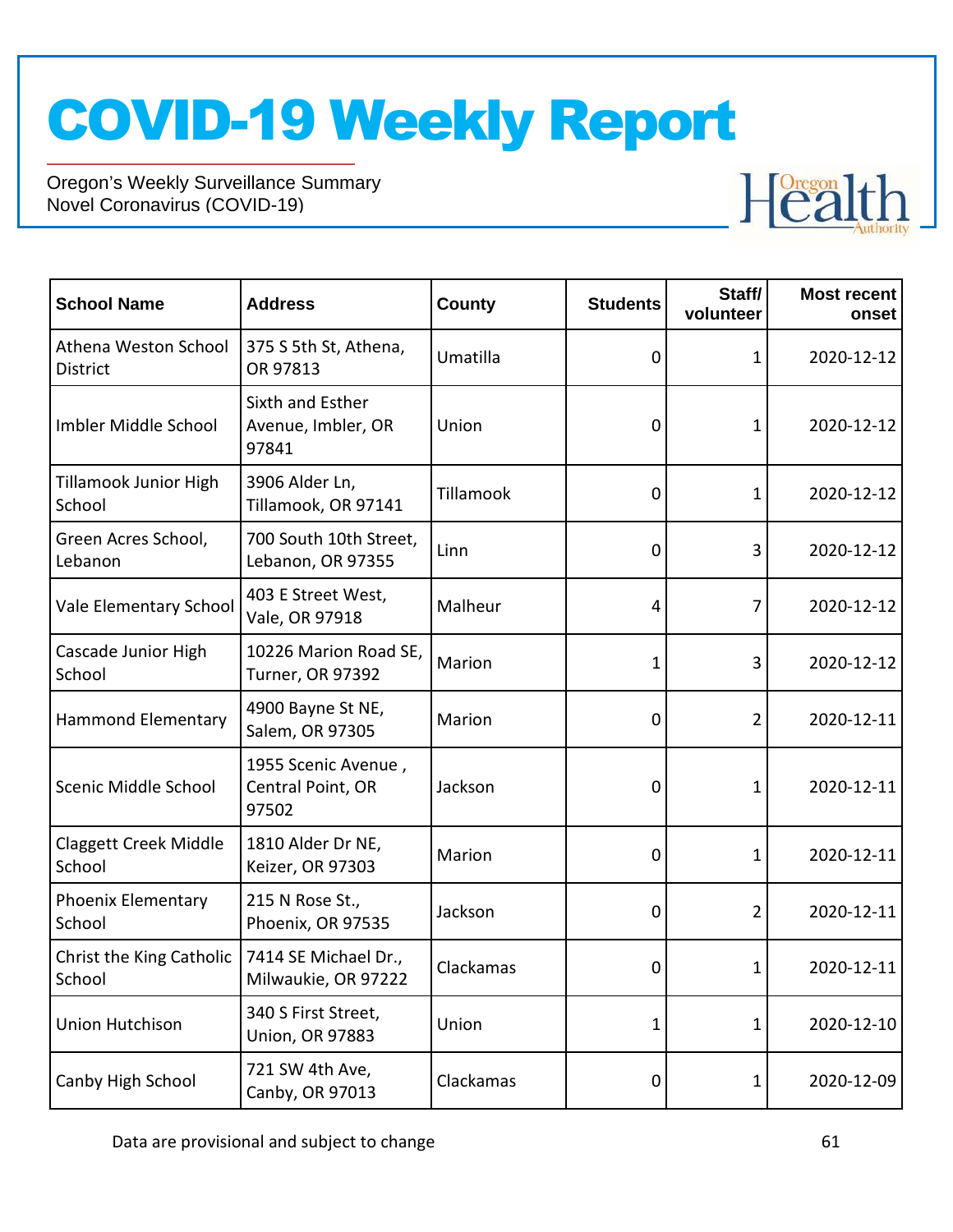

| <b>School Name</b>                          | <b>Address</b>                                | <b>County</b> | <b>Students</b> | Staff/<br>volunteer | <b>Most recent</b><br>onset |
|---------------------------------------------|-----------------------------------------------|---------------|-----------------|---------------------|-----------------------------|
| Clatskanie Middle/High<br>School            | 471 Bel Air Dr,<br>Clatskanie, OR 97016       | Columbia      | 1               | 0                   | 2020-12-09                  |
| Crane Union High<br>School                  | 43277 Crane-Venator<br>Rd, Crane, OR 97732    | Harney        | 1               | 1                   | 2020-12-09                  |
| Silverton High School                       | 1456 Pine St.,<br>Silverton, OR 97381         | Marion        | 0               | 1                   | 2020-12-09                  |
| Nyssa Elementary<br>School                  | 809 Bower Ave, Nyssa,<br>OR 97913             | Malheur       | $\overline{2}$  | 7                   | 2020-12-09                  |
| St Mary's School of<br>Medford              | 816 Black Oak Dr.,<br>Medford, OR 97504       | Jackson       | 0               | 1                   | 2020-12-09                  |
| Santiam Junior Senior<br><b>High School</b> | PO Box 199, Mill City,<br>OR 97360            | Linn          | 0               | $\overline{2}$      | 2020-12-08                  |
| Stein's Pillar<br><b>Elementary School</b>  | 640 NE Third St,<br>Prineville, OR 97754      | Crook         | 0               | 2                   | 2020-12-08                  |
| <b>Hood View Adventist</b><br>School        | 26505 SE Kelso Rd,<br>Boring, OR 97009        | Clackamas     | 3               | 0                   | 2020-12-08                  |
| Mcloughlin Middle<br>School                 | 320 W 2nd St.,<br>Medford, OR 97501           | Jackson       | 0               | $\overline{2}$      | 2020-12-07                  |
| McLoughlin High<br>School                   | 120 S Main St, Milton-<br>Freewater, OR 97862 | Umatilla      | 0               | $\overline{2}$      | 2020-12-07                  |
| <b>Burns High School</b>                    | 1100 Oregon Av, Burns,<br>OR 97720            | Harney        | 1               | 0                   | 2020-12-07                  |
| <b>Toledo Elementary</b><br>School          | 600 SE Sturdevant Rd,<br>Toledo, OR 97391     | Lincoln       | 0               | 1                   | 2020-12-06                  |
| <b>Aumsville Elementary</b>                 | 572 N 11th st,<br>Aumsville, OR 97235         | Marion        | 1               | 0                   | 2020-12-05                  |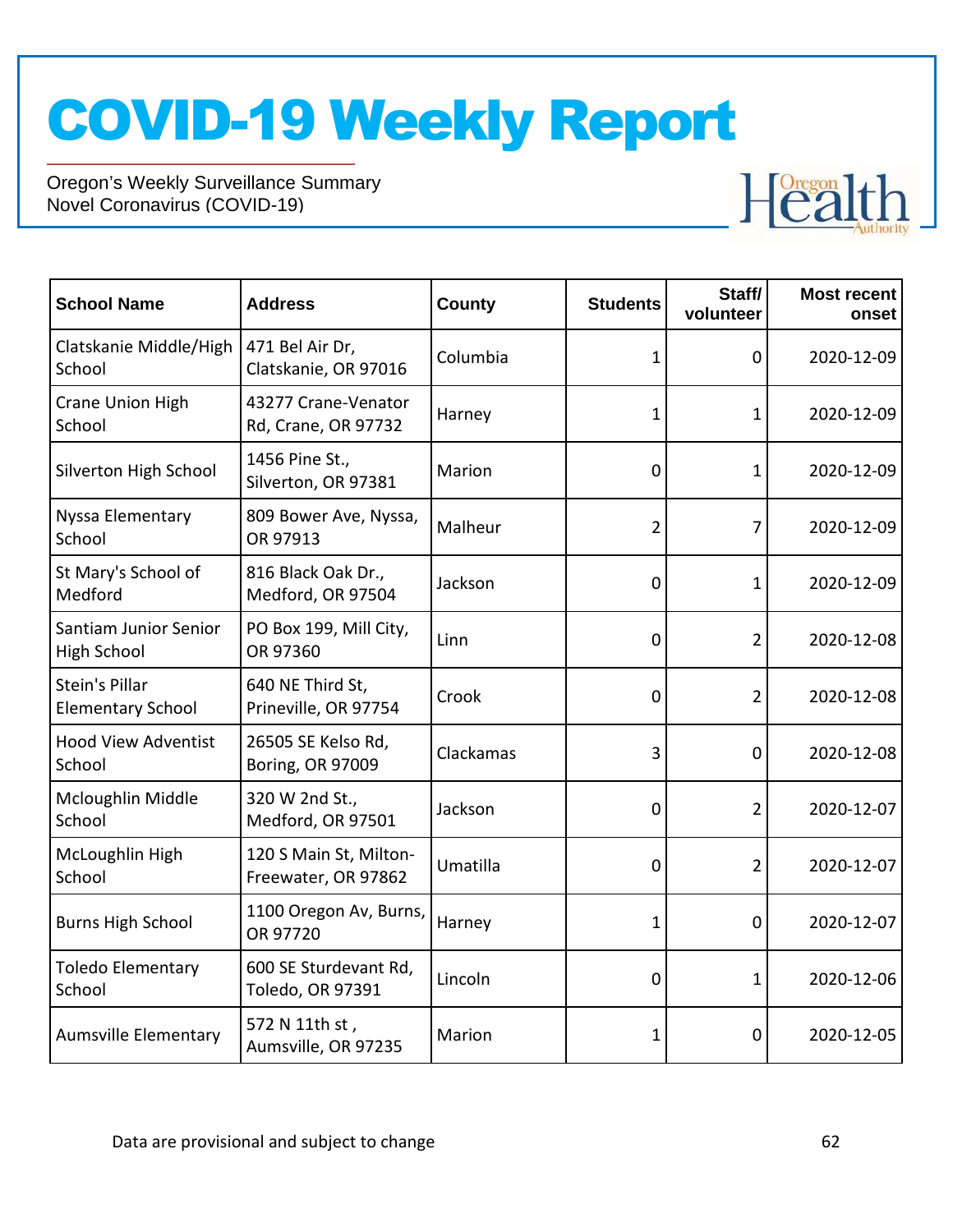

| <b>School Name</b>                 | <b>Address</b>                                | <b>County</b> | <b>Students</b> | Staff/<br>volunteer | <b>Most recent</b><br>onset |
|------------------------------------|-----------------------------------------------|---------------|-----------------|---------------------|-----------------------------|
| Huntington School                  | 500 3rd St E,<br>Huntington, OR 97907         | <b>Baker</b>  | $\overline{4}$  | 2                   | 2020-12-05                  |
| <b>Four Corners</b><br>Elementary  | 500 Elma SE, Salem, OR<br>97317               | Marion        | $\Omega$        | 1                   | 2020-12-05                  |
| Jackson Elementary                 | 713 Summit Ave,<br>Medford, OR 97501          | Jackson       | $\mathbf 0$     | 1                   | 2020-12-04                  |
| <b>Taft Elementary School</b>      | SE High School Dr,<br>Lincoln City, OR 97367  | Lincoln       | 1               | 0                   | 2020-12-04                  |
| <b>Union Elementary</b><br>School  | 166 W. Dearborn<br>Street, Union, OR<br>97883 | Union         | $\mathbf 0$     | 2                   | 2020-12-04                  |
| South Umpqua High<br>School        | 501 Chadwick Ln,<br>Myrtle Creek, OR<br>97457 | Douglas       | 1               | 3                   | 2020-12-04                  |
| Ponderosa Middle<br>School         | 2554 Main St, Klamath<br>Falls, OR 97601      | Klamath       | $\overline{2}$  | 1                   | 2020-12-03                  |
| Capital Christian School           | 395 Marion St N<br>, Salem, OR 97301          | Marion        | 1               | $\mathbf 0$         | 2020-12-03                  |
| <b>St Luke Catholic School</b>     | 529 Harrison St,<br>Woodburn, OR 97071        | Marion        | 1               | $\mathbf 0$         | 2020-12-03                  |
| <b>Howard Elementary</b><br>School | 286 Mace Rd.,<br>Medford, OR 97501            | Jackson       | 1               | 4                   | 2020-12-03                  |
| <b>Brooklyn Primary</b><br>School  | 1350 Washington St,<br>Baker City, OR 97814   | <b>Baker</b>  | 4               | 1                   | 2020-12-02                  |
| <b>Sisters Elementary</b>          | 611 E Cascade Ave,<br>Sisters, OR 97759       | Deschutes     | 1               | 0                   | 2020-12-02                  |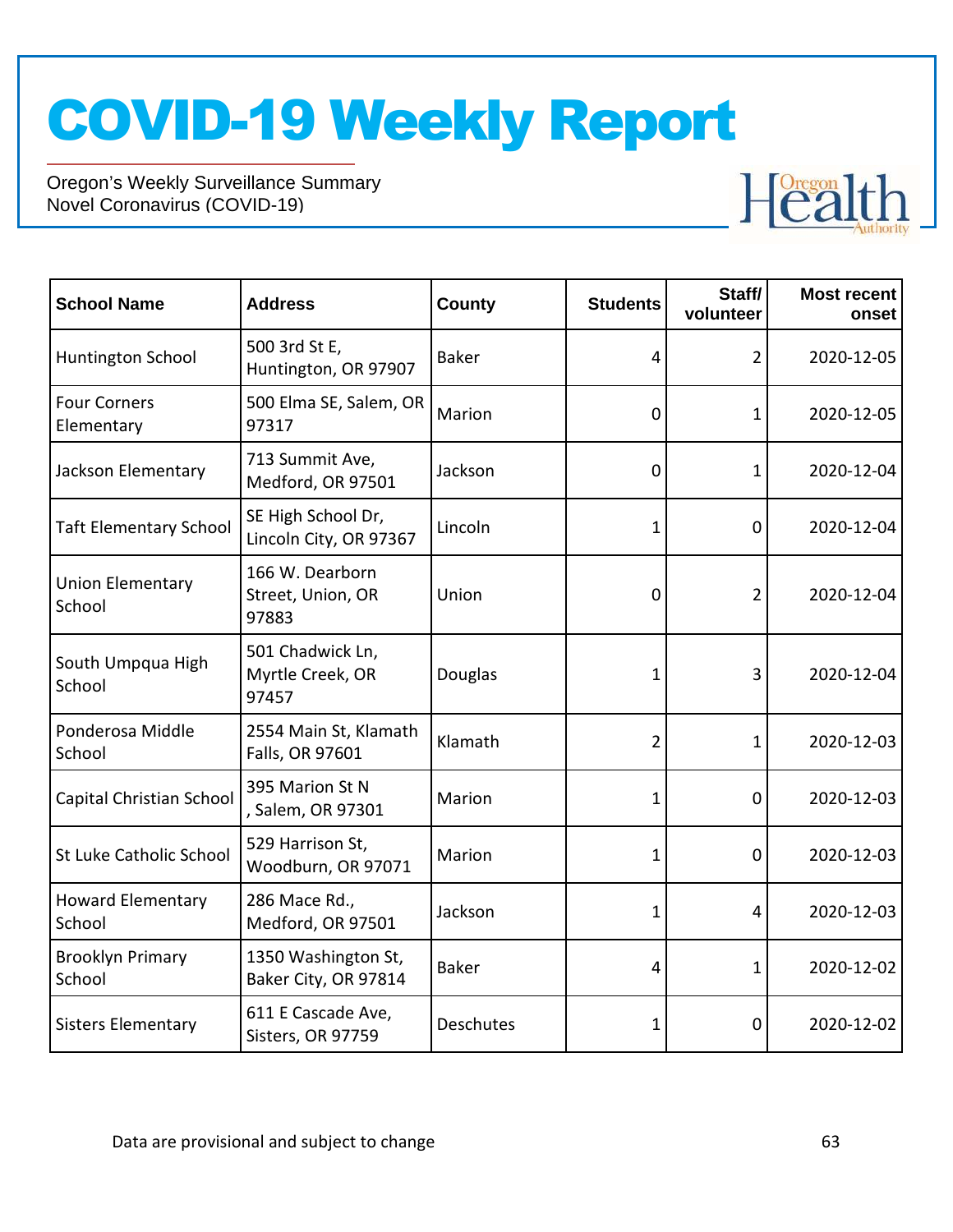

| <b>School Name</b>                                 | <b>Address</b>                                        | <b>County</b> | <b>Students</b> | Staff/<br>volunteer | <b>Most recent</b><br>onset |
|----------------------------------------------------|-------------------------------------------------------|---------------|-----------------|---------------------|-----------------------------|
| Parkside Elementary                                | 735 SW Wagner<br>Meadows Dr, Grants<br>Pass, OR 97526 | Josephine     | 0               | 1                   | 2020-12-02                  |
| Riverside High School                              | 210 Boardman Ave.,<br>Boardman, OR 97818              | Morrow        | 3               | 1                   | 2020-12-02                  |
| St. Mary's Academy                                 | 1112 Cherry Heights<br>Rd, The Dalles, OR<br>97058    | Wasco         | 2               | 3                   | 2020-12-02                  |
| Shady Cove School                                  | 37 Schoolhouse Ln,<br>Shady Cove, OR 97539            | Jackson       | 0               | 4                   | 2020-12-01                  |
| Sweet Home Junior<br>High School                   | 880 22nd Ave, Sweet<br>Home, OR 97386                 | Linn          | 0               | $\overline{2}$      | 2020-12-01                  |
| Yaquina View<br>Elementary                         | 351 SE Harney St,<br>Newport, OR 97365                | Lincoln       | 1               | 0                   | 2020-11-30                  |
| <b>Irrigon Junior Senior</b><br><b>High School</b> | 315 E Wyoming St,<br>Irrigon, OR 97844                | Morrow        | 5               | 0                   | 2020-11-28                  |
| Ash Creek Elementary                               | 1360 16th St N,<br>Monmouth, OR 97361                 | Polk          | 0               | 1                   | 2020-11-28                  |
| Eagle Point High School                            | 203 N. Platt Ave., Eagle<br>Point, OR 97524           | Jackson       | 0               | 2                   | 2020-11-27                  |
| Oak Heights<br><b>Elementary School</b>            | 605 Elm St, Sweet<br>Home, OR 97386                   | Linn          | 0               | 3                   | 2020-11-27                  |
| Ontario High School                                | 1115 W. Idaho Ave,<br>Ontario OR 97914                | Malheur       | 0               | 2                   | 2020-11-27                  |
| <b>Griffin Creek</b><br>Elementary                 | 2430 Griffin Creek Rd,<br>Medford, OR, 97501          | Jackson       | 0               | $\overline{2}$      | 2020-11-26                  |
| Cesar Chavez<br><b>Elemenatary School</b>          | 2400 Walker Rd NE,<br><b>Salem OR 97305</b>           | Marion        | 0               | 3                   | 2020-11-26                  |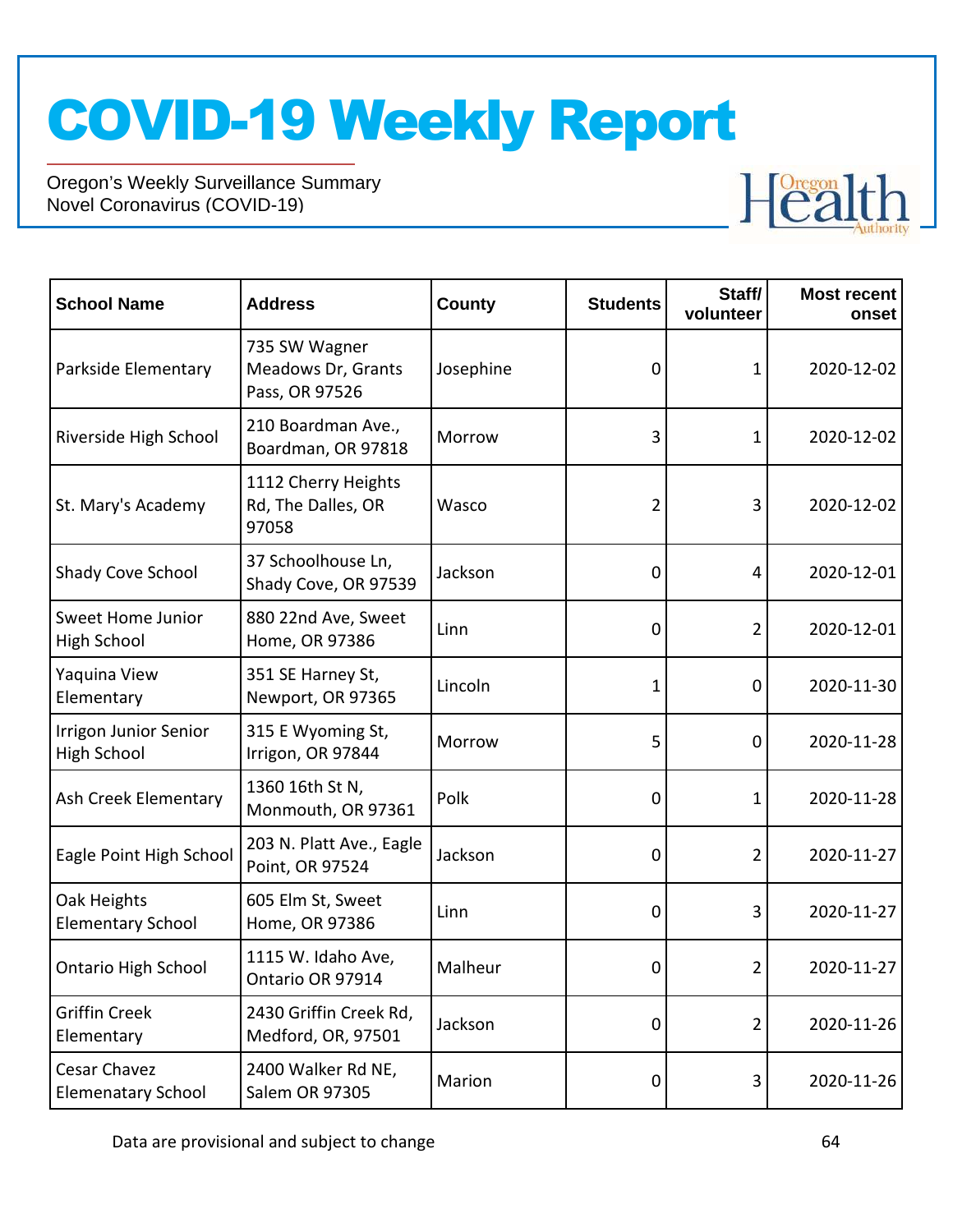

| <b>School Name</b>                     | <b>Address</b>                                  | <b>County</b> | <b>Students</b> | Staff/<br>volunteer | <b>Most recent</b><br>onset |
|----------------------------------------|-------------------------------------------------|---------------|-----------------|---------------------|-----------------------------|
| Jacksonville<br>Elementary school      | 655 Hueners Ln,<br>Jacksonville, OR 97530       | Jackson       | 0               | 2                   | 2020-11-25                  |
| <b>Tucker Maxon School</b>             | 2860 SE Holgate Blvd,<br>Portland, OR 97202     | Multnomah     | 3               | $\overline{2}$      | 2020-11-25                  |
| <b>Siletz Valley Charter</b><br>School | 245 NW James Franks<br>Ave, Siletz, OR 97380    | Lincoln       | 3               | 1                   | 2020-11-24                  |
| Lee Elementary School                  | 5650 Venice Ave SE,<br>Salem, OR 97306          | Marion        | 0               | 3                   | 2020-11-24                  |
| <b>AC Houghton</b><br>Elementary       | 1105 N Main Ave NE,<br>Irrigon, OR 97844        | Morrow        | 0               | 1                   | 2020-11-20                  |
| Lacomb School                          | 34110 East Lacomb<br>Road, Lebanon, OR<br>97355 | Linn          | 0               | 1                   | 2020-11-20                  |
| The Nest Program                       | 2480 NE Twin Knolls<br>Dr, Bend, OR 97701       | Deschutes     | 0               | $\overline{2}$      | 2020-11-20                  |
| Silverton Middle School                | 714 Schlador St.,<br>Silverton, OR 97381        | Marion        | 0               | $\mathbf{1}$        | 2020-11-19                  |
| Abiqua Academy                         | 6974 Bates Rd S,<br>Salem, OR 97306             | Marion        | $\overline{2}$  | 0                   | 2020-11-19                  |
| Waldport Middle/High<br>School         | 3000 S Crestline Dr,<br>Waldport, OR 97394      | Lincoln       | $\mathbf{1}$    | 3                   | 2020-11-19                  |
| <b>Green Acres School</b>              | 700 South 10th Street,<br>Lebanon, OR 97355     | Linn          | 0               | 1                   | 2020-11-19                  |
| <b>Illinois Valley High</b><br>School  | 625 E River St, Cave<br>Junction, OR 97523      | Josephine     | 1               | 4                   | 2020-11-18                  |
| Sunridge Middle School                 | 700 SW Runnion Ave,<br>Pendleton, OR 97801      | Umatilla      | 0               | 3                   | 2020-11-18                  |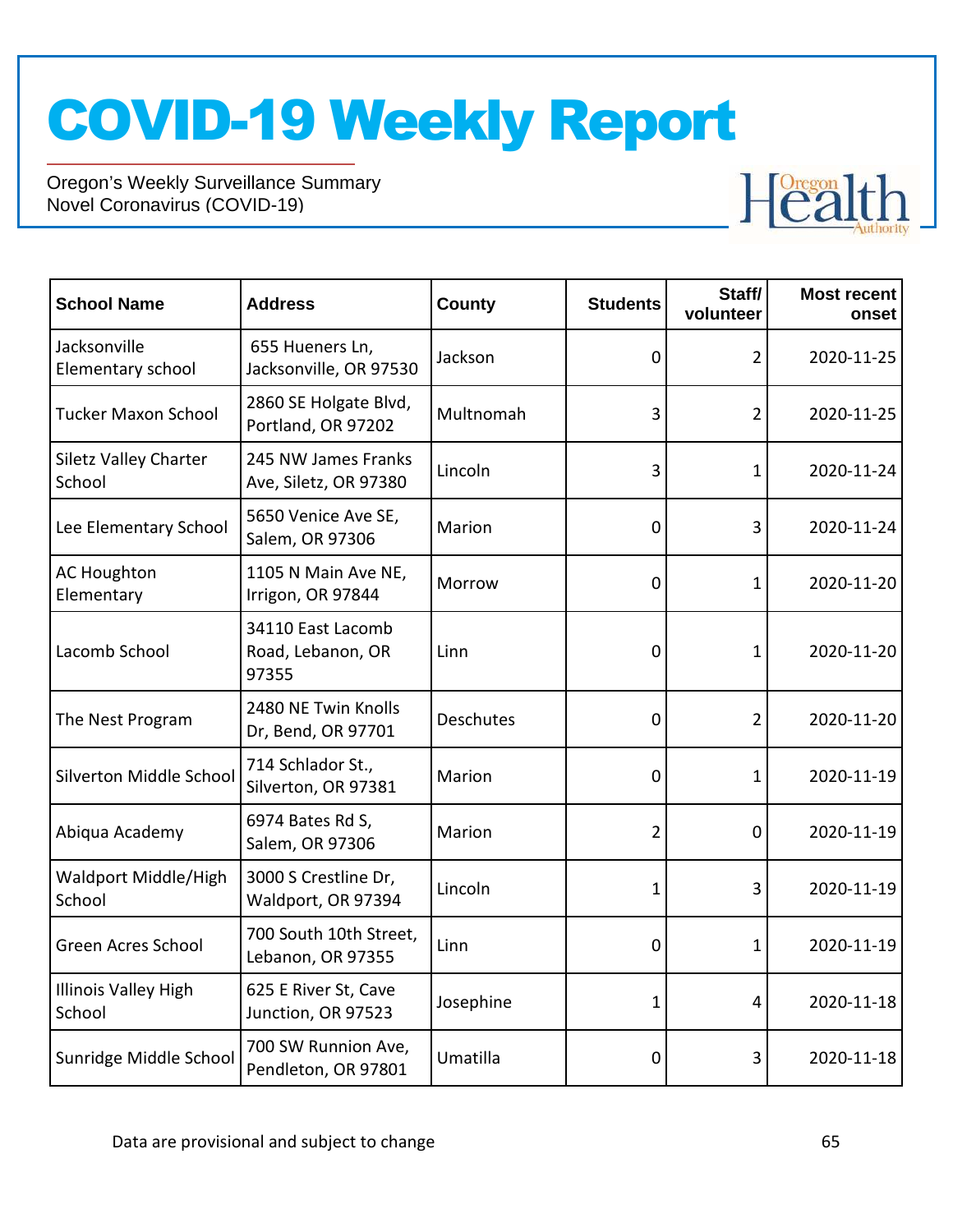

| <b>School Name</b>                              | <b>Address</b>                                   | County    | <b>Students</b> | Staff/<br>volunteer | <b>Most recent</b><br>onset |
|-------------------------------------------------|--------------------------------------------------|-----------|-----------------|---------------------|-----------------------------|
| <b>Oregon Family School</b>                     | 21530 NE Butler<br>Market Rd., Bend, OR<br>97701 | Deschutes | $\mathbf 0$     | 1                   | 2020-11-18                  |
| Cairo Elementary<br>School                      | 531 Highway 20-26,<br>Ontario, OR 97914          | Malheur   | 0               | 1                   | 2020-11-18                  |
| Heppner High School                             | 710 Morgan St,<br>Heppner, OR 97836              | Morrow    | 1               | 0                   | 2020-11-17                  |
| <b>Stanfield Elementary</b><br>School           | 1120 N Main St,<br>Stanfield, OR 97875           | Umatilla  | 2               | 1                   | 2020-11-17                  |
| Rogue Valley Adventist<br>School                | 3675 S Stage Rd,<br>Medford, OR 97501            | Jackson   | 1               | 1                   | 2020-11-17                  |
| Sam Case Elementary                             | 459 NE 12th St,<br>Newport, OR 97365             | Lincoln   | 1               | $\mathbf 0$         | 2020-11-16                  |
| <b>Hoover Elementary</b><br>School              | 2323 Siskiyou Blvd,<br>Medford, OR 97504         | Jackson   | $\mathbf 0$     | 1                   | 2020-11-16                  |
| <b>Vern Patrick</b><br><b>Elementary School</b> | 3001 SW Obsidian Ave,<br>Redmond, OR 97756       | Deschutes | 0               | $\mathbf{1}$        | 2020-11-16                  |
| Crater High School                              | 655 N 3rd St, Central<br>Point, OR 97502         | Jackson   | 4               | $\mathbf 0$         | 2020-11-16                  |
| <b>Four Rivers Community</b><br>School          | 2449 SW 4th Ave,<br>Ontario, OR 97914            | Malheur   | $\overline{2}$  | 4                   | 2020-11-15                  |
| Waldo Middle School                             | 2805 Lansing Ave,<br>Salem, OR 97301             | Marion    | $\mathbf 0$     | 4                   | 2020-11-15                  |
| <b>Mitchell School District</b><br>#55          | 340 SE High St,<br>Mitchell, OR 97750            | Wheeler   | 1               | 0                   | 2020-11-15                  |
| Obsidian Middle School                          | 1335 SW Obsidian Ave,<br>Redmond, OR 97756       | Deschutes | 1               | 1                   | 2020-11-14                  |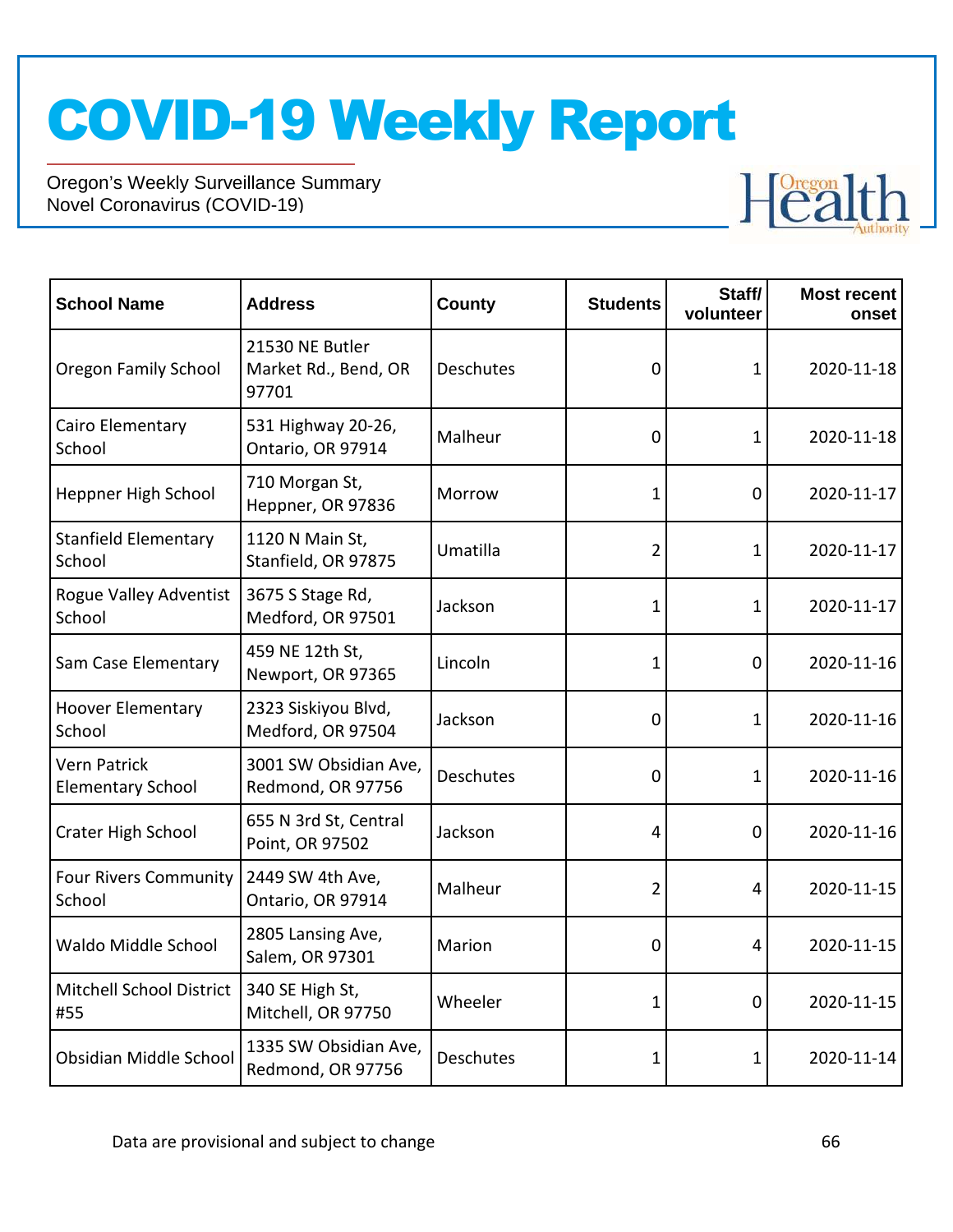

| <b>School Name</b>                        | <b>Address</b>                                     | <b>County</b> | <b>Students</b> | Staff/<br>volunteer | <b>Most recent</b><br>onset |
|-------------------------------------------|----------------------------------------------------|---------------|-----------------|---------------------|-----------------------------|
| Days Creek Charter<br>School              | 11381 Tiller Trail Hwy,<br>Days Creek, OR 97429    | Douglas       | 0               | 2                   | 2020-11-14                  |
| Redwood Elementary                        | 3163 Leonard Rd,<br>Grants Pass, OR 97527          | Josephine     | 0               | 1                   | 2020-11-14                  |
| The International<br>School               | 2305 S Water Ave,<br>Portland, OR 97201            | Multnomah     | 1               | 0                   | 2020-11-14                  |
| <b>Ukiah School District</b>              | 201 Hill St, Ukiah, OR<br>97880                    | Umatilla      | 0               | 1                   | 2020-11-14                  |
| <b>Helix School District</b>              | 120 Main St, Helix, OR<br>97835                    | Umatilla      | 1               | 0                   | 2020-11-14                  |
| <b>Island City Elementary</b>             | 10201 W 4th Street, La<br><b>Grande, OR 97850</b>  | Union         | 0               | 1                   | 2020-11-14                  |
| Klamath Union High<br>School              | 1300 Monclaire St,<br>Klamath Falls, OR<br>97601   | Klamath       | 0               | 1                   | 2020-11-14                  |
| <b>Hillcrest Elementary</b><br>School     | 100 Maine Ave, North<br>Bend, OR 97459             | Coos          | $\overline{2}$  | 1                   | 2020-11-13                  |
| <b>Madison Elementary</b><br>School       | 400 Madison St, Coos<br>Bay, OR 97420              | Coos          | 3               | 1                   | 2020-11-13                  |
| Park Academy                              | 1915 South Shore Blvd,<br>Lake Oswego, OR<br>97034 | Clackamas     | 0               | 1                   | 2020-11-12                  |
| Pendleton Early<br><b>Learning Center</b> | 455 SW 13th St,<br>Pendleton, OR 97801             | Umatilla      | 0               | 3                   | 2020-11-12                  |
| St. Therese School                        | 1260 NE 132nd Ave,<br>Portland, OR 97230           | Multnomah     | 1               | 0                   | 2020-11-11                  |
| <b>Melrose Elementary</b><br>School       | 2960 Melrose Rd,<br>Roseburg, OR 97471             | Douglas       | 0               | $\overline{2}$      | 2020-11-10                  |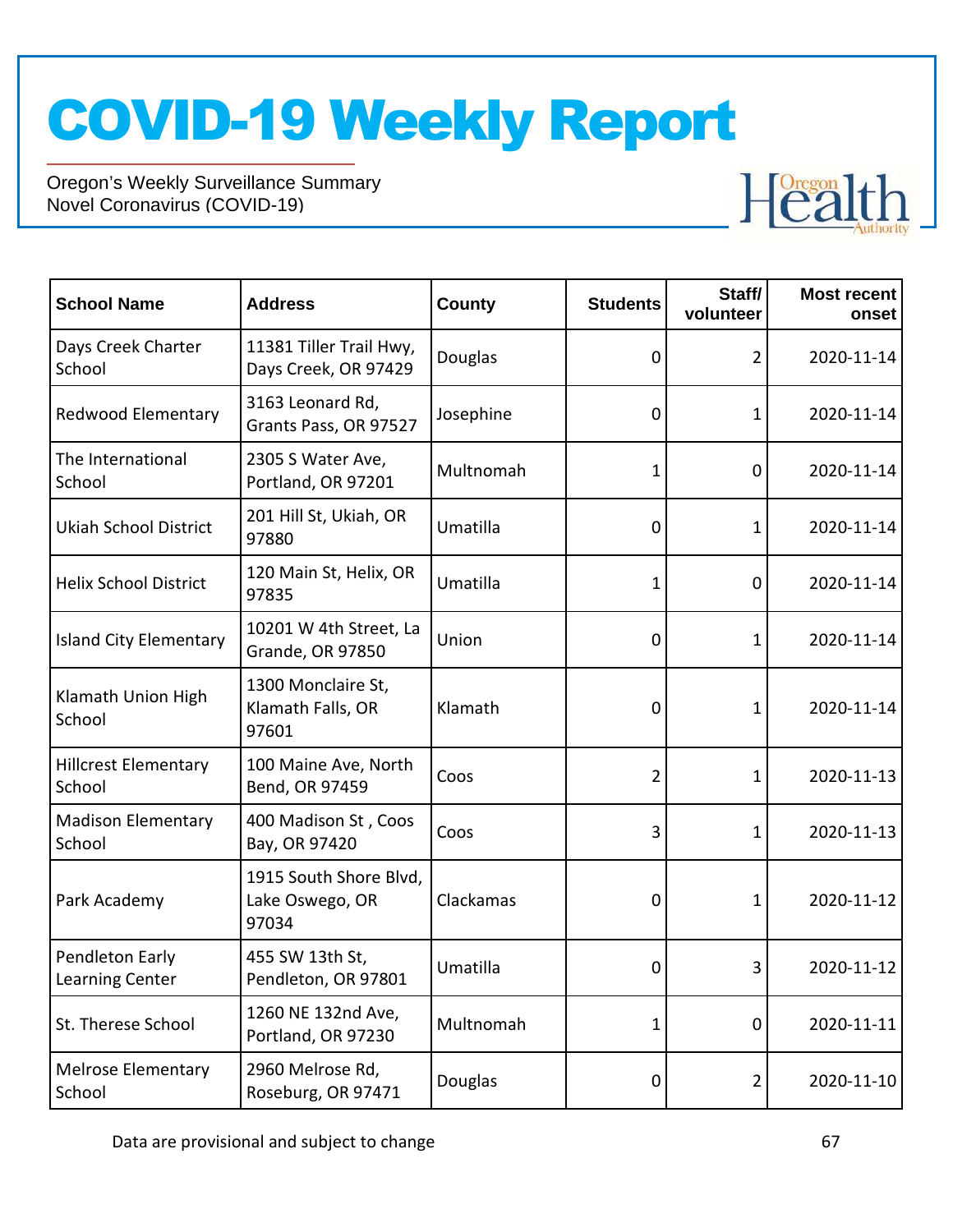

| <b>School Name</b>                         | <b>Address</b>                                        | <b>County</b> | <b>Students</b> | Staff/<br>volunteer | <b>Most recent</b><br>onset |
|--------------------------------------------|-------------------------------------------------------|---------------|-----------------|---------------------|-----------------------------|
| <b>Monmouth Elementary</b><br>School       | 958 E Church St,<br>Monmouth, OR 97361                | Polk          | 0               | 1                   | 2020-11-10                  |
| <b>Hedrick Middle School</b>               | 1501 E Jackson St,<br>Medford, OR 97504               | Jackson       | 0               | 2                   | 2020-11-09                  |
| St Paul Elementary<br>School               | 20449 Main St NE,<br>Saint Paul, OR 97137             | Marion        | 0               | 1                   | 2020-11-07                  |
| <b>Hucrest Elementary</b><br>School        | 1810 NW Kline St,<br>Roseburg, OR 97471,<br><b>OR</b> | Douglas       | 1               | $\overline{2}$      | 2020-11-06                  |
| <b>Tri-City Elementary</b><br>School       | 546 Chadwick Ln,<br>Myrtle Creek, OR<br>97457         | Douglas       | 2               | 0                   | 2020-11-06                  |
| Franciscan Montessori<br>Earth School      | 14750 SE Clinton St,<br>Portland, OR 97236            | Multnomah     | 0               | 1                   | 2020-11-06                  |
| Luckiamute Valley<br><b>Charter School</b> | 17475 Bridgeport Rd,<br>Dallas, OR 97338              | Polk          | 1               | 0                   | 2020-11-06                  |
| South Baker<br>Intermediate School         | 1285 3rd St, Baker City,<br>OR 97814                  | <b>Baker</b>  | 1               | 0                   | 2020-11-05                  |
| <b>Fleming Middle School</b>               | 6001 Monument Dr,<br>Grants Pass, OR 97526            | Josephine     | 0               | 1                   | 2020-11-05                  |
| <b>Annex Charter School</b>                | 402 Annex Rd, Ontario,<br>OR 97914                    | Malheur       | 0               | 1                   | 2020-11-05                  |
| Cove Elementary<br>School                  | 803 Main Street, Cove,<br>OR 97824                    | Union         | 1               | $\mathbf 0$         | 2020-11-05                  |
| Wallowa High School                        | 315 1st St, Wallowa,<br>OR 97885                      | Wallowa       | 8               | 1                   | 2020-11-05                  |
| Adrian High School                         | 305 Owyhee St, Adrian,<br>OR 97901                    | Malheur       | 1               | 0                   | 2020-11-04                  |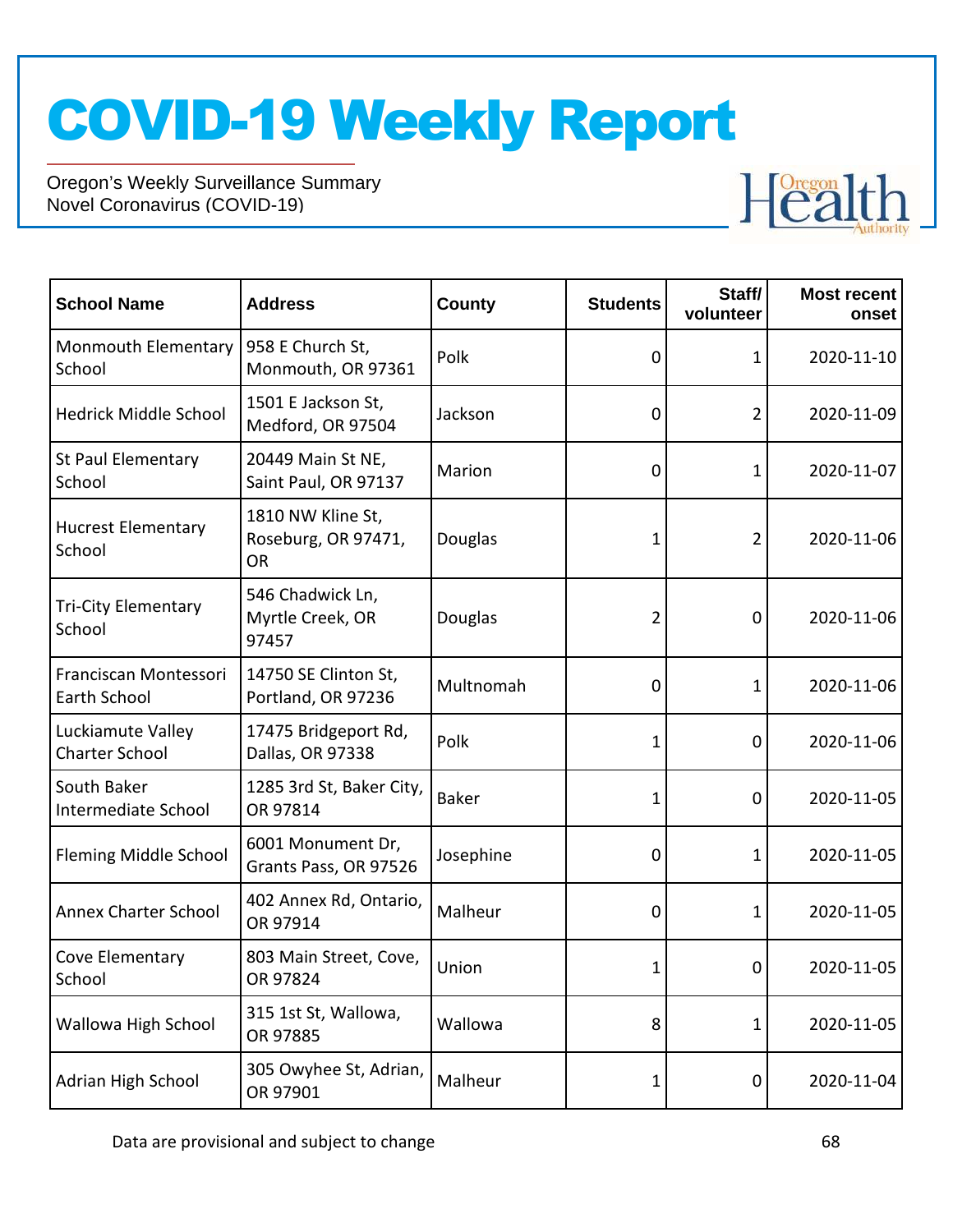

| <b>School Name</b>                             | <b>Address</b>                                       | <b>County</b> | <b>Students</b> | Staff/<br>volunteer | <b>Most recent</b><br>onset |
|------------------------------------------------|------------------------------------------------------|---------------|-----------------|---------------------|-----------------------------|
| <b>McNary High School</b>                      | 595 Chemawa Rd N,<br>Keizer, OR 97303                | Marion        | 2               | 1                   | 2020-11-04                  |
| Allen Dale Elementary<br>School                | 2320 Williams Hwy,<br>Grants Pass, OR 97527          | Josephine     | 0               | 1                   | 2020-11-04                  |
| Lakeview Academy                               | 10501 47th Ave SW,<br>Lakewood, WA 98499             | Lake          | 0               | 1                   | 2020-11-03                  |
| Greenwood<br><b>Elementary School</b>          | 2300 N Spruce Street,<br>La Grande, OR 97850         | Union         | 0               | 2                   | 2020-11-03                  |
| Weston Middle School                           | 205 E Wallace St,<br>Weston, OR 97886                | Umatilla      | 0               | 1                   | 2020-11-02                  |
| <b>McGovern Elementary</b><br>School           | 600 Elwood St,<br>Winston, OR 97496                  | Douglas       | 1               | 0                   | 2020-11-02                  |
| <b>Ruch Outdoor</b><br><b>Community School</b> | 156 Upper Applegate<br>Rd, Jacksonville, OR<br>97530 | Jackson       | 1               | $\mathbf 0$         | 2020-11-02                  |
| <b>Table Rock Elementary</b><br>School         | 2830 Maple Ct, White<br>City, OR 97503               | Jackson       | 0               | 1                   | 2020-11-02                  |
| North Medford High<br>School                   | 1900 N Keene Way Dr,<br>Medford, OR 97504            | Jackson       | 1               | 1                   | 2020-11-01                  |
| <b>Spring Mountain</b><br>Christian Academy    | 12152 SE Mather Rd,<br>Clackamas, OR 97015           | Clackamas     | 1               | $\overline{2}$      | 2020-11-01                  |
| <b>Sutherlin Middle</b><br>School              | 649 E 4th Ave,<br>Sutherlin, OR 97479                | Douglas       | 2               | 0                   | 2020-11-01                  |
| Sams Valley<br><b>Elementary School</b>        | 14235 Table Rock Rd,<br>Central Point, OR<br>97502   | Jackson       | 2               | $\mathbf 0$         | 2020-11-01                  |
| South Salem High<br>School                     | 910 Church St SE,<br>Salem, OR 97302                 | Marion        | $\overline{2}$  | 0                   | 2020-11-01                  |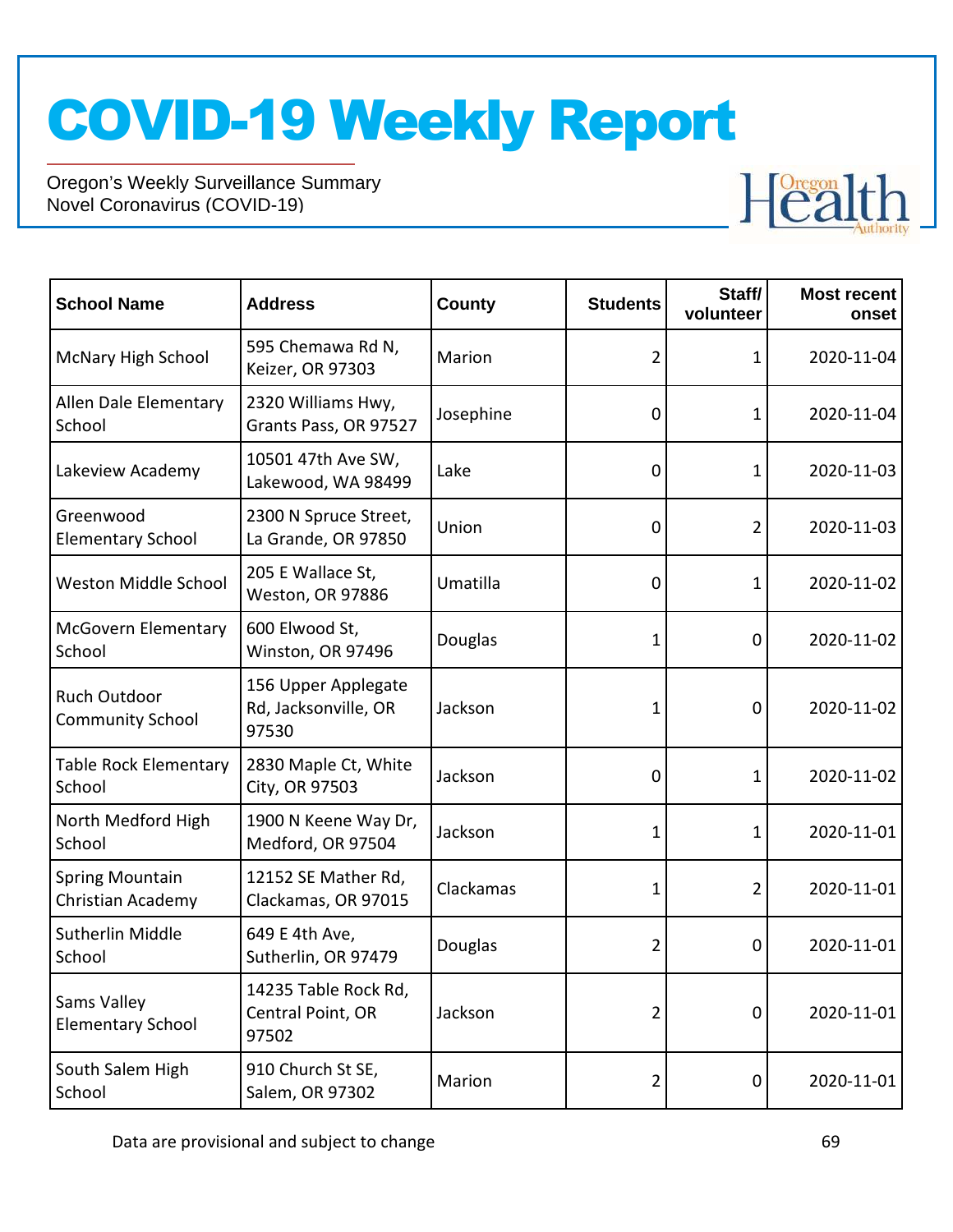

| <b>School Name</b>                               | <b>Address</b>                                      | <b>County</b> | <b>Students</b> | Staff/<br>volunteer | <b>Most recent</b><br>onset |
|--------------------------------------------------|-----------------------------------------------------|---------------|-----------------|---------------------|-----------------------------|
| <b>Pacific Crest</b><br><b>Community School</b>  | 116 NE 29th Ave,<br>Portland, OR 97232              | Multnomah     | 1               | 0                   | 2020-10-31                  |
| Talmadge Middle<br>School                        | 51 South 16th Street,<br>Independence, OR<br>97351  | Polk          | 0               | 1                   | 2020-10-30                  |
| German International<br>School                   | 3900 SW Murray Blvd.<br>Beaverton, OR 97005         | Washington    | 1               | $\mathbf 0$         | 2020-10-30                  |
| Meridian Creek Middle<br>School                  | 6300 SW Hazel St,<br>Wilsonville, OR 97070          | Clackamas     | $\mathbf 0$     | 1                   | 2020-10-30                  |
| <b>Green Elementary</b><br>School                | 4498 Carnes Rd,<br>Roseburg, OR 97471               | Douglas       | 0               | 1                   | 2020-10-30                  |
| <b>Riverview School</b>                          | 1011 Mountain River<br>Dr, Lebanon, OR 97355        | Linn          | $\mathbf 0$     | 1                   | 2020-10-29                  |
| <b>Visitation Catholic</b><br>School             | 4189 NW Visitation Rd,<br>Forest Grove, OR<br>97116 | Washington    | 0               | 1                   | 2020-10-29                  |
| Forest Grove High<br>School                      | 1401 Nichols Ln.,<br>Forest Grove, OR<br>97118      | Washington    | 1               | 1                   | 2020-10-28                  |
| <b>Coffenberry Middle</b><br>School              | 591 NE Rice St, Myrtle<br>Creek, OR 97457           | Douglas       | 1               | 0                   | 2020-10-27                  |
| Pilot Rock High School                           | 101 NE Cherry St, Pilot<br>Rock, OR 97868           | Umatilla      | 0               | 2                   | 2020-10-26                  |
| Seven Peaks School                               | 196660 Mountaineer<br>Way, Bend, OR 97702           | Deschutes     | 0               | 2                   | 2020-10-24                  |
| <b>Rocky Heights</b><br><b>Elementary School</b> | 650 W Standard Ave,<br>Hermiston, OR 97838          | Umatilla      | 0               | 1                   | 2020-10-24                  |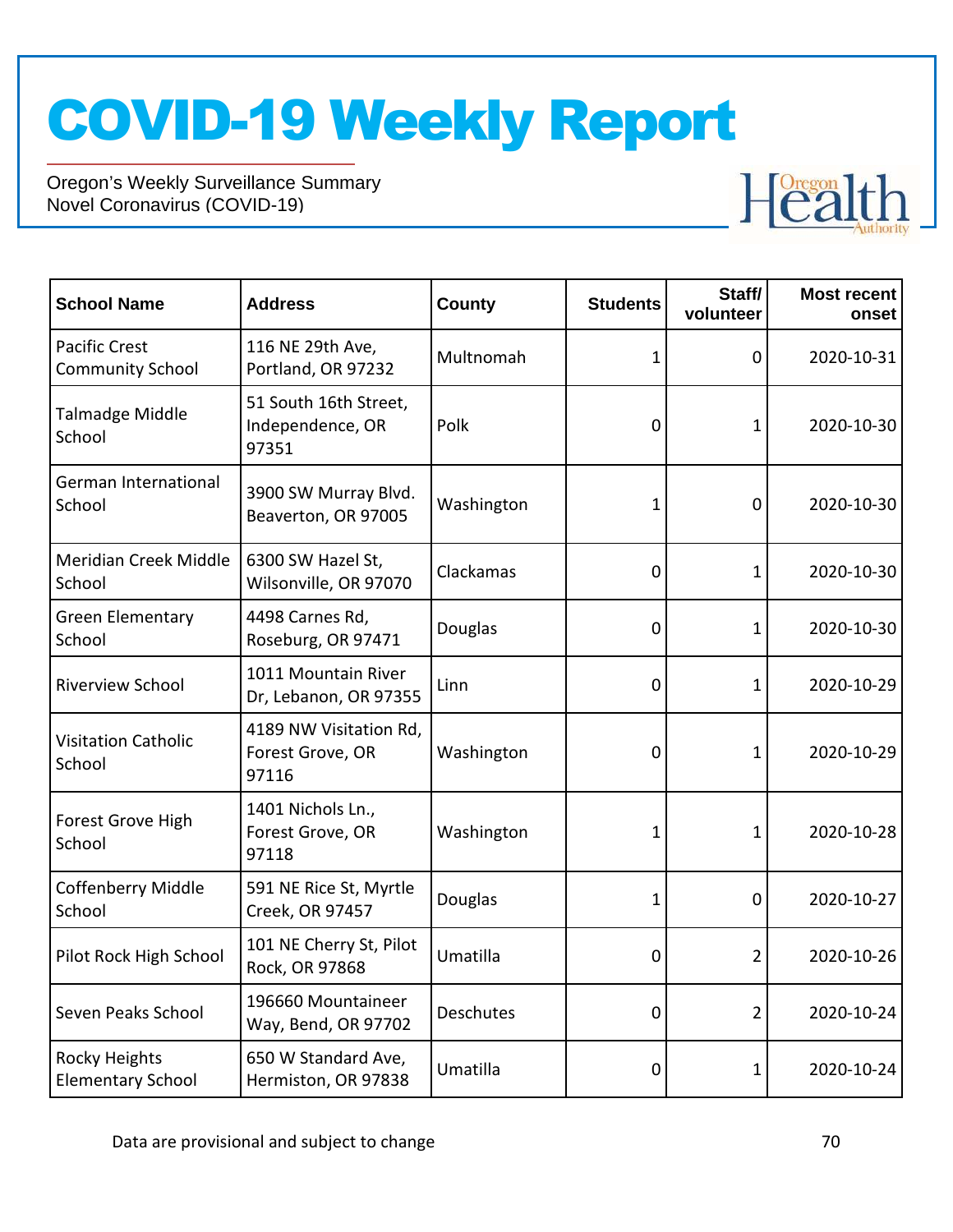

| <b>School Name</b>                           | <b>Address</b>                                      | <b>County</b> | <b>Students</b> | Staff/<br>volunteer | <b>Most recent</b><br>onset |
|----------------------------------------------|-----------------------------------------------------|---------------|-----------------|---------------------|-----------------------------|
| Forest Hills Lutheran<br>Christian School    | 4221 SW Golf Course<br>Road, Cornelius, OR<br>97113 | Washington    | 1               | 1                   | 2020-10-24                  |
| Hanby Middle School                          | 806 6th Ave, Gold Hill,<br>OR 97525                 | Jackson       | 0               | 1                   | 2020-10-23                  |
| Mae Richardson<br><b>Elementary School</b>   | 200 W Pine St, Central<br>Point, OR 97502           | Jackson       | 0               | 1                   | 2020-10-23                  |
| Jordan Valley High<br>School                 | 501 Bassett St, Jordan<br>Valley, OR 97910          | Malheur       | 1               | 0                   | 2020-10-22                  |
| Hallman Elementary<br>School                 | 4000 Deerhaven Dr NE,<br>Salem, OR 97301 OR         | Marion        | 0               | 1                   | 2020-10-22                  |
| Winston Middle School                        | 330 Thompson Ave,<br>Winston, OR 97496              | Douglas       | 1               | $\mathbf 0$         | 2020-10-19                  |
| Douglas High School                          | 1381 NW Douglas<br>Blvd., Winston OR<br>97496       | Douglas       | 1               | 0                   | 2020-10-19                  |
| Sandstone Middle<br>School                   | 400 NE 10th St,<br>Hermiston, OR 97838              | Umatilla      | 0               | 1                   | 2020-10-17                  |
| <b>Waldorf School Bend</b>                   | 2150 NE Studio Rd #2,<br>Bend, OR 97701             | Deschutes     | 4               | $\overline{4}$      | 2020-10-15                  |
| Sherwood Heights<br><b>Elementary School</b> | 3235 SW Nye Ave,<br>Pendleton, OR 97801             | Umatilla      | 0               | 1                   | 2020-10-13                  |
| St John Fisher School                        | 4567 SW Nevada St,<br>Portland, OR 97219            | Multnomah     | 1               | 0                   | 2020-10-13                  |
| Hillside Elementary<br>School                | 185 E Main St., Eagle<br>Point, OR 97524            | Jackson       | 0               | 2                   | 2020-10-12                  |
| <b>Sunset Elementary</b><br>School           | 245 S Cammann st,<br>Coos Bay, OR 97420             | Coos          | 1               | 0                   | 2020-10-11                  |